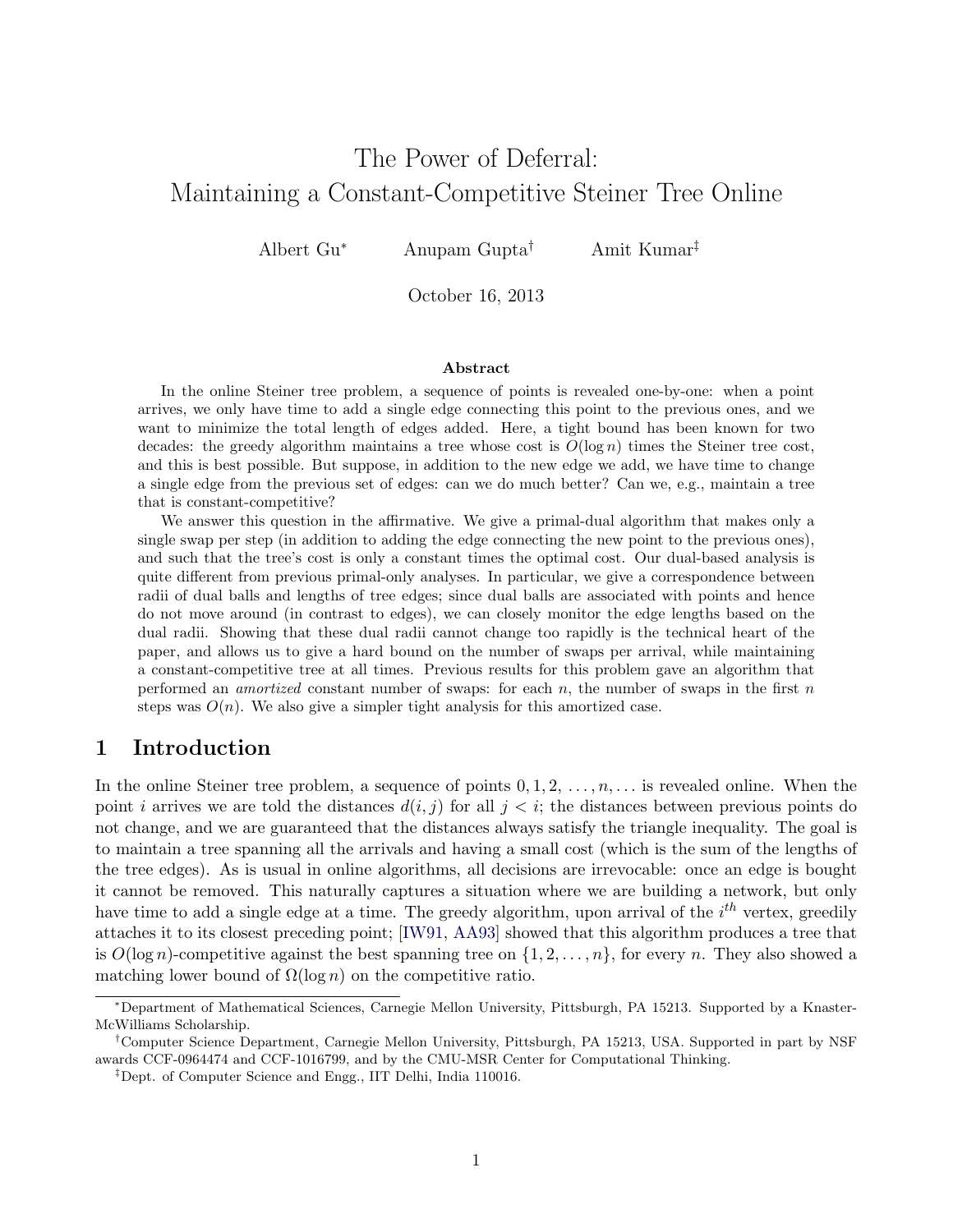But what if the decisions were not irrevocable? What if, when a new vertex arrived, we were allowed to add a new edge, but also to swap a small number of previously-added edges for new ones? Given the power of hindsight, we could do better—but by how much? Imase and Waxman [\[IW91\]](#page-27-0) showed a natural greedy algorithm that maintains a 2-competitive tree and makes at most  $O(n^{3/2})$  swaps over the course of the first n arrivals, for every n. Hence the *amortized budget*, the average number of swaps per arrival, is  $O(n^{1/2})$ . This was substantially improved upon recently, when Megow, Skutella, Verschae, and Wiese [\[MSVW12,](#page-27-1) [Ver12\]](#page-27-2) gave an algorithm with a constant amortized budget bound. Specifically, given  $\varepsilon > 0$ , their algorithm maintains a tree that is  $(1 + \varepsilon)$ -competitive against the minimum spanning tree, and performs  $O(n/\varepsilon \log 1/\varepsilon)$  swaps in *n* steps.

Note that both these prior results work in the amortized setting: what if we could only do a constant number of changes per arrival? In fact, what if we only had time to perform a single swap per timestep: could we maintain a spanning tree that is constant competitive against the best Steiner tree? The algorithms used in previous papers do not have this property, as there exist instances where a single arrival can cause their algorithms to do a linear number of swaps. The main result of this paper is an affirmative answer to the above question.

<span id="page-1-1"></span>**Theorem 1.1 (Constant Budget Algorithm)** There is an online algorithm for metric Steiner tree that performs a single edge swap upon each arrival, and maintains a spanning tree with cost at most a constant times that of the optimal Steiner tree on the current set of points.

In fact, we can maintain a  $2^{O(1/\delta)}$ -approximate tree and perform only one swap per  $1/\delta$  rounds (see [Theorem 4.6\)](#page-21-0).

We discuss the ideas behind the algorithm in [Section 1.1;](#page-1-0) at a high level, the algorithm is based on the primal-dual method; our analysis is based on relating the edges in the tree to dual balls, and tracking the changes via changes in these dual values. This dual-based analysis is substantially different from the primal-only analyses used in previous works, and we feel it gives a better insight into the problem.

Our techniques also allow us to give a trade-off between the number of swaps and the competitiveness: in fact, we first show a weaker result that performs a constant number of swaps per arrival and maintains a constant competitive tree (in [Section 2](#page-3-0) and [3\)](#page-9-0). In [Section 4](#page-17-0) , we show how refinements of our arguments can reduce the number of swaps and prove [Theorem 1.1](#page-1-1) and its extension mentioned above.

Our second result is a simpler and improved amortized-budget analysis of the greedy algorithm studied by [\[IW91,](#page-27-0) [MSVW12\]](#page-27-1). For any  $\varepsilon \in (0,1]$ , consider the online algorithm  $\mathcal{B}_{1+\varepsilon}$  that greedily connects each new vertex to the closest previous vertex, and that also swaps a tree edge  $e$  for a non-edge  $f$  whenever  $\text{len}(e) \geq (1+\varepsilon)\text{len}(f)$  and  $T+f-e$  is also a spanning tree. By construction,  $\mathcal{B}_{1+\varepsilon}$  maintains a tree that is  $(1 + \varepsilon)$ -competitive against the best spanning tree.

<span id="page-1-2"></span>**Theorem 1.2 (Tight Amortized Budget Algorithm)** For any  $\varepsilon \in (0,1]$ , the algorithm  $\mathcal{B}_{1+\varepsilon}$  makes at most  $n \cdot \log_{1+\varepsilon} 4 \leq 2n/\varepsilon$  swaps over the course of n arrivals.

This result is asymptotically tight, as a lower bound of  $\Omega(n/\varepsilon)$  is known [\[Ver12\]](#page-27-2). The previous best amortized bound was  $O(n/\varepsilon \log 1/\varepsilon)$  given by [\[MSVW12\]](#page-27-1), for a variant of  $\mathcal{B}_{1+\varepsilon}$  which did not perform all possible  $(1 + \varepsilon)$ -swaps. The proof of [Theorem 1.2](#page-1-2) appears in [Section 5.](#page-21-1) In [Section 5.2](#page-25-0) we give an instance where algorithm  $B_2$  needs at least 1.25n swaps; no instances were known earlier where more than *n* swaps were needed for  $\varepsilon = 1$ .

## <span id="page-1-0"></span>1.1 The Constant-Budget Algorithm: Ingredients, Intuition, and Ideas

One of the main difficulties in analyzing "primal" algorithms that directly deal with edge lengths of the current tree is that swaps in the tree are not local: two close-by edges may be swapped for two edges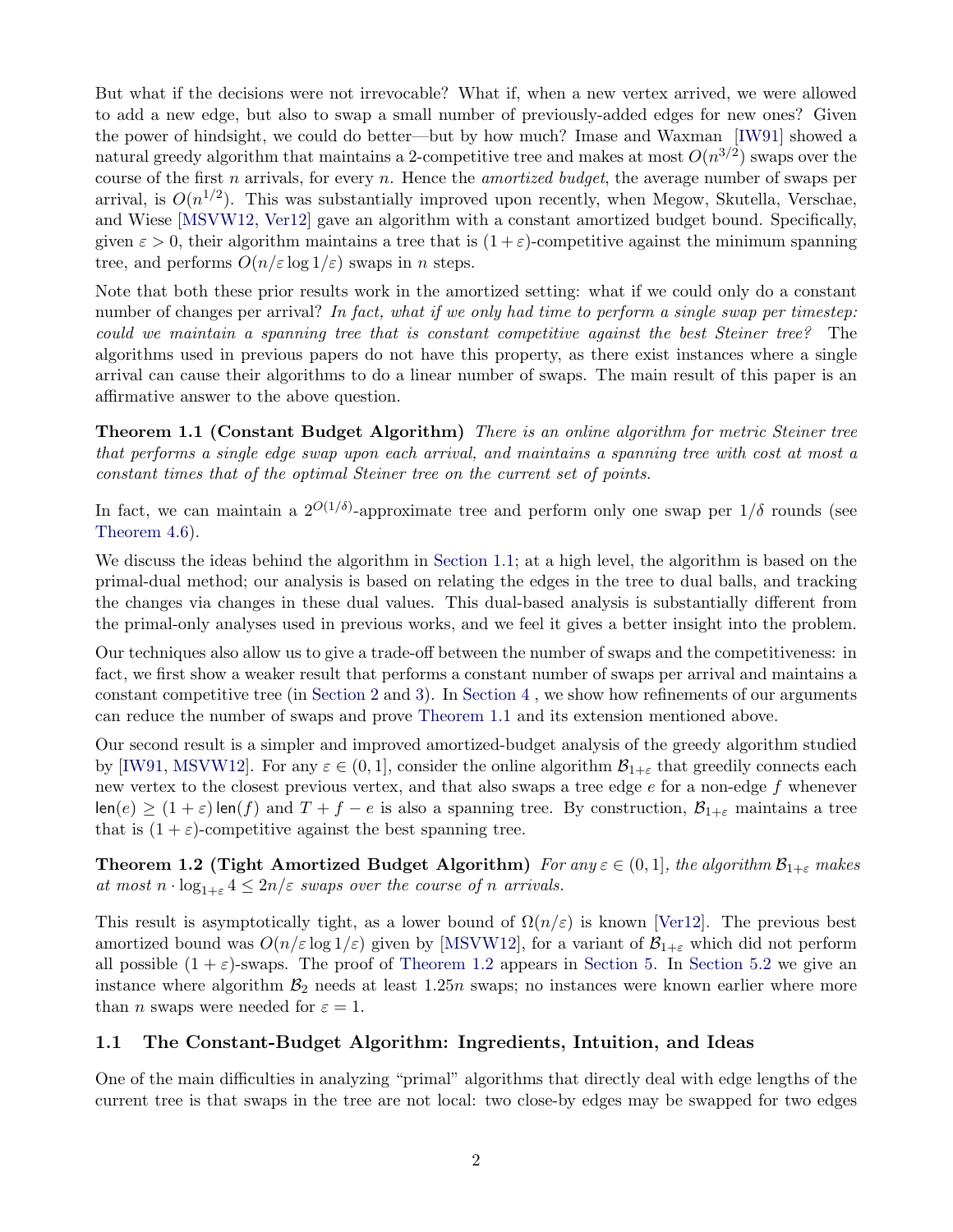that are far from each other, and spatio-temporal relationships between them become difficult to reason about. Instead we take a primal-dual approach that talks about duals around vertices—since vertices do not move, we can argue about them more easily. The rest of this section outlines the steps and the intuition behind them; the algorithm itself is summarized in [Section 1.1.1.](#page-2-0)

Say vertices  $\{0, 1, 2, \ldots, i-1\}$  had arrived previously, and now vertex i arrives. We first run a *clustering* process on the vertices in  $[i] = \{0, 1, \ldots, i\}$  (described in [Section 2.1\)](#page-4-0): this is similar to the moat-growing process in the Agrawal-Klein-Ravi/Goemans-Williamson primal-dual algorithm, but here we grow the clusters in discrete exponentially-sized steps. This clustering process defines integer "ranks"  $\rho_i(v)$  for vertices  $v \in [i]$ . Then we run a *tree-forming process* using these vertex ranks, which outputs a tree  $T_i^*$  on [i] that is a constant-approximation to the optimal Steiner tree on [i]. This is where ranks are useful: we ensure a correspondence between lengths of tree edges and vertex ranks—a vertex of rank  $k$ corresponds to some tree edge of length  $\approx \alpha^k$  (for some small constant  $\alpha$ ), and so we can shift our focus from tracking edge lengths to tracking vertex ranks. Our clustering ensures that the ranks of existing vertices never increase as future arrivals occur, and also that the total number of rank decrements for all vertices over the course of i arrivals is  $O(i)$ . Furthermore, the tree-formation satisfies a Lipschitz property: if s rank decrements occur due to the arrival of vertex i, then  $T_i^*$  can be obtained from  $T_{i-1}^*$ by adding an edge connecting vertex i to its closest vertex in  $[i - 1]$ , and then performing at most s edge swaps. Putting these two facts together gives an  $O(1)$ -amortized-budget and  $O(1)$ -competitive algorithm.

But we had promised a constant-*worst-case*-budget algorithm; we cannot directly use the algorithm above, since some arrivals may cause the ranks of a linear number of vertices to drop. However, we can fix things, and this is where the advantages of our dual-based approach become apparent. In addition to the ranks, we also maintain *virtual ranks*  $v_i(v)$  for vertices  $v \in [i]$ , which also drop monotonically, and which are upper bounds on the ranks. And we run the tree-forming process on these virtual ranks to get the actual tree  $T_i$ . We want the virtual ranks to be close to the real ranks, but also not to change too drastically upon arrivals—so when vertex i arrives, we define  $\nu_i(\cdot)$  in such a way that

- $\nu_i(v) \leq \nu_{i-1}(v)$  for all  $v \in [i-1]$  (virtual ranks are also monotone decreasing),
- $\nu_i(v) \ge \rho_i(v)$  for all  $v \in [i-1]$  (virtual ranks are upper bounds for actual ranks),
- $\nu_i(i) = \rho_i(i)$  (the virtual rank equals the actual rank for new arrivals), and
- $\|\nu_i \nu_{i-1}\|_1 \leq O(1)$  (the number of virtual rank changes is only a constant).

By this last property and the Lipschitz-ness of our tree-formation algorithm, the number of edge swaps to get from  $T_{i-1}$  to  $T_i$  is a constant.

But what about the competitiveness of the tree? The cost of our tree  $T_i$  is  $\approx \sum_{v \in [i]} \alpha^{\nu_i(v)}$ , whereas the ideal tree  $T_i^*$  has cost  $\approx \sum_{v \in [i]} \alpha^{\rho_i(v)}$ . Since we want the former sum to be close to the latter, we define the virtual ranks by decrementing it for those nodes v for which  $\nu_{i-1}(v) > \rho_i(v)$  and the numerical value of  $\nu_{i-1}(v)$  is the largest. The technical heart of the paper lies in showing that this way of maintaining virtual ranks gives us a constant approximation tree at all times; the analysis is given in [Section 3.](#page-9-0)

#### <span id="page-2-0"></span>1.1.1 The Algorithm in a Nutshell

Most of the above description is intuition and analysis. Our algorithm is simply the following. When vertex i arrives,

- (i) run clustering to get ranks  $\rho_i(v)$  for all  $v \in [i],$
- (ii) define the virtual ranks  $\nu_i(v)$  using the simple greedy rule described above, and
- (iii) run tree-formation on the virtual rank function  $\nu_i$  to get the tree  $T_i$ .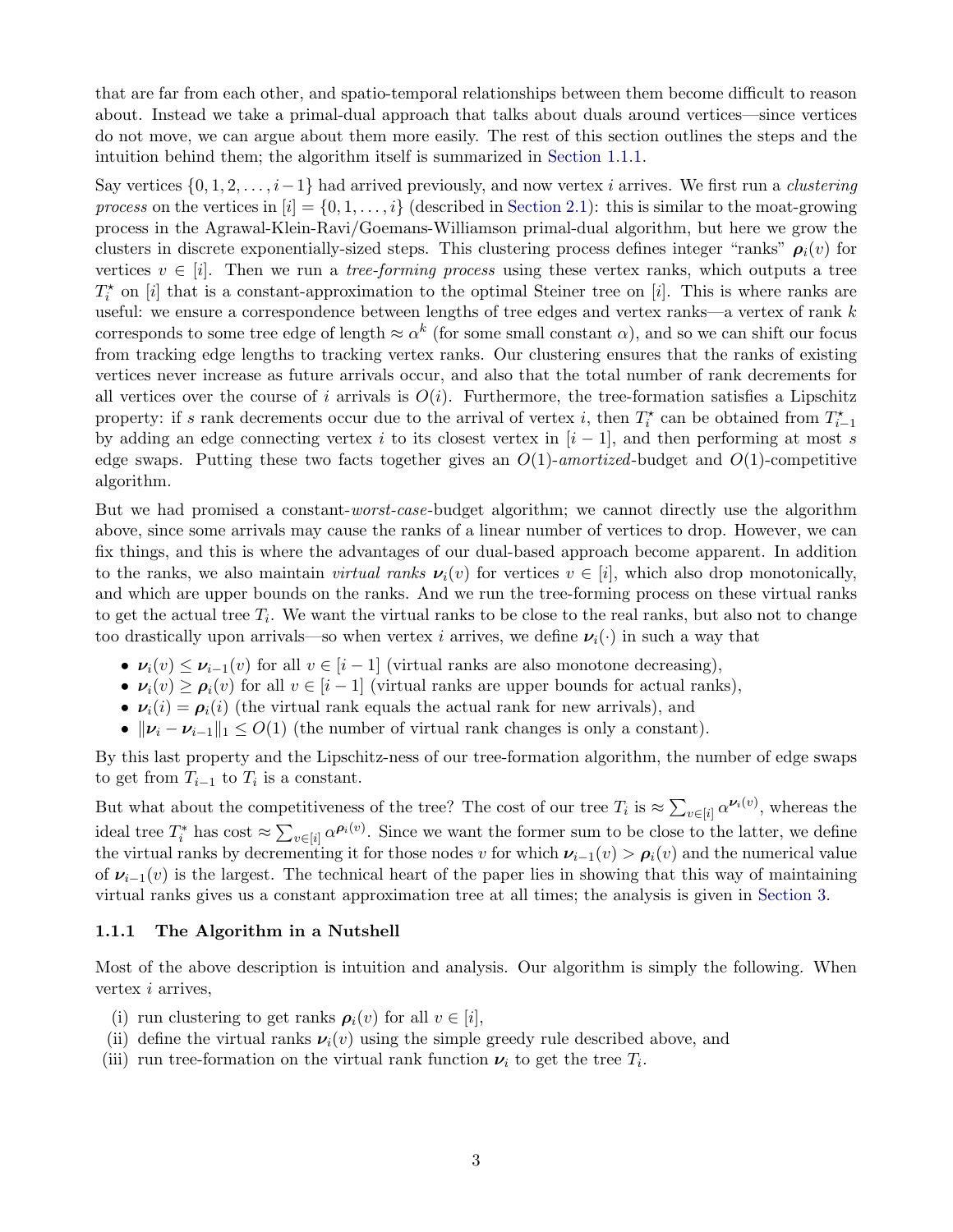We emphasize that the clustering and tree-formation algorithms are just two halves of the Agrawal-Klein-Ravi/Goemans-Williamson moat-growing primal-dual algorithm, by viewing the moat-growing and edge-additions separately.

# 1.2 Related Work

The online Steiner tree problem was studied by Imase and Waxman [\[IW91\]](#page-27-0), who proved  $\Theta(\log n)$ competitiveness for the problem when no swaps are allowed. The proof was simplified by Alon and Azar [\[AA93\]](#page-26-0), who also gave an  $\Omega(\frac{\log n}{\log \log n})$ -lower bound for planar point sets. Imase and Waxman also gave an algorithm that maintained a 2-competitive tree and used an amortized budget of  $O(\sqrt{n})$  over  $n$  steps. They also considered the model where vertices could leave the system: for this problem they also gave an algorithm with the same amortized budget, but a weaker 8-competitiveness.

The primal-dual method has been a powerful tool in offline algorithm design; see, e.g., the treatment in the textbooks [\[Vaz01,](#page-27-3) [WS11\]](#page-27-4). This technique was used in original Steiner forest papers of Agrawal, Klein, and Ravi [\[AKR95\]](#page-26-1) and Goemans and Williamson [\[GW95\]](#page-27-5). The popularity and power of primaldual in online algorithm design is more recent (see, e.g., the monograph of Buchbinder and Naor [\[BN07\]](#page-27-6) for many successes). Some early uses of primal-dual ideas in online algorithms can be seen in the online Steiner forest analysis of Awerbuch, Azar, and Bartal [\[AAB04\]](#page-26-2), and the algorithm and analysis of Berman and Coulston [\[BC97\]](#page-26-3).

Apart from the results of [\[IW91,](#page-27-0) [MSVW12\]](#page-27-1), the idea of making a small number of alterations to maintain a good solution in online settings had been studied for other problems. See, e.g., the works of [\[Wes00,](#page-27-7) [AGZ99,](#page-26-4) [AAPW01,](#page-26-5) [SSS09,](#page-27-8) [SV10,](#page-27-9) [EL11\]](#page-27-10) which study alterations in the context of online scheduling and routing problems. Ashwinkumar [\[Var11\]](#page-27-11) gives optimal results for the problem of maximizing the value of an independent set in the intersection of  $p$  matroids, where the elements of the universe arrive online; in his model, an element can get added to the set and subsequently canceled (for a price), but an element that has been dropped can never be added subsequently. However, the ideas in these papers seem to be orthogonal to ours.

Our results are also related, at a conceptual level, to those of Kirsch and Mitzenmacher [\[KM07\]](#page-27-12), Arbitman et al.  $[ANS09]$  and related works on *de-amortizing* data structures (such as cuckoo hash-tables) by maintaining a suitable auxiliary data structure (e.g., a queue or a "stash"); this allows them to achieve constant update times with overwhelming probability. Since our goal is slightly different—to achieve low cost—our de-amortization works by delaying certain updates via a priority queue.

# <span id="page-3-0"></span>2 A Constant-Swaps Algorithm

<span id="page-3-1"></span>It will be useful to first prove a slightly weaker version of [Theorem 1.1,](#page-1-1) which will introduce the main ideas.

**Theorem 2.1** Let  $\alpha \geq 6$ . There is an online algorithm that makes at most  $K = 2\alpha^2$  swaps upon each vertex arrival, and for every n, maintains a tree  $T_n$  with cost at most  $C = \frac{2\alpha^5}{(\alpha-1)^2}$  times the cost of an optimal Steiner tree on the first n points.

We describe the algorithm of [Theorem 2.1](#page-3-1) in this section, and give its analysis in [Section 3.](#page-9-0) We then show how to modify the algorithm slightly to trade off swaps for performance, and hence get a single-swap algorithm in [Section 4.](#page-17-0)

In order to describe the online algorithm, let us lay down some notation. Let  $[n]$  denote the integers  $\{0, 1, 2, \ldots, n\}$ , and  $[i \ldots j]$  denote the integers  $\{i, i+1, \ldots, j\}$ . We associate the arriving vertices in the metric space with the integers: we start off with the root vertex 0, and the  $n^{th}$  arriving vertex is called n; and hence the root and the first n arriving vertices are identified with the set  $[n]$ .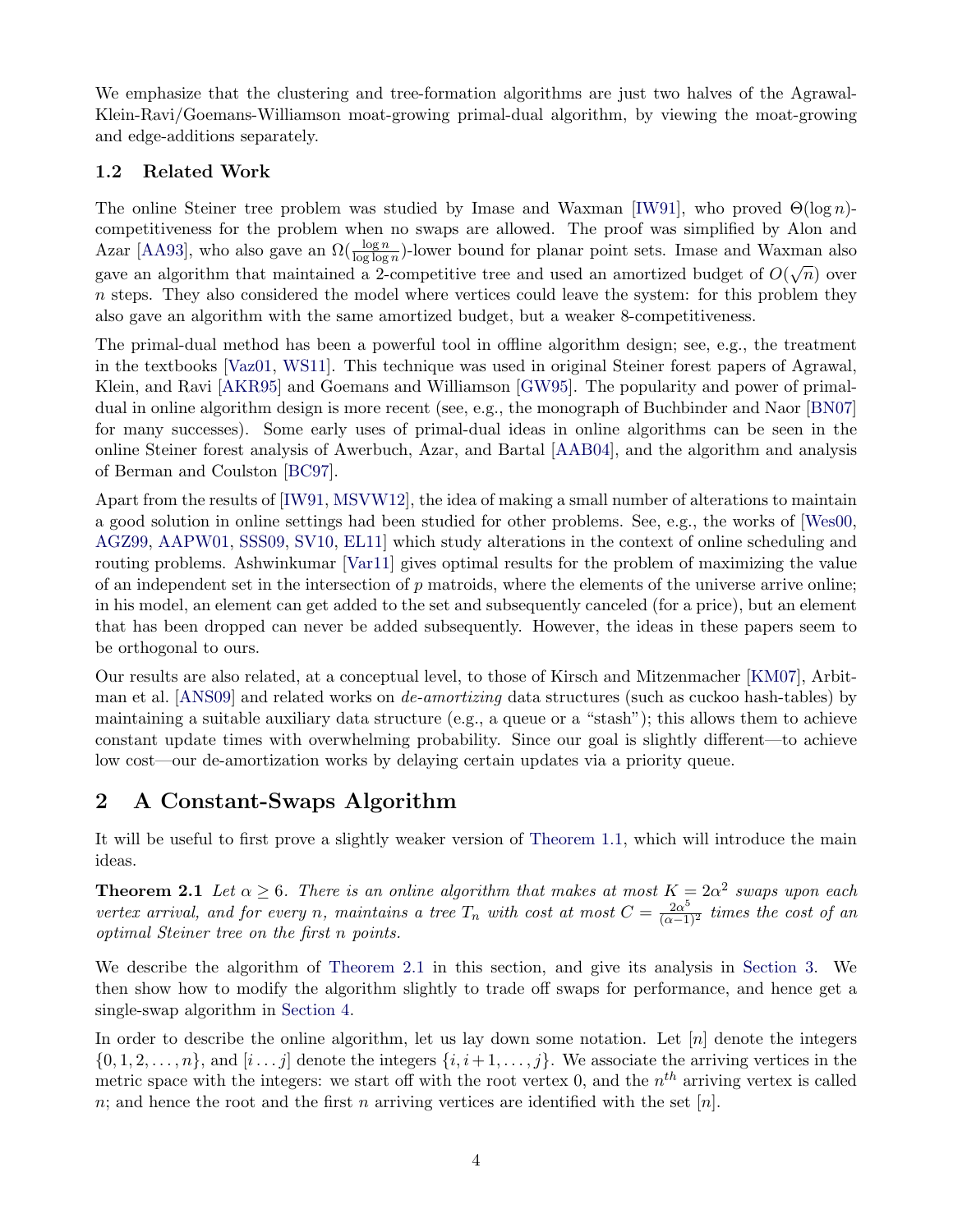For  $i \geq 1$ , when the i<sup>th</sup> vertex arrives, we begin *round i*. Round i involves three steps:

- (a) running a clustering algorithm on the vertex set  $[i]$  (itself involving several "phases") which defines the rank function  $\rho_i : [i] \to \mathbb{Z}_{\geq 0}$  (described in [Section 2.1\)](#page-4-0),
- (b) getting a virtual rank function  $\nu_i$  from the actual rank function  $\rho_i$  (as in [Section 2.3\)](#page-8-0), and
- (c) finally constructing the tree  $T_i$  given the virtual rank function (described in [Section 2.2\)](#page-6-0).

This concludes round i. We denote  $\mathcal{R}_i$  to be the run of the clustering algorithm for round i; as mentioned above it has several phases. Let  $opt([i])$  denote the cost of the optimal Steiner tree on [i]. We want to relate the cost of  $T_i$  to  $opt([i])$ .

For a vertex  $x \in [n]$  and subset  $S \subseteq [n]$ , define  $d(x, S) := \min_{s \in S} d(x, s)$ . Similarly, let  $d(S,T) =$  $\min_{s\in S} d(s,T)$ . For radius  $r \geq 0$ , define the ball  $B(x,r) = \{y \in [n] \mid d(x,y) \leq r\}$ . For a set  $S \subseteq [n]$  and radius  $r \ge 0$ , let  $B(S,r) = \bigcup_{s \in S} B(s,r) = \{y \mid d(y,S) \le r\}.$ 

## <span id="page-4-0"></span>2.1 The Clustering Procedure

Let  $\alpha$  be a universal constant  $\geq 6$ . We assume that all inter-vertex distances are at least  $2\alpha$ , else we can scale things up. The run  $\mathcal{R}_i$  on vertex set *i* starts off with trivial clustering  $\mathscr{C}_i(0)$  containing  $i+1$  disjoint *clusters*  $\{\{0\},\{1\},\ldots,\{i\}\}\$ . At the beginning of phase t of  $\mathcal{R}_i$ , we have a clustering  $\mathscr{C}_i(t-1)$ , which is a partition of [i], produced by phase  $t-1$ . The invariant is that two distinct clusters  $C, C' \in \mathscr{C}_i(t-1)$  have  $d(C, C') \geq 2\alpha^t$ . (Since all distances are at least  $2\alpha$ , the clustering  $\mathscr{C}_i(0)$  satisfies this invariant for the first phase  $t = 1$ .) We start with the clusters in  $\mathscr{C}_i(t-1)$ , and while there exist two clusters C and C' that satisfy  $d(C, C') < 2\alpha^{t+1}$ , we merge these two clusters into one (i.e., we remove C and C' and add in  $C \cup C'$ ). Note the resulting clustering, which we call  $\mathscr{C}_i(t)$ , satisfies minimum inter-cluster distance  $2\alpha^{t+1}$  by construction. This defines clusterings  $\mathscr{C}_i(t)$  for all  $t \in \mathbb{Z}_{\geq 0}$ .

For each cluster  $C \in \mathcal{C}_i(t)$ , define C's leader as the vertex in C with the least index. Note that for  $t = 0$  each vertex is a leader, and as t gets very large, only the vertex 0 remains the leader. Let the rank  $\rho_i(x)$  of vertex  $x \in [1 \dots i]$  be the largest t for which x is the leader of its cluster in  $\mathscr{C}_i(t)$  (i.e., at the end of phase t); define the rank of vertex 0 as  $\rho_i(0) := \infty$ . Finally, for a value  $j \ge 0$  and a function  $f : [j] \to \mathbb{Z}_{\geq 0}$ , define its weight

<span id="page-4-2"></span>
$$
\mathsf{Wt}_{j}(f) := \sum_{l=1}^{j} \alpha^{f(l)}.
$$
\n(2.1)

(Note the definition of  $Wt_i(\cdot)$  does not include the index 0 in the sum.)

#### 2.1.1 Properties of the Ranks and Clusterings

We now prove some useful properties about ranks and clusterings: these are not needed for the algorithm, only for the analysis.

<span id="page-4-3"></span>**Lemma 2.2** For any  $i \geq 1$ , we have  $\mathsf{Wt}_i(\rho_i) \leq \frac{\mathsf{opt}([i])}{\alpha-1}$  $rac{\text{pt}(\lfloor i\rfloor)}{\alpha-1}$ .

Proof. Recall the dual LP for the natural relaxation of the Steiner tree problem. We consider the graph  $G = ([i], ([i])$  $\binom{i}{2}$ , with the length of the edge  $(i, j)$  being  $d(i, j)$ . The dual says:

$$
\max \sum_{S} y_S \tag{DLP_{ST}}
$$

$$
\sum_{S:|S \cap \{j,l\}|=1} y_S \le d(j,l) \qquad \forall j,l \in [i]
$$
\n(2.2)

<span id="page-4-1"></span> $y_S \geq 0$ .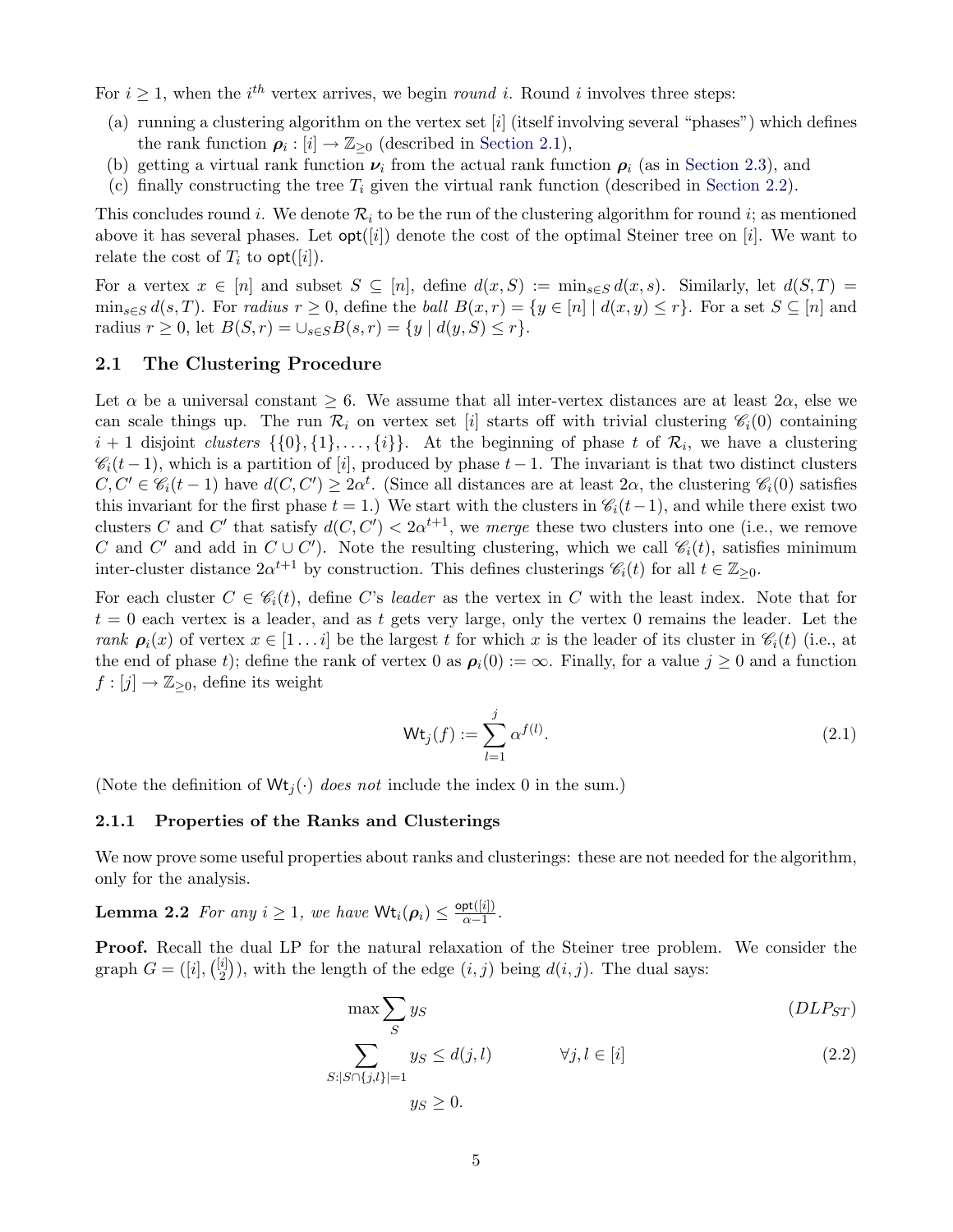We shall define a feasible solution y such that  $\sum_S y_S \ge \mathsf{Wt}_i(\rho_i) \cdot (\alpha - 1)$ ; by weak duality this will imply that  $\textsf{opt}([i]) \ge \textsf{Wt}_i(\rho_i) \cdot (\alpha - 1)$ . Consider the clustering defined by the run  $\mathcal{R}_i$ . For every  $t \ge 0$ , and every cluster  $C \in \mathscr{C}_i(t)$  such that vertex  $0 \notin C$ , we define  $y_C = \alpha^t(\alpha - 1)$ . For all other sets S, set  $y_S = 0.$ 

To check feasibility, consider any edge  $(j, l)$ , and let t be the last phase such that j and l lie in different clusters in  $\mathscr{C}_i(t)$ . For all phases  $t' \leq t$ , we contribute  $2\alpha^{t'}(\alpha-1)$  towards the left hand side of [\(2.2\)](#page-4-1). Moreover,  $d(j, l) \geq 2\alpha^{t+1}$ , because they are in different clusters in  $\mathscr{C}_i(t)$ ). Hence, the LHS of [\(2.2\)](#page-4-1) is  $\sum_{t}^{t}$  $t'_{t'=0} 2\alpha^{t'}(\alpha - 1) = 2(\alpha^{t+1} - 1) \leq d(j, l).$ 

Now consider the objective function value  $\sum_C y_C$ , which we claim is at least  $Wt(\rho_i) \cdot (\alpha - 1)$ . Indeed, consider the following map g from  $[1 \dots i]$  to  $\bigcup_i \mathcal{C}_i(t)$ : for vertex  $j \in [1 \dots i]$ , let  $g(j)$  be the cluster in  $\mathscr{C}_i(\rho_i(j))$  for which j is the leader. Since this is a 1-1 mapping,

$$
\sum_{C} y_C \ge \sum_{j=1}^{i} y_{g(j)} = \sum_{j=1}^{i} \alpha^{\rho_i(j)} (\alpha - 1) = \mathsf{Wt}_i(\rho_i) \cdot (\alpha - 1).
$$

This proves the lemma.

The following lemma shows that if a set of vertices  $S$  is far from the rest of the vertices, then until a high enough phase t, any cluster in  $\mathcal{C}_i(t)$  will be a subset of S or of  $[i] \setminus S$ .

<span id="page-5-1"></span> $\blacksquare$ 

**Lemma 2.3** Suppose  $S \subseteq [i]$  such that  $B(S, 2\alpha^t) \cap [i] = S$  for some value t. Then for any phase  $k \leq t-1$  and any cluster C in  $\mathcal{C}_i(k)$ , either  $C \subseteq S$  or  $C \cap S = \emptyset$ .

**Proof.** Proof by induction on the phases of run  $\mathcal{R}_i$ . For the base case, each cluster in  $\mathscr{C}_i(0)$  is a singleton and the claim holds. Now suppose for some phase  $k < t - 1$ , each  $C \in \mathcal{C}_i(k)$  either lies within S or is disjoint from it. Note that the assumption  $B(S, 2\alpha^t) \cap [i] = S$  is same as saying  $d(S, [i] \setminus S) > 2\alpha^t$ . So, if  $C, C' \in \mathscr{C}_i(k)$  satisfy  $C \subseteq S$  and  $C' \cap S = \emptyset$ , then  $d(C, C') > 2\alpha^t \geq 2\alpha^{k+1}$ , and we will not merge these two clusters in  $\mathcal{C}_i(k+1)$ . Hence, the claim holds for phase  $k+1$  as well.  $\blacksquare$ 

The clusterings produced by the runs  $\mathcal{R}_{i-1}$  on the set  $[i-1]$ , and  $\mathcal{R}_i$  on  $[i]$  are closely related: the clustering  $\mathscr{C}_{i-1}(t)$  is a refinement of the clustering  $\mathscr{C}_i(t)$ , as the next lemma shows.

<span id="page-5-0"></span>**Lemma 2.4** For a cluster  $C \in \mathcal{C}_i(t)$ , exactly one of the following holds:

- (a) vertex  $i \notin C$ : in this case C is also a cluster in  $\mathscr{C}_{i-1}(t)$ , or
- (b) vertex  $i \in C$ : in this case  $C = \{i\} \cup C_1 \cup C_2 \cup \ldots \cup C_p$  for some  $p \ge 0$  clusters  $C_1, \ldots, C_p \in C$  $\mathscr{C}_{i-1}(t)$ .

(In the latter case, note that p may equal 0, in which case  $C = \{i\}$ .)

**Proof.** The proof is again by induction on t. At  $t = 0$ , this is true because all clusters are singleton elements. Suppose the claim of the lemma holds for some phase  $t \geq 0$ . Let  $C_1, \ldots, C_l$  be the clusters in  $\mathscr{C}_{i-1}(t)$ . By the induction hypothesis we can renumber these clusters in  $\mathscr{C}_{i-1}(t)$  such that the clusters in  $\mathscr{C}_i(t)$  are  $\{i\} \cup C_1 \cup \ldots \cup C_p, C_{p+1}, \ldots, C_l$  for some  $p \geq 0$ . We construct an auxiliary graph  $G_{i-1}(t)$  with vertices corresponding to the clusters in  $\mathscr{C}_{i-1}(t)$ , and join two clusters  $C_i, C_j$  by an edge in  $G_{i-1}(t)$  if  $d(C_i, C_j) \leq 2\alpha^{t+2}$ . By the definition of the clustering process, the clustering  $\mathscr{C}_{i-1}(t+1)$  is obtained by taking the unions of the clusters in each connected component of  $G_{i-1}(t)$ . We can define  $G_i(t)$  similarly, and again, the clusters in  $\mathcal{C}_i(t)$  correspond to connected components of  $G_i(t)$ .

Now observe that if  $i, j > p$ , we have an edge between  $(C_i, C_j)$  in  $G_i(t)$  exactly when we have this edge in  $G_{i-1}(t)$ . And if  $i \leq p, j > p$ , and we have the edge  $(C_i, C_j) \in G_{i-1}(t)$ , then we have an edge between  $C_j$  and  $\{i\} \cup C_1 \cup C_2 \cup \ldots \cup C_p$  in  $G_i(t)$ . The hypothesis for  $t+1$  follows from these facts.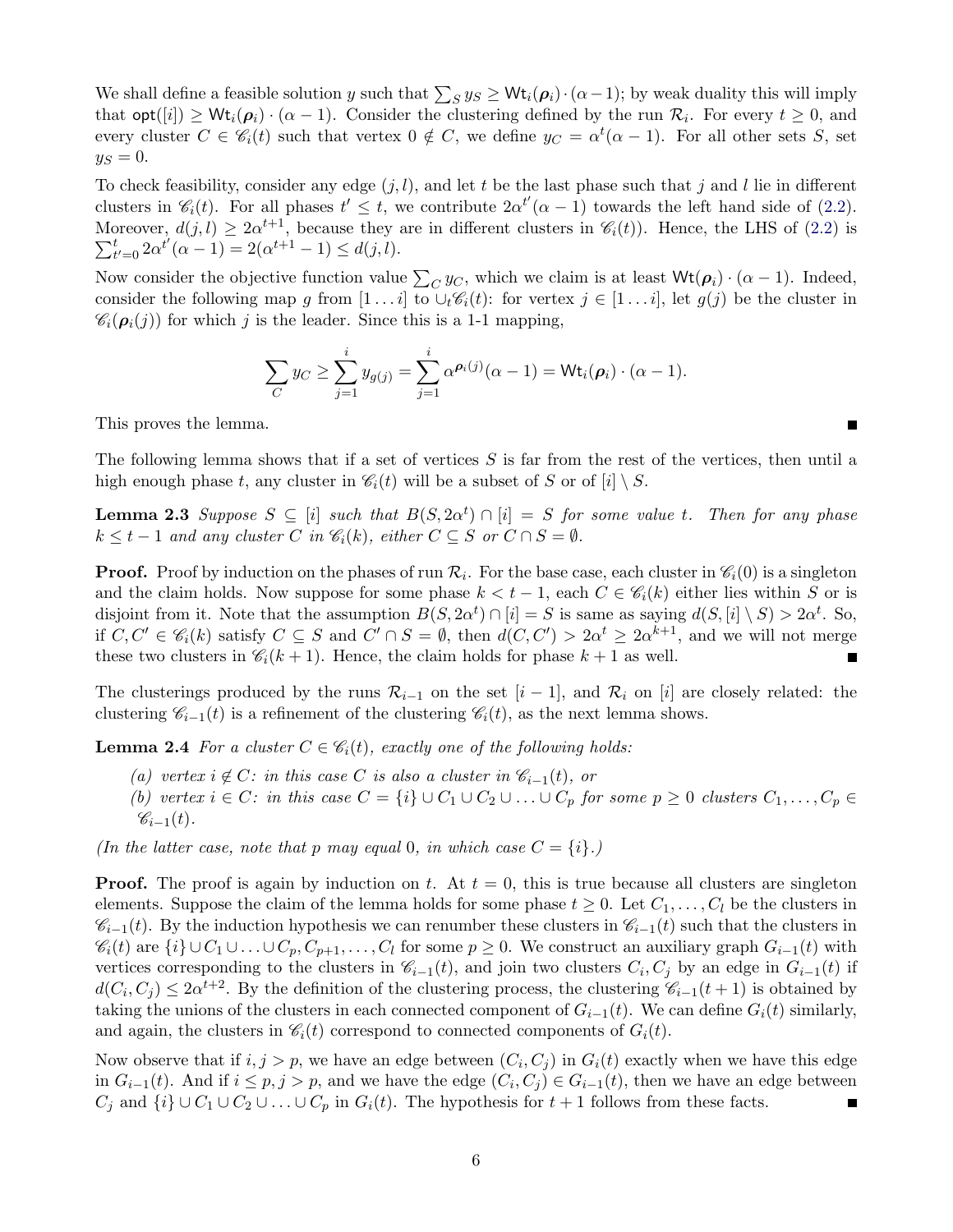<span id="page-6-1"></span>**Lemma 2.5** If j, l ∈ [i − 1] lie in a common cluster in  $\mathcal{C}_i(t)$ , then in run  $\mathcal{R}_{i-1}$  they lie in a common cluster either in  $\mathcal{C}_{i-1}(t)$  or in  $\mathcal{C}_{i-1}(t+1)$ .

**Proof.** Suppose  $j, l \in [i-1]$  lie in a common cluster in  $\mathscr{C}_i(t)$ , but belong to different clusters of  $\mathscr{C}_{i-1}(t)$ . By [Lemma 2.4,](#page-5-0) there are a set of clusters  $C_1, \ldots, C_p \in \mathscr{C}_{i-1}(t)$  such that  $C = \{i\} \cup C_1 \cup \ldots \cup C_p$ is a cluster in  $\mathscr{C}_i(t)$ , and these two vertices  $j, l \in C$ . Consider a cluster  $C_q$  for  $1 \leq q \leq p$ . We claim that  $d(i, C_q) \leq 2\alpha^{t+1}$ . Suppose not. The fact that  $C_q$  is a cluster in  $\mathscr{C}_{i-1}(t)$  implies that  $d(C_q, [i-1] \setminus C_q) \geq 2\alpha^{t+1}$ . Then,  $d(C_q, [i] \setminus C_q) \geq 2\alpha^{t+1}$  as well. But then, by [Lemma 2.3,](#page-5-1) there cannot be a cluster in  $\mathscr{C}_i(t)$  containing a vertex from both  $C_q$  and  $[i] \setminus C_q$ , which contradicts the assumption about the cluster  $C \in \mathcal{C}_i(t)$ . Now applying the triangle inequality, for any  $q, q' \in [1 \dots p]$ , the distance  $d(C_q, C_{q'}) \leq d(i, C_q) + d(i, C_{q'}) \leq 4\alpha^{t+1} \leq 2\alpha^{t+2}$ . (Recall that  $\alpha \geq 2$ .) Consequently, we will merge  $C_q$ and  $C_{q'}$  in phase  $t + 1$  of the run  $\mathcal{R}_{i-1}$ . Indeed, all the vertices in  $C_1 \cup \ldots \cup C_q$  will lie in a common cluster in  $\mathcal{C}_{i-1}(t+1)$ , which proves the lemma.

Corollary 2.6 (Ranks are Monotone) For  $j \in [i-1]$ ,  $\rho_i(j) \leq \rho_{i-1}(j) \leq \rho_i(j) + 1$ . Hence the rank of a vertex is non-increasing as a function of  $i$ .

**Proof.** If j is no longer the leader of its cluster in  $\mathcal{C}_{i-1}(t)$  (because some  $l < j$  lies in its cluster), then since  $\mathscr{C}_{i-1}(t)$  is a refinement of  $\mathscr{C}_i(t)$ , l lies in j's cluster in  $\mathscr{C}_i(t)$  too. Hence  $\rho_i(j) \leq \rho_{i-1}(j)$ .

Now suppose j loses leadership of its cluster during phase t of  $\mathcal{R}_i$ , i.e.,  $\rho_i(j) = t - 1$ . So there exists a vertex  $l < j$  which lies in the cluster of  $\mathcal{C}_i(t)$  containing j. [Lemma 2.5](#page-6-1) says j, l must share a cluster in  $\mathscr{C}_{i-1}(t+1)$ , making  $\rho_{i-1}(j) \leq t+1$ .

<span id="page-6-3"></span>Claim 2.7 (Initial Ranks) If the initial rank of vertex i (i.e., i's rank in run  $\mathcal{R}_i$ ) is r, then the distance  $d(i, [i-1]) \in [2\alpha^{r+1}, 2\alpha^{r+2}).$ 

**Proof.** Let j be the closest vertex in  $[i-1]$  to i. Then if  $d(i, j) < 2\alpha^{r+1}$ , then i, j would be part of the same cluster in  $\mathscr{C}_i(r)$  and hence  $\rho_i(i) < r$ . Similarly, if  $d(i, j) \geq 2\alpha^{r+2}$ , then [Lemma 2.3](#page-5-1) shows that i would form a singleton cluster in  $\mathcal{C}_i(r+1)$  and hence  $\rho_i(i) \geq r+1$ .

### <span id="page-6-0"></span>2.2 The Tree-Building Process

In this section, we explain the second ingredient of our algorithm: given the rank function  $\rho_i$ , how to build a tree  $T_i = ([n], E_i)$ . In fact, we give a more general process that takes a function from a wider class of "admissible" functions and produces a tree for such a function. We want the trees  $T_i$  and  $T_{i-1}$ to look similar, so our tree-building procedure assumes access to  $T_{i-1}$  when building tree  $T_i$ .

Recall that for a vertex  $j \leq i$ ,  $\rho_i(j)$  denotes its rank in the primal-dual process  $\mathcal{R}_i$ . Moreover, define  $Init(j) := \rho_i(j)$  to be the initial rank of j (when it arrived in round j); define  $Init(0) = \infty$ . We say that a function  $\beta : [i] \to \mathbb{Z}_{\geq 0}$  is admissible if  $\beta(j) \in [\rho_i(j) \dots \text{Init}(j)]$  for all  $j \in [i]$ . (Thus the rank function  $\rho_i$  is always admissible.) For a set  $S \subseteq [i]$ , the head of S with respect to the function  $\beta$  is defined to be the vertex  $j \in S$  with highest  $\beta(j)$  value (in case of ties, say, choose the lowest numbered vertex among these to be the head).  $<sup>1</sup>$  $<sup>1</sup>$  $<sup>1</sup>$ </sup>

A tree  $T = ([i], E_T)$  is defined to be valid with respect to  $\beta$  if we can partition the edge set  $E_T$  into sets  $E_T^1, E_T^2, \ldots, E_T^r$  such that the following two conditions are satisfied for each  $l \in [1 \ldots r]$ :

- (i) Let  $E_T^{\leq l}$  $\overline{F}_T^l$  denote  $E_T^1 \cup \cdots \cup E_T^l$ . For any connected component of  $E_T^{\leq l}$  $\sum_{i=1}^{n}$ , let j be the head of this component. Then we require  $\beta(j) \geq l$ .
- <span id="page-6-4"></span>(ii) Each edge in  $E_T^l$  has length at most  $2\alpha^{l+1}$ .

<span id="page-6-2"></span><sup>&</sup>lt;sup>1</sup>Since  $\beta(0) = \infty$ , the root vertex will always be the head of the component containing it.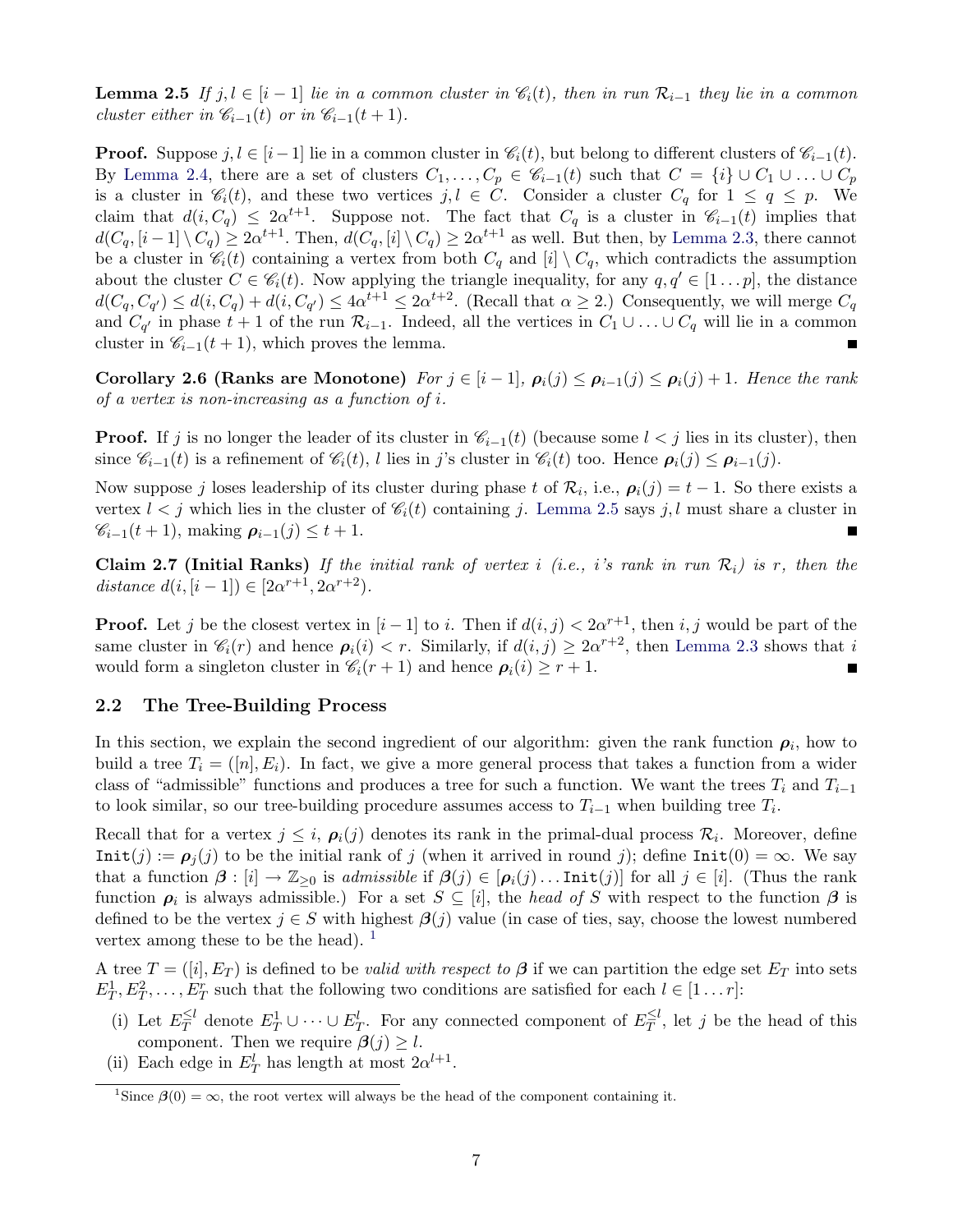**Lemma 2.8** Let T be any tree valid with respect to  $\beta$ . Then the total cost of T is at most  $2\frac{\alpha^3}{\alpha-1}$  $\frac{\alpha^3}{\alpha-1} \cdot \mathsf{Wt}_i(\boldsymbol{\beta}).$ 

**Proof.** For any  $l \in [1...r]$ , there must be at least  $|E_T^l| + 1$  connected components in  $E_T^{\leq (l-1)}$  $T^{(-1)}$ . The cost of each edge in  $E_T^l$  can be charged to the heads of the components of  $E_T^{\leq (l-1)}$  $\sum_{T}^{(\ell-1)}$ , except for the root vertex 0. Each of these head vertices have  $\beta(j)$  values at least  $l-1$  by condition (i) of validity. Now any vertex  $j \neq 0$  is charged by some  $E_T^l$  only if  $l \leq \beta(j) + 1$ , and since each edge in  $E_T^l$  has length at most  $2\alpha^{l+1}$  (by condition (ii) of validity), the total charge to j is at most

<span id="page-7-0"></span>
$$
\sum_{l=1}^{\beta(j)+1} 2\alpha^{l+1} \le 2\frac{\alpha^3}{\alpha-1} \cdot \alpha^{\beta(j)}.
$$

Summing over  $j \neq 0$  and using the definition of  $W_t(i)$  from [\(2.1\)](#page-4-2) completes the proof.

We now prove a Lipschitz property of the  $\beta$  function: namely, if we decrement some coordinates of an admissible function  $\beta$  to get another admissible function  $\beta'$  at  $L_1$  distance  $\|\beta - \beta'\|_1$ , then we can change a tree T valid for  $\beta$  into a tree T' valid for  $\beta'$  by making at most  $\|\beta - \beta'\|_1$  swaps.

**Lemma 2.9** Let  $\beta$  be an admissible function and  $T = ([i], E_T)$  be a valid tree with partition  $(E_T^1, \ldots, E_T^r)$ . Let  $j^* \in [i]$ , and suppose  $\beta'$  satisfies  $\beta'(j) = \beta(j)$  if  $j \neq j^*$ , and  $\beta'(j^*) = \beta(j^*) - 1$ . Assume that  $\beta'$  is also admissible (i.e.,  $\rho_i(j^*) \leq \beta'(j^*)$ ). Then there is a valid tree  $T' = ([i], E_{T'})$  with respect to  $\beta'$  such that  $|E_{T'} \triangle E_T| \leq 2$ .

**Proof.** For brevity, let  $l^* := \beta(j^*) = \beta'(j^*) + 1$ . Let us define the tree T' as follows. For values  $l \leq l^* - 1$ , define  $E_{T'}^l := E_T^l$ . Condition (ii) remains satisfied for these values of l since the edge sets are unchanged; moreover, since  $l \leq l^* - 1 \Rightarrow l \leq \beta'(j^*)$ , even if  $j^*$  happened to be the head of a component of  $E_{T'}^{\leq l}$ , condition (i) would be satisfied.

Next, we initialize set  $E^{l^*}_{T'}$  to contain all the edges in  $E^{l^*}_T$  $y^{\dagger}$ . It may however happen that  $j^*$  was the head of a connected component C in  $E^{\leq l^*}_{\overline{T}}$  $\frac{\leq l^*}{T}$ ; since  $\beta'(j^*) < l^*$ , this component C would now violate condition (i). In this case, we claim that there must be some vertex  $j \notin C$  such that  $d(j, C) \leq 2\alpha^{l^*+1}$ . Suppose not; then [Lemma 2.3](#page-5-1) implies that there is a vertex  $v \in C$  such that  $\rho_i(v) \geq l^*$ , and so  $\beta'(v) \geq l^*$ . But then j<sup>\*</sup> cannot be the head of C, a contradiction. We now add an edge  $e^*$  between the claimed  $j \notin C$  and its closest vertex in C, with the cost of this edge at most  $2\alpha^{l^*+1}$ —this completes the description of  $E_T^{l^*}$ . Note that this satisfies condition (i), since the vertex  $j \notin C$  belonged to a component whose head had β value at least l<sup>\*</sup> (by the validity of T with respect to β), and adding the edge between C and that component fixes the problem for C.

For  $l > l^*$ , we define the edge sets  $E_{T'}^l$  as follows: we add all edges of  $E_T^{l+1}$  $E_T^{l+1}$  to  $E_{T'}^{l+1}$ , except for edges that connect two vertices in the same component of  $E_{\overline{T'}}^{\leq l}$ . Since  $E_{\overline{T'}}^{\leq l^*}$  has one more edge that  $E_{\overline{T'}}^{\leq l^*}$ , there will be at most one edge from  $\cup_{l>l^*} E_T^l$  which does not get added to T'. Hence, the symmetric difference between  $T$  and  $T'$  has size at most 2.

Now we show that T' is valid with respect to  $\beta'$ . Condition (ii) is easy to check: the only edge in  $E_{T'} \setminus E_T$ , namely  $e^*$ , is added in level  $l^*$  and has length at most  $2\alpha^{l^*+1}$ . Moreover, all edges in  $E_{T'}$ except perhaps for  $e^*$  have the same levels as the corresponding edges in  $E_T$ .

It remains to check condition (i) for levels at least  $l^*$ . To begin, observe the following invariant for all levels  $l \geq l^*$ : each component of  $E_{T'}^{\leq l}$  consists of union of some of the components of  $E_T^{\leq l}$  $\tilde{\overline{T}}^t$ . Indeed, this holds at level  $l^*$ , and subsequently we add all edges of T to T' except for one edge which forms a cycle. Now at level  $l^*$ , condition (i) holds by the construction of  $E_{T'}^{l^*}$ . Now for a level  $l > l^*$ , let C' be any component of  $E^{\leq l}_{T'}$ . The invariant above implies that C' contains a connected component C of  $E^{\leq l}_{T}$  $\frac{\leq l}{T}$ .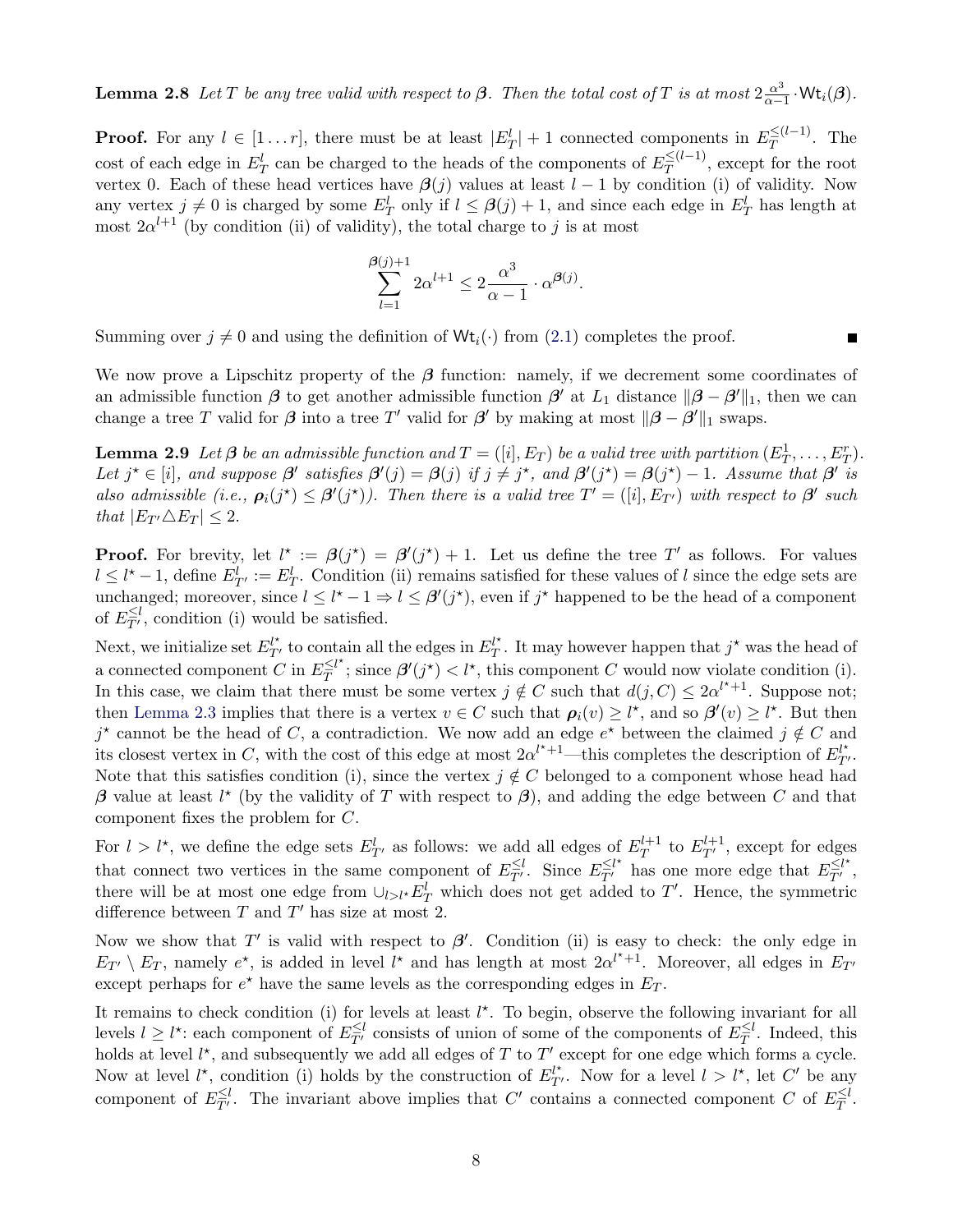Since T is valid with respect to  $\beta$ , the leader i of C satisfies  $\beta(i) \geq l$ , and so, i is different from  $j^*$ . But then  $\beta'(i) = \beta(i) \geq l$  and hence condition (i) holds for C' as well. This completes the proof of the theorem.

<span id="page-8-1"></span>We now show that a Lipschitz property also holds when adding a new vertex.

**Lemma 2.10** Suppose T is a valid tree on [i] with respect to  $\beta$ . Consider a new function  $\beta': [i+1] \rightarrow$  $\mathbb{Z}_{\geq 0}$  defined thus:  $\beta'(j) := \beta(j)$  if  $j \leq i$ , and  $\beta'(i+1) := \text{Init}(i+1)$ . Then, there is a valid tree T' with respect to  $\beta'$  such that  $|T' \triangle T| = 1$ . Moreover, if  $\beta$  was admissible, then so is  $\beta'$ .

**Proof.** Let  $l^*$  denote  $Init(i + 1)$ . We know that if  $j^* \in [i]$  is the closest vertex to the new vertex  $i+1$ , then  $2\alpha^{l^*+1} < d(j^*, i) \leq 2\alpha^{l^*+2}$  [\(Claim 2.7\)](#page-6-3). For  $l \neq l^*+1$ , we set  $E_{T'}^l := E_T^l$ , and we define  $E_{T'}^{l^*+1} := E_T^{l^*+1} \cup \{(j^*, i+1)\}\.$  It is easy to verify that T' is valid with respect to  $\beta'$ .

Note that if  $\beta$  was admissible, then using the facts that the ranks of the vertices can never increase, and that  $\beta'(i+1) = \rho_{i+1}(i+1)$ , we get that  $\beta'$  is admissible.  $\blacksquare$ 

Observe that rank functions  $\{\rho_i\}_i$  produced by the clustering procedure upon each arrival are always admissible. Hence, starting from  $T_{i-1}^*$ , we can add a single edge (from i to its closest vertex in  $[i-1]$ ) using [Lemma 2.10,](#page-8-1) and then perform at most  $\|\rho_i - \rho_{i-1}\|_1$  edge swaps (using [Lemma 2.9\)](#page-7-0) to get the tree  $T_i^*$  valid with respect to  $\rho_i$ . This tree is constant competitive, because of [Lemma 2.8](#page-6-4) and [Lemma 2.2\)](#page-4-3); moreover, the results in [Section 3](#page-9-0) will show that  $\sum_{i=1}^{n} ||\rho_i - \rho_{i-1}||_1 \leq O(n)$ , which gives us another constant-amortized-swaps algorithm. However, there may be rounds that perform a non-constant number of swaps, so this does not give us our final result. To get both constantworst-case-swaps and constant competitiveness, we need another admissible function—the *virtual rank* function—which we define next.

## <span id="page-8-0"></span>2.3 Defining the Virtual Rank Function

We now describe how to maintain an (admissible) virtual rank function  $\nu_i$  for all rounds i. We will ensure that the  $L_1$  distance between  $\nu_i$  and  $\nu_{i-1}$  is at most a constant number K —we can then use [Lemmas 2.9](#page-7-0) and [2.10](#page-8-1) to construct a corresponding valid tree  $T_i$  which differs from  $T_{i-1}$  only in a constant number of edges. Furthermore, we need to keep the cost of  $T_i$ , which is  $\approx \sum_{j>0} \alpha^{\nu_i(j)}$ , as small as possible. A natural way to obtain  $\nu_i$  from  $\nu_{i-1}$  is to iteratively decrease the virtual rank of those K vertices (which could be a multiset) for which  $\nu_{i-1}(j)$  values are highest (provided  $\nu_{i-1}(j)$  is strictly larger than  $\rho_i(j)$ ).

Motivated by this, we define a total ordering on pairs  $(j, k)$ , where v is a vertex and k is an integer: we say that  $(j, k) \prec (j', k')$  if either  $k < k'$ , or else  $k = k'$  and  $j < j'$ . We formally give the algorithm for maintaining virtual ranks in the figure below.

An important observation about the definition of  $\nu_i$ : the set  $Q_K$  might contain both tuples  $(j, k+1), (j, k)$ for some  $j \in [i]$  and  $k \geq 0$ . But if  $Q_K$  contains  $(j, k)$ , then it will also contain  $(j, k+1)$ , ..., $(j, \nu_i(j)-1)$ . In case  $|Q(i)| < K$ , we will set  $Q_K$  to be equal to  $Q(i)$ . It is easy to see that  $||\mathbf{v}_i - \mathbf{v}_{i-1}||_1$  is at most K.

#### 2.4 The Final Algorithm

The final constant-budget algorithm is the following. Initially,  $T_0$  is just the root vertex 0. Given a valid tree  $T_{i-1}$  with respect to the admissible virtual rank function  $\nu_{i-1}$ , we obtain  $T_i$  as follows. We first run the clustering algorithm to get  $\rho_i$ . Then we construct the virtual rank function  $\nu_i$  as described in the previous section, and finally construct a valid tree  $T_i$  with respect to  $\nu_i$ . [Lemma 2.10](#page-8-1) and [Lemma 2.9](#page-7-0) imply that we can construct  $T_i$  from  $T_{i-1}$  by adding one edge and swapping at most K edges—indeed, we can go from  $\nu_{i-1}$  to  $\nu_i$  by decrementing (by one) at most K coordinates iteratively, and adding one new coordinate for the arriving vertex. The algorithm outputs  $T_i$  at the end of each round i.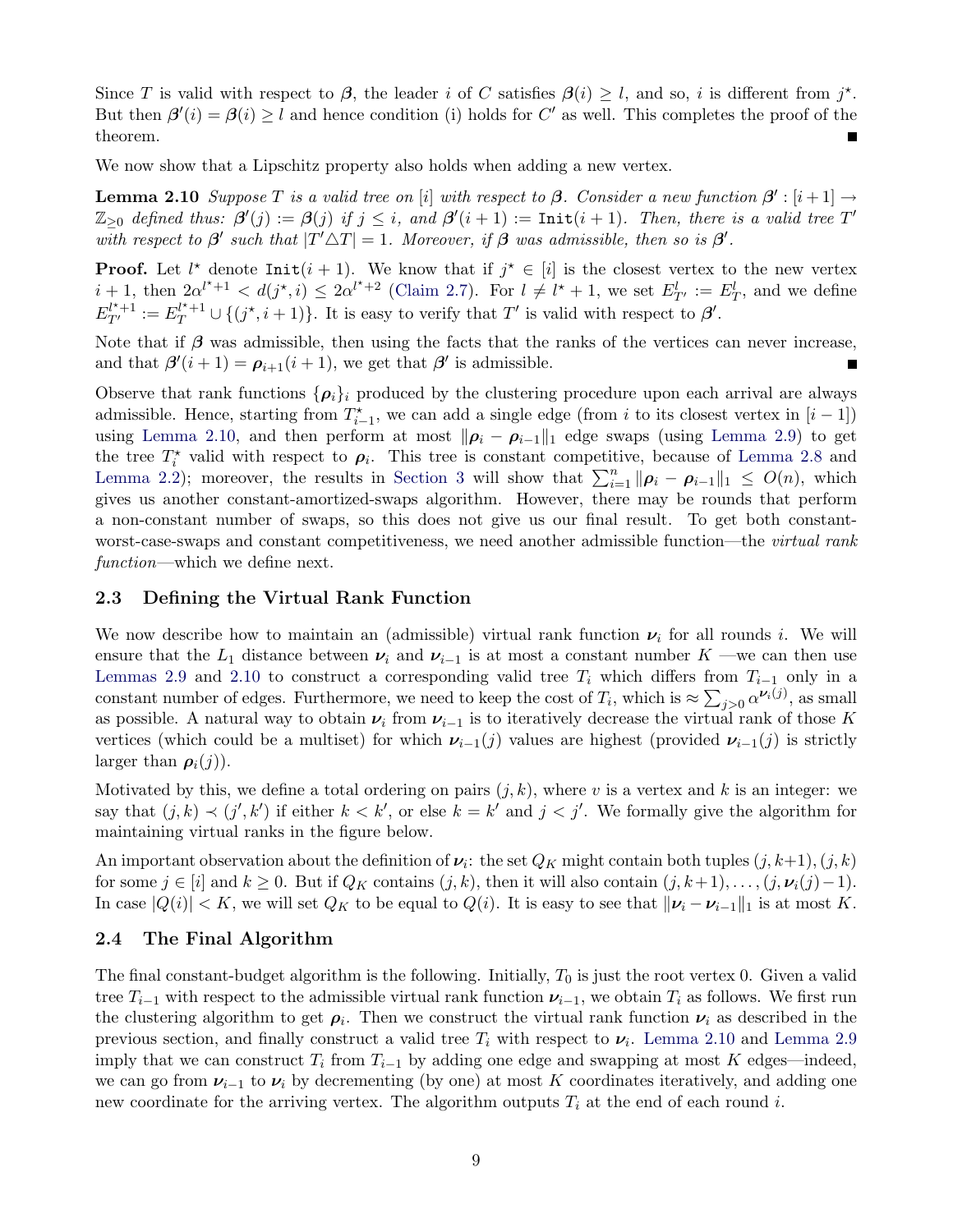#### Virtual Ranks :

- 1. Initially, we just have the root vertex 0. Define  $\nu_0(0) = \infty$ .
- 2. For  $i = 1, 2, \ldots$ 
	- (i) Run the clustering algorithm  $\mathcal{R}_i$  to define the rank function  $\rho_i$ .
	- (ii) Set  $\nu_i(i)$  as Init(*i*).
	- (iii) Define  $Q(i) = \{(j,k) | j \in [i-1], k \in [\rho_i(j)...(\nu_{i-1}(j)-1)]\}.$
	- (iv) Let  $Q_K$  be the set of the K highest pairs (w.r.t.  $\prec$ ) from  $Q(i)$ .
	- (v) Define the first  $i 1$  coordinates of  $\nu_i$  as follows:

 $\nu_i(j) := \begin{cases} \nu_{i-1}(j) & \text{if } (j, \star) \notin Q_K \\ \min\{k \mid (j, k) \in Q_{\text{rel}}\} & \text{if } (j, \star) \in Q_{\text{rel}} \end{cases}$  $\min\{k \mid (j,k) \in Q_K\}$  if  $(j, \star) \in Q_K$ 



# <span id="page-9-0"></span>3 Analysis

The constant number of swaps is enforced by the very definition of the virtual rank function, so it remains show that for each i, the cost of the tree  $T_i$  is close to the cost of the optimal Steiner tree at the end of round i, i.e.,  $\mathsf{Wt}_i(\nu_i) \approx \mathsf{Wt}_i(\rho_i)$ . One approach is to ensure the functions  $\nu_i$  and  $\rho_i$  remain close coordinate-wise close. We do not know how to ensure this, but we do achieve closeness in cost.

Let us first give an overview of the proof. The main problem is that on arrival of vertex  $(i + 1)$ , there may be many vertices in [i] whose ranks decrease, i.e.,  $\rho_{i+1}(j) = \rho_i(j) - 1$ . Since  $\nu_i$  and  $\nu_{i+1}$  can differ in only a constant number of locations, the virtual ranks now trail the actual ranks in many places. And this could potentially happen repeatedly. Our first technical result is that such bad events cannot happen in quick succession. We show that if rank of a vertex  $j$  decreases by at least 2 between two rounds i and i'—i.e.,  $\rho_{i'}(j) \leq \rho_i(j) - 2$ —then many arrivals must have happened *close* to j after round i. We charge the rank decrease of j to one such arrival after round i, and prove that this charging can be done so that any arrival gets charged only a constant number of times. More formally, for every pair  $(j, k)$  which denotes that the rank of vertex  $j \in [n]$  has fallen to  $k \in [(\rho_n(j) - 2) \dots (\text{Init}(j) - 1)]$ , we *charge* a vertex l that arrives after the rank of j drops to k; moreover, each vertex l gets charged only K times. The proof of this charging lemma appears in [Section 3.1.](#page-10-0)

How can we use this charging argument to define the  $\nu_i$  function for each round i? As a thought experiment, suppose we were allowed a small amount of look-ahead. Then we could proceed as follows : suppose  $\rho_i(j)$  decreases by 1 in round  $i+1$ , i.e.,  $\rho_{i+1}(j) = \rho_i(j) - 1$ , and we know that the rank of j will decrease by at least 1 more in future. If  $\rho_i(j) < \nu_i(j)$ , we add  $(j, \rho_i(j))$ , ..., $(j, \nu_i(j)-1)$  to a queue. In round  $i+1$ , we pick any K pairs from the queue; if we pick  $(j, k)$ , we decrease the virtual rank of j to k. Using the above charging argument, we can show that following such a strategy means the functions  $\nu_n$  and  $\rho_n$  differ by at most two (additively) in each coordinate. And [Lemma 2.8](#page-6-4) then implies that the cost of our tree is within a constant of the optimal Steiner tree on  $[n]$ .

Unfortunately, we do not have the luxury of this look-ahead, and so we instead follow a greedy strategy: in any round, among all the pairs  $(j, k)$  in the queue, we pick the ones with highest k (thereby decreasing the cost of the tree by the maximum possible). By a careful matching-based argument given in [Section 3.2,](#page-14-0) we show that this strategy indeed works. We look at an arbitrary round  $n$  for rest of the analysis—our goal is to compare the cost of the tree  $T_n$  constructed by our algorithm at the end of round n, and the optimal cost  $opt([n])$ .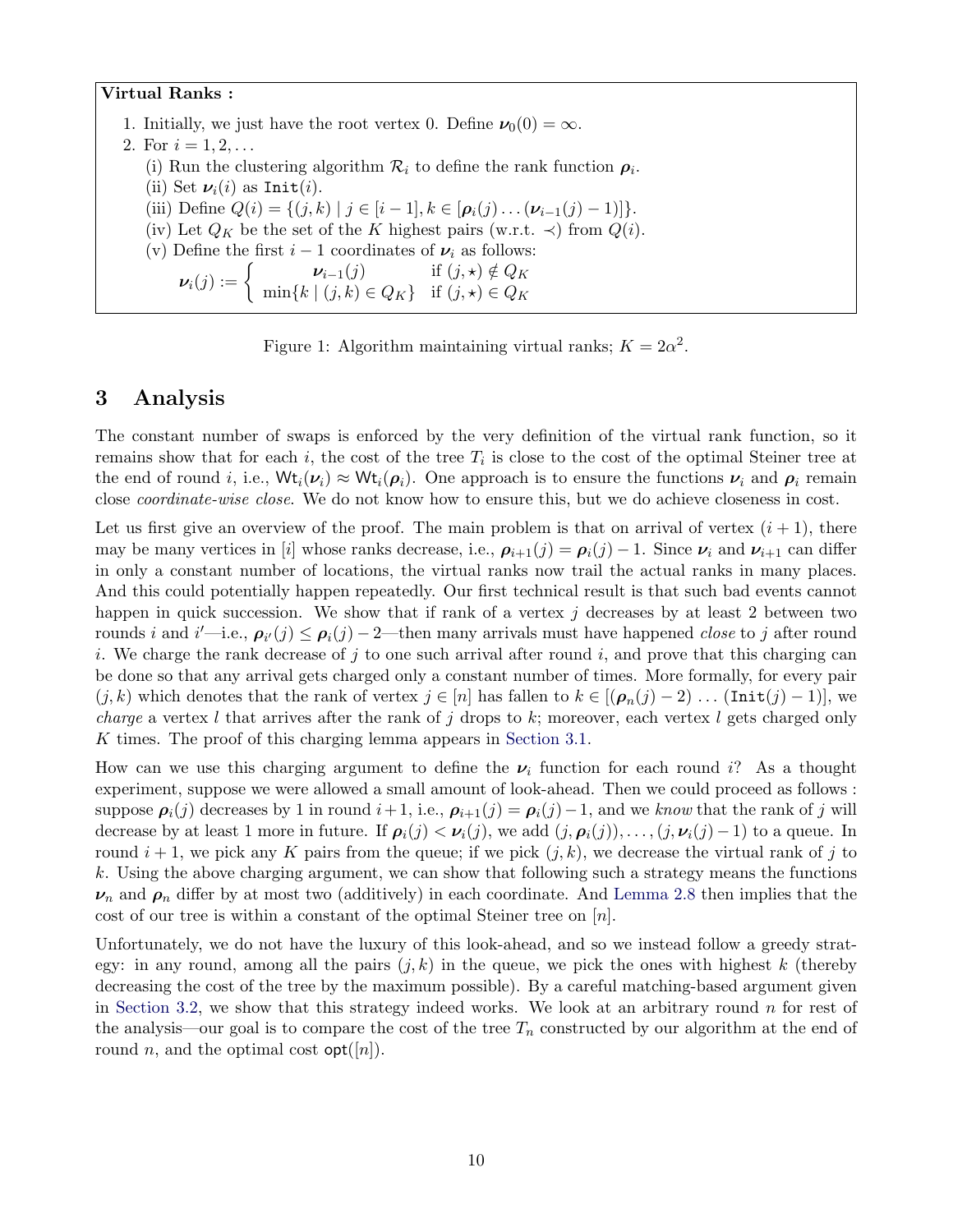## <span id="page-10-0"></span>3.1 The Charging Argument

In this section, we describe the charging scheme, which charges every rank decrease of a vertex (except the two most recent rank decreases for each vertex) to one of the subsequent arrivals, such that each arrival is charged at most  $K = 2\alpha^2$  times. Formally, we will prove the following result.

<span id="page-10-5"></span>**Theorem 3.1** Let L be the set of the ("not so recent") rank decreases until this point, and defined as follows:

$$
L := \bigcup_{j \in [n]} \{j^{(k)} \mid k \in [(\boldsymbol{\rho}_n(j)+2) \dots (\texttt{Init}(j)-1)]\}
$$

Then there is a map  $F: L \to [n]$  assigning the rank changes to rounds such that

- (a) (constant budget) at most  $K = 2\alpha^2$  rank changes from L map to any round  $i \in [n]$ ,
- (b) (feasibility) if  $F(j^{(k)}) = i$ , then j's rank dropped to k at or before round i (i.e.,  $\rho_i(j) \leq k$ ), and
- (c) (monotonicity) if  $j^{(k)}$ ,  $j^{(k-1)}$  both lie in L, then  $F(j^{(k)}) \leq F(j^{(k-1)})$ .

(Note that  $j^{(k)}$  is a syntactic object, not j raised to the power of k.) The proof of this theorem is by constructing a  $(b)$ -)matching in a suitable bipartite graph. In [Section 3.1.1,](#page-10-1) we give some technical results which show that when the rank of a vertex decreases by at least two, then many new arrivals will happen close to this vertex. In [Section 3.1.2,](#page-12-0) we describe the bipartite graph, and use the technical results to prove the existence of a fractional b-matching, and hence an integral b-matching, in this graph.

## <span id="page-10-1"></span>3.1.1 Disjoint Balls and Witnessing Rank Decreases

Consider a round  $i \in [n]$  and integer  $k \geq 0$ . Let  $A_{ik}$  be the set of vertices  $j \in [n]$  which satisfy one of the following two conditions: either (i)  $j \in [i]$  and  $\rho_i(j) \geq k$ , or (ii)  $j \in [n] \setminus [i]$  and  $\text{Init}(j) \geq k$ . I.e.,  $A_{ik}$  has all those nodes that have arrived by round i and have rank at least k in that round, or will have an initial rank at least  $k$  when they arrive in the future.

For vertex  $v \in [i]$ , define  $\kappa_{i,t}(v)$  to be the cluster in  $\mathscr{C}_i(t)$  containing v. We extend this definition to the nodes arriving after round i by defining  $\kappa_{i,t}(v)$  for such a node  $v \in [n] \setminus [i]$  to be the singleton set  $\{v\}$ .

<span id="page-10-4"></span>**Lemma 3.2** For round i and rank k, the balls  $B(\kappa_{i,k}(j), \alpha^{k+1})$  for  $j \in A_{ik}$  are disjoint.

**Proof.** Let  $j, l \in A_{ik}$ . First assume that  $j, l \in [i]$ . Then the clusters in  $\mathcal{C}_i(k)$  containing j and l respectively are disjoint (because they both have rank at least k, by the definition of  $A_{ik}$ ), and hence the distance between them is at least  $2\alpha^{k+1}$ .

Now suppose at least one of j, l does not lie in [i], and say l arrives after j. The result follows directly from [Claim 2.7.](#page-6-3)

The next lemma says that for a vertex  $j$  with "high" rank  $k$  in some round such that its rank subsequently falls below  $k$ , this decrease in rank is witnessed by arrivals close to j's cluster, whose initial ranks (collectively) are large.

**Lemma 3.3** For round i and rank k, suppose  $j \in A_{ik}$ . Moreover, suppose  $\rho_n(j) \leq k-2$ . Let  $X :=$  $\{i+1,\ldots,n\}\setminus\{j\}$ , and let  $Y:=X\cap B(\kappa_{i,k}(j),\alpha^{k+1})$  be the points in X that are within distance  $\alpha^{k+1}$ of j's component in  $\mathscr{C}_i(k)$ . Then,

<span id="page-10-3"></span><span id="page-10-2"></span>
$$
\sum_{l \in Y} \alpha^{\text{Init}(l)} \ge \alpha^{k-2}.
$$
\n(3.3)

Furthermore, for any vertex  $l \in Y$ ,  $Init(l) \leq k$ .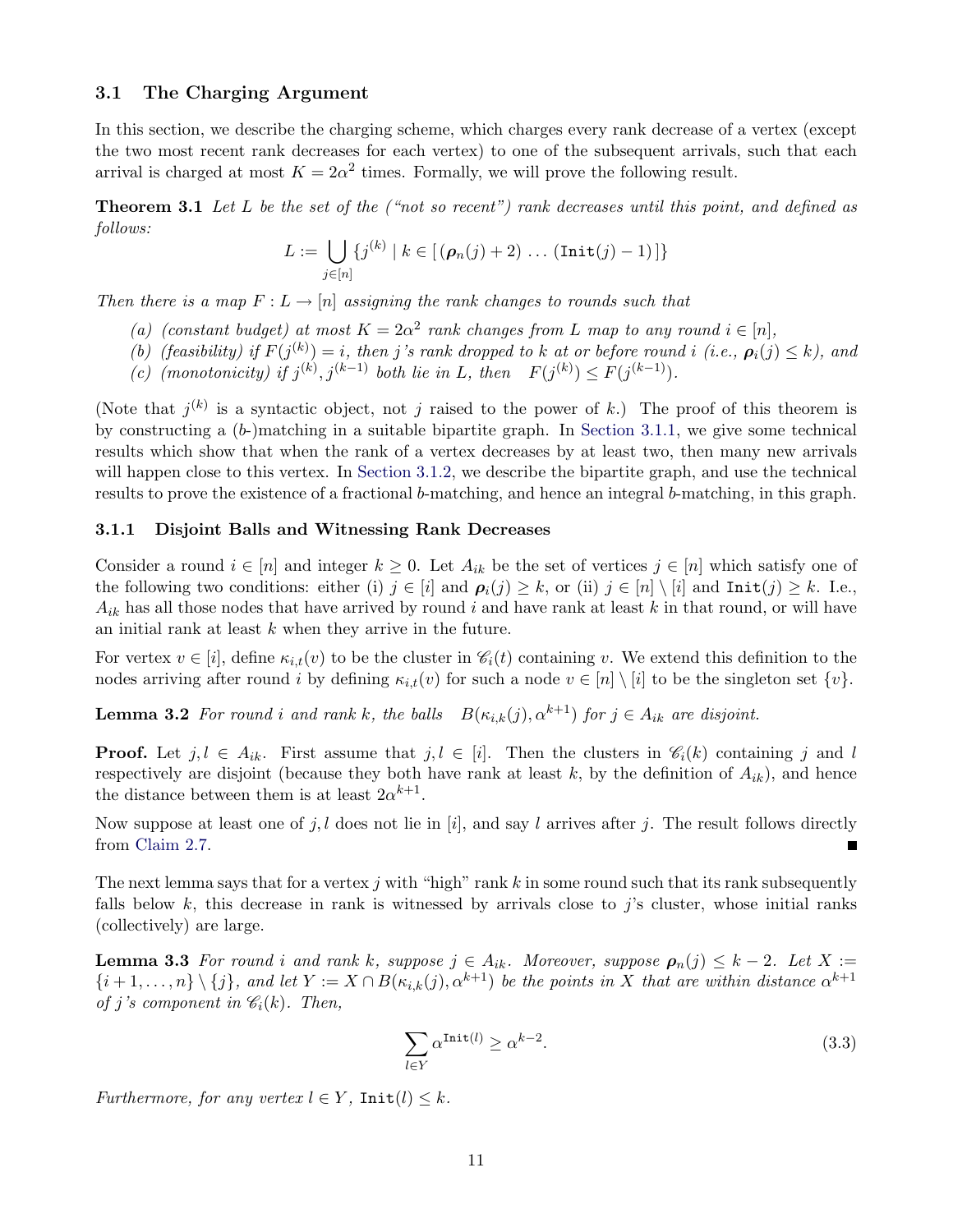**Proof.** First consider the case when  $j \in [i]$ , and hence  $X = [n] \setminus [i]$ . Let C represent j's component  $\kappa_{i,k}(j)$  in  $\mathscr{C}_i(k)$ . Since  $\rho_i(j) \geq k, j$  is the leader of C, and hence it arrived before all other vertices in C. For a set S and parameters b, b', define the annulus  $B(S, b, b')$  to be  $\{l \mid d(l, S) \in (b, b')\}$ —note the half-open interval in the definition. In case  $b \ge b'$ , note that the annulus  $B(S, b, b')$  is empty.

Observe that  $B(C, 0, 2\alpha^{k+1}) \cap [i] = \emptyset$ , just because if there were any other cluster within distance  $2\alpha^{k+1}$ of C, we would have merged C with this cluster during phase k of  $\mathcal{R}_i$ . Let the vertices in Y—i.e., those which arrive after round i in  $B(C, \alpha^{k+1})$  be  $l_1, l_2, \ldots, l_s$ . Let us use  $l_0$  to denote the vertex i. For an index  $u \leq s$ , let  $\Delta_u$  denote the cumulative value  $\sum_{u'=1}^{u} \alpha^{\text{Init}(l_{u'})}$  (we define  $\Delta_0$  as 0). Let  $l_{[u]}$  denote the set of vertices  $\{l_0, l_1, \ldots, l_u\}.$ 

<span id="page-11-0"></span>**Claim 3.4** For all  $u \in [0...s]$ , the annulus  $B(C, 2\alpha^2 \Delta_u, \alpha^{k+1} - 2\alpha^2 \Delta_u)$  does not contain any vertex from  $l_{[u]}$ .

**Proof.** The proof is by induction on  $u \in [0...s]$ . The base case is when  $u = 0$ , where the claim follows from  $B(C, 0, 2\alpha^{k+1}) \cap [i] = \emptyset$ . Now suppose the claim is true for some  $u < s$ . The next vertex to arrive after  $l_u$  in  $B(C, 0, \alpha^{k+1})$  is  $l_{u+1}$ . By induction hypothesis, at the beginning of round  $l_{u+1}$ , the annulus  $B(C, 2\alpha^2 \Delta_u, \alpha^{k+1} - 2\alpha^2 \Delta_u)$  is still empty. For a contradiction, suppose  $l_{u+1}$  lies in the smaller annulus  $B(C, 2\alpha^2\Delta_{u+1}, \alpha^{k+1} - 2\alpha^2\Delta_{u+1}),$  then the ball of radius  $2\alpha^2(\Delta_{u+1} - \Delta_u) = 2\alpha^{2+\text{Init}(l_{u+1})}$  around  $l_{u+1}$ would be empty in round  $l_{u+1}$ . But this contradicts [Claim 2.7.](#page-6-3) This proves the claim for  $u + 1$ , and hence for all  $u \in [0...s]$ .  $\blacksquare$ 

Observe that the inequality [\(3.3\)](#page-10-2) asks us to show that  $\Delta_s \ge \alpha^{k-2}$ . For the sake of contradiction, suppose  $\Delta_s \leq \alpha^{k-2}$ . In this case [Claim 3.4](#page-11-0) says that the annulus  $B(C, 2\alpha^k, \alpha^{k+1} - 2\alpha^k)$  is empty at the end of round  $l_s$ ; since there are no further arrivals in  $B(C, \alpha^{k+1})$ , the annulus  $B(C, 2\alpha^k, \alpha^{k+1} - 2\alpha^k)$  is also empty after round n. Since  $\alpha \geq 6$ , this means that  $B(C, 2\alpha^k, 4\alpha^k)$  is empty. If C' denotes the ball  $B(C, 2\alpha^k)$ , the following two properties hold:

- The set C' does not contain any vertex from  $[i] \setminus C$ . This is because  $B(C, 2\alpha^{k+1})$  does not contain any vertex from  $[i] \setminus C$ , proved in the base case of [Claim 3.4.](#page-11-0) Moreover, since j was the leader of the cluster C in round i, j is the earliest vertex in  $C'$  as well.
- $B(C', 2\alpha^k) = C'$ , just because the annulus  $B(C, 2\alpha^k, 4\alpha^k)$  was empty.

Using the latter property and applying [Lemma 2.3](#page-5-1) with set S set to  $C'$ , and round i set to n, we infer that j's cluster  $\kappa_{n,k-1}(j)$  must be contained within C', and j is the leader of this cluster  $\kappa_{n,k-1}(j)$ . But this contradicts the assumption that  $\rho_n(j) \leq k-2$ .

To show that the initial ranks of  $l_1, \ldots, l_s$  are at most k, observe that  $d(l_j, C) \leq \alpha^{k+1}$  by the definition of Y. Consequently, in  $\mathcal{R}_{l_u}$ ,  $l_u$  must share a cluster with at least one vertex of C in the clustering  $\mathscr{C}_{l_u}(k)$ . Since all nodes in C are from [i] and arrive before  $l_u$ ,  $l_u$  cannot be the leader of its component. This completes the proof for the case  $j \in [i]$ .

The other case is when  $j \notin [i]$ . Since  $j \in A_{ik}$ , its initial rank  $Init(j) \geq k$ . This means  $B(j, 2\alpha^{k+1})$ does not contain any vertex from [j] other than j itself—in other words,  $\kappa_{i,k}(j) = \{j\}$ . Now we can use the same arguments as above, just starting from round j (since there are no arrivals in  $B({j}, 2\alpha^{k+1})$ during rounds  $i$  to  $j$ ).

We can extend [Lemma 3.3](#page-10-3) to subsets of  $A_{ik}$  as follows.

**Corollary 3.5** For round i and integer k, let  $S \subseteq A_{ik}$ . Moreover, for each  $j \in S$ , assume  $\rho_n(j) \leq k-2$ . Let  $X = [i + 1 \dots n] \setminus S$ , and let  $Y := X \cap (\cup_{j \in S} B(\kappa_{i,k}(j), \alpha^{k+1}))$ . Then,

<span id="page-11-1"></span>
$$
\sum_{l \in Y} \alpha^{\text{Init}(l)} \ge |S| \cdot \alpha^{k-2}.\tag{3.4}
$$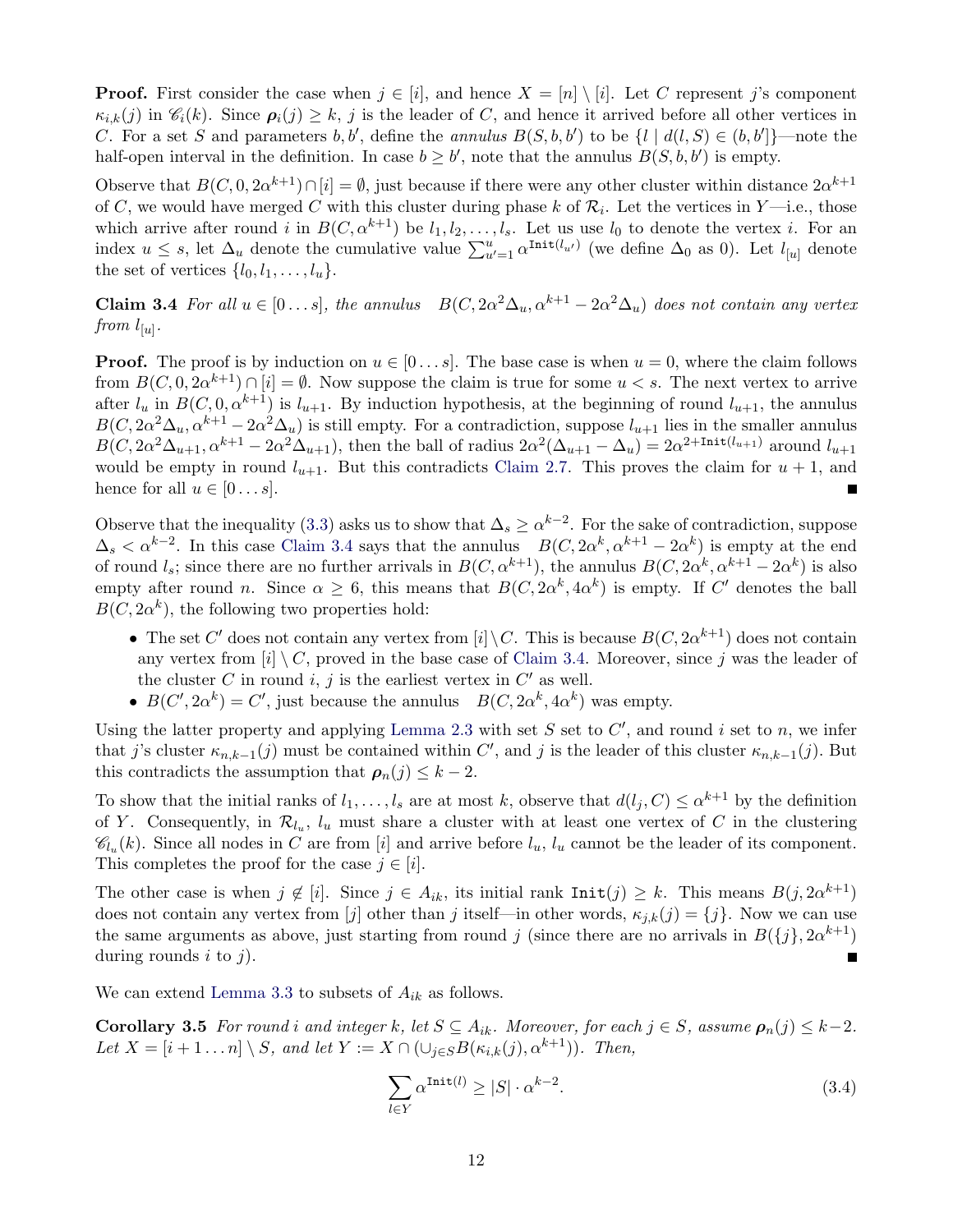Furthermore, for any vertex  $l \in Y$ , Init $(l) \leq k$ .

**Proof.** By [Lemma 3.2,](#page-10-4) the balls  $B(\kappa_{i,k}(j), \alpha^{k+1})$  are disjoint, so we can define  $Y_i$  as  $X \cap B(\kappa_{i,k}(j), \alpha^{k+1})$ for each  $j \in S$ , and apply [Lemma 3.3](#page-10-3) to each one of them separately.

#### <span id="page-12-0"></span>3.1.2 Constructing the Mapping  $F$  via a Matching

We construct a bipartite graph  $H = (L, R = [n], E)$ . Here the set L is as described in the statement of [Theorem 3.1;](#page-10-5) i.e., they are of the form  $j^{(k)}$  indicating that the rank of j fell to k at some round in the past, and has subsequently fallen to  $k - 2$  or lower by the end of round n. The nodes in R simply represent arrivals [n]. The edge set E is constructed as follows: we have edge  $(j^{(k)}, i)$  if  $\rho_i(j) \leq k$ . (Note that this condition is same as the feasibility condition of the map  $F$  in [Theorem 3.1\)](#page-10-5). We say that edge  $(j^{(k)}, i)$ 's rank is k.

Some notation: let  $\Gamma(v)$  denote the set of neighbors of a node v in  $L \cup R$ , and  $E(v)$  denote the set of edges incident to  $v$ . The main result of this section is the following:

<span id="page-12-1"></span>**Theorem 3.6** There exists an assignment of non-negative values  $\{x_e\}_{e \in E}$  to the edges of H such that

- (a) for any node  $j^{(k)} \in L$ ,  $\sum_{e \in E(j^{(k)})} x_e = 1$ , and
- (b) for any node  $i \in R$ ,  $\sum_{e \in E(i)} x_e \leq 2\alpha^2$ .

Moreover, if  $\alpha$  is integer, these  $x_e$  can be chosen to be in  $\{0,1\}$ .

We first note how [Theorem 3.6](#page-12-1) implies [Theorem 3.1.](#page-10-5)

**Proof of [Theorem 3.1:](#page-10-5)** If  $x_e = 1$  for some edge  $e = (j^{(k)}, i)$ , we define  $F(j^{(k)}) = i$ . It is easy to check that the mapping  $F$  satisfies the first two requirements of [Theorem 3.1.](#page-10-5) It remains to ensure that  $F$ satisfies the monotonicity property. Suppose  $F(j^{(k)}) > F(j^{(k-1)})$  for some pair j, k. Then by swapping the values of  $F(j^{(k)})$  and  $F(j^{(k-1)})$ , we ensure that  $F(j^{(k)}) \leq F(j^{(k-1)})$ ; moreover, this swap preserves the first two properties of  $F$ . We iteratively fix all such violations of the monotonicity property this way.

To prove [Theorem 3.6,](#page-12-1) we partition the edges of  $H$  into subgraphs depending on their rank, and set the  $x_e$  values for each of these subgraphs independently. Specifically, for  $k \geq 0$ , define the bipartite graphs  $H_k = (L_k, R_k, E_k)$  where  $L_k = \{j \in [n] \mid j^{(k)} \in L\}$ , and  $R_k = \{i \in [n] \mid \text{Init}(i) \leq k\}$ . For an edge  $(j^{(k)}, i) \in E$ : if Init $(i) \leq k$  then we get a corresponding edge  $(j, i) \in E_k$ , else this edge is simply dropped. We now prove the following stronger lemma about each  $H_k$ .

<span id="page-12-3"></span>**Lemma 3.7** For each k, there exists an assignment of non-negative values  $\{x_e\}_{e\in E_k}$  to the edges of  $H_k$ such that

- (a) for any node  $j \in L_k$ , if  $E_k(j)$  is the set of edges incident to j,  $\sum_{e \in E_k(j)} x_e = 1$ , and
- (b) for any node  $i \in R_k$ ,

<span id="page-12-2"></span>
$$
\sum_{e \in E_k(i)} x_e \le \frac{\alpha^{2+\text{Init}(i)}}{\alpha^k}.
$$
\n(3.5)

**Proof.** The proof is constructive. We start with  $x_e = 0$  for all  $e \in E_k$ . For each right node  $i \in R_k$ , define its initial potential  $\Phi_k(i) = \frac{\alpha^{2+\text{Init}(i)}}{\alpha^k}$  $\frac{d\ln\left(\mathcal{X}\right)}{d\mathcal{X}}$ ; this potential will measure how much  $x_e$  value can be assigned in the future to edges in  $E_k(i)$ . Moreover, recall that  $i \in R_k \iff \text{Init}(i) \leq k$ .

For a vertex  $j \in L_k$ , let Round<sub>k</sub> $(j)$  be the first round in which rank of j becomes k—i.e., Round<sub>k</sub> $(j)$  =  $\min\{i \mid \boldsymbol{\rho}_i(j) = k\}.$  Order the vertices in  $L_k$  in non-increasing order of their Round<sub>k</sub> $(j)$  values—let this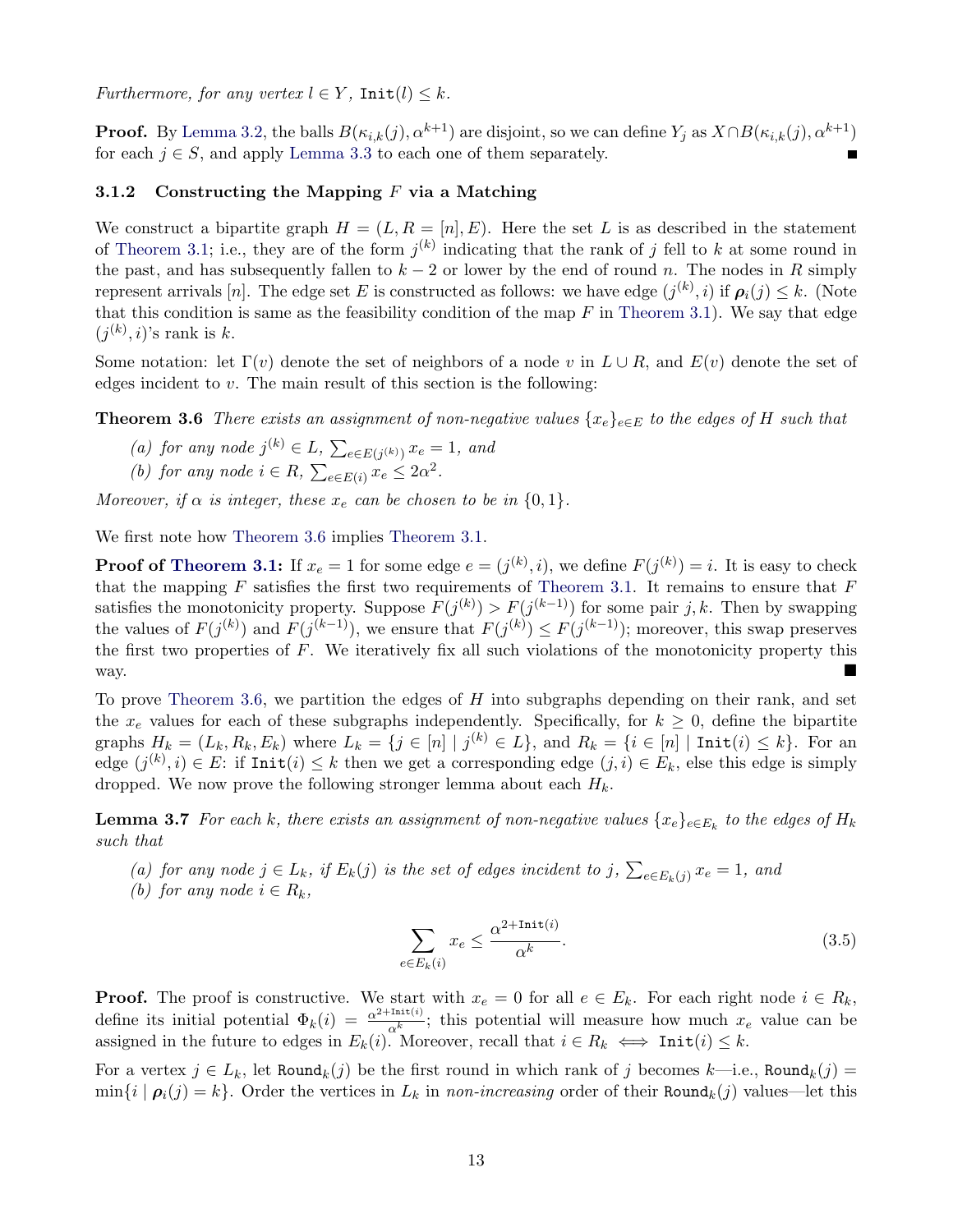ordering be  $j_1, \ldots, j_s$ . Hence  $j_1$  is the last vertex to achieve rank k, and  $j_s$  is the first vertex to do so. The algorithm in [Figure 3.1.2](#page-12-2) greedily sets the  $x_e$  values of the edges incident to the vertices in this order.

## Algorithm Fractional-Matching $(H_k)$ :

Let  $j_1, j_2, \ldots, j_s$  be the vertices in  $L_k$  in non-increasing order of Round( $\cdot$ ). For  $u=1,\ldots,s$ Find values of  $x_e$  for edges  $e \in E_k(j_u)$  such that (i)  $\sum_{e \in E(j_u)} x_e = 1$ , and (ii) if  $e \in \widetilde{E}_k(j_u)$  has right end-point i in  $R_k$ , then  $x_e \leq \Phi_k(i)$ . For each  $(j_u, i) \in E_k(j_u)$ , decrease  $\Phi_k(i)$  by  $x_e$ .

Figure 2: The fractional matching algorithm for a fixed value of k

Observe that if the algorithm terminates successfully, we have an assignment of  $x_e$  values satisfying properties (a) and (b). Indeed, property (a) is guaranteed by property (i) of the algorithm, and the inequality [\(3.5\)](#page-12-2) follows from the fact that the potential  $\Phi_k(i)$  captures exactly how much the  $x_e$  values can be decreased without violating [\(3.5\)](#page-12-2), and these potentials never become negative. So it suffices to show that for any vertex  $j_u \in L_k$ , the algorithm can find values  $\{x_e\}_{e \in E_k(j_u)}$  satisfying properties (i) and (ii) during iteration  $u$ .

The proof is by induction on u. Suppose the algorithm has successfully completed the steps for  $j_1, \ldots, j_{u-1}$ , and we are considering  $j_u$ . Consider Round<sub>k</sub> $(j_u)$ , the round in which rank of  $j_u$  first becomes k. For the sake of brevity, let  $r^* := \text{Round}_k(j_u)$ . Consider any node  $j_p$  with  $p \leq u$ : such a node is either  $j_u$  itself, or it has already been processed by the algorithm. There are two cases:

- Case I:  $j_p \leq r^*$ ; i.e.,  $j_p$  arrived at or before the round in which  $j_u$  attained rank k. Since  $p \leq u$ , our choice of the ordering on nodes of  $L_k$  ensures that  $j_p$  itself attains rank k in or after this round r<sup>\*</sup>. Hence its rank in round r<sup>\*</sup> must be at least k, and hence  $j_p \in A_{r^*k}$ .<sup>[2](#page-13-0)</sup>
- Case II:  $j_p > r^*$ ; i.e., in the round where  $j_u$  attained rank k,  $j_p$  has not arrived at all. However, we know  $j_p$  eventually attains rank k, so its initial rank  $\text{Init}(j_p)$  is at least k. Consequently,  $j_p \in A_{r^*k}$  in this case as well.

Look at the set  $S = \{j_1, j_2, \ldots, j_u\} \subseteq A_{r^*k}$ . By the construction of the graph H, the final rank of each node in  $L_k$  is at most  $k-2$ . Now [Corollary 3.5](#page-11-1) implies the existence of the set Y of vertices with  $\sum_{l\in Y}\alpha^{\text{Init}(l)} \geq u \cdot \alpha^{k-2}$ . Moreover, it ensures that each vertex  $l \in Y$  has  $\text{Init}(l) \leq k$ , and hence belongs to  $R_k$ . Finally, this set  $Y \subseteq [r^*+1 \dots n]$ , and so  $j_u$  has edges to all these nodes in  $Y \subseteq R_k$ —this follows from the observation that  $j_u$  achieved rank k in round  $r^*$ , and hence edges  $(j_u^{(k)}, i)$  were added to E for all  $i \geq r^*$ . Combining all these facts, we infer that the initial potential of nodes in the neighborhood of  $j_u$  in the graph  $H_k$  is at least

$$
\sum_{l \in Y} \frac{\alpha^{2+\text{Init}(l)}}{\alpha^k} \ge \frac{u \cdot \alpha^{k-2} \cdot \alpha^2}{\alpha^k} \ge u.
$$

Since each preceding  $j_p$  results in a unit decrease in potential, the total decrease in the potential of these nodes in Y in previous steps is at most  $u-1$ . Hence, in iteration u, the remaining potential of the neighbors of  $j_u$  must be at least 1, which means the algorithm can always define the  $x_e$  values satisfying properties (i) and (ii).  $\blacksquare$ 

Finally, we use [Lemma 3.7](#page-12-3) to complete the proof of [Theorem 3.6.](#page-12-1)

<span id="page-13-0"></span><sup>&</sup>lt;sup>2</sup>Recall that  $A_{ik}$  was defined immediately after [Lemma 2.3.](#page-5-1)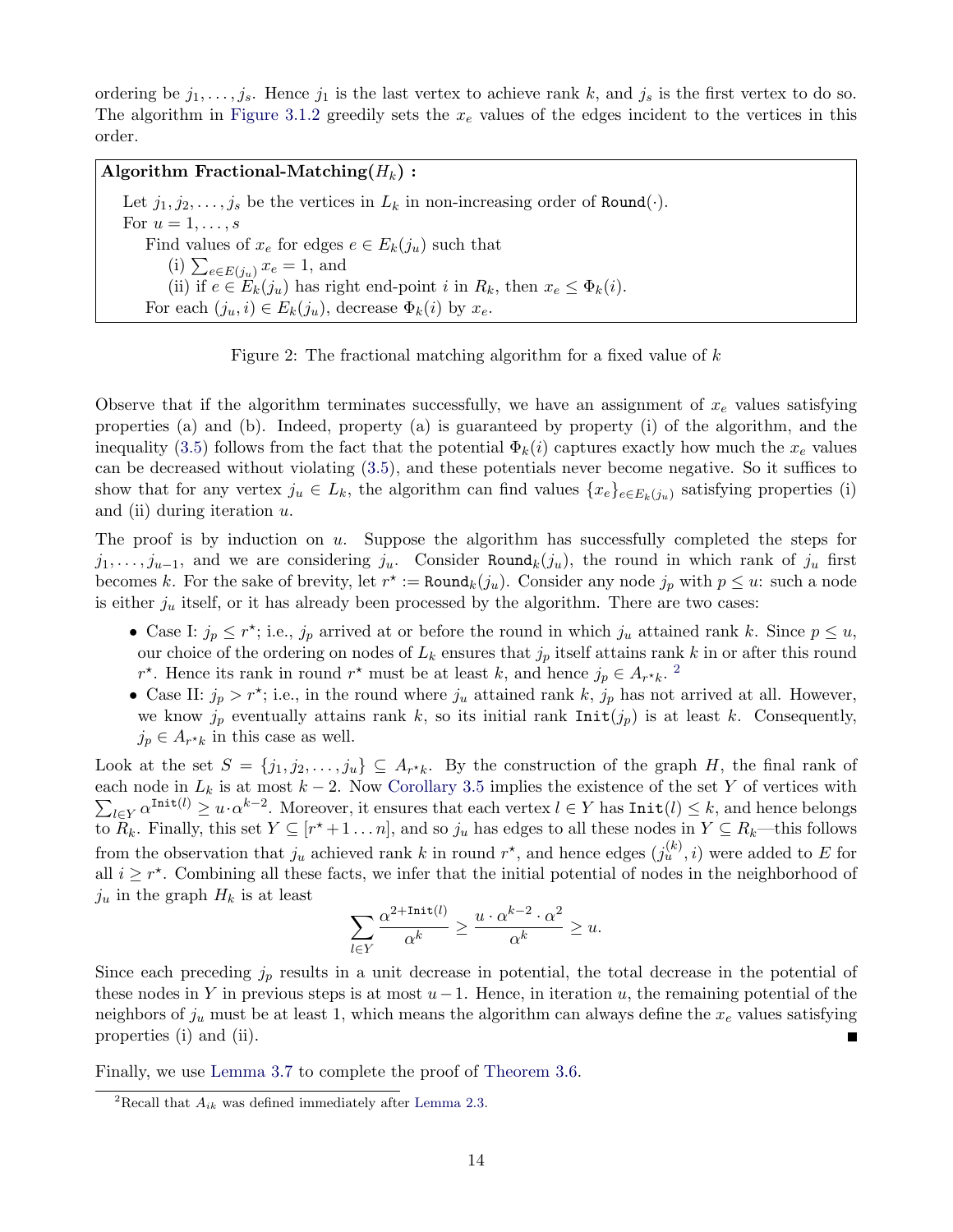**Proof of [Theorem 3.6:](#page-12-1)** Given the graph  $H = (L, R, E)$ , each rank-k edge  $(j^{(k)}, i) \in E$  either gives rise to an edge  $(j, i) \in H_k$ , or is ignored. Independently apply [Lemma 3.7](#page-12-3) to each  $H_k$  to get an assignment of  $x_e$  to each edge in  $\cup E_k$ , and let each edge in E inherit the  $x_e$  value of its corresponding edge in  $\cup E_k$ . (If there is no such corresponding edge, set  $x_e = 0$ .) Since each node  $j^{(k)}$  corresponds to exactly one node  $j \in L_k$ , [Lemma 3.7\(](#page-12-3)a) implies [Theorem 3.6\(](#page-12-1)a).

Now for the fractional degrees of nodes on the right. For each node  $i \in R$ , note that this node  $i \in R_k$ only if Init(i)  $\leq k$ . All edges incident to i that do not belong to any of these graphs have  $x_e = 0$ . Hence, adding [\(3.5\)](#page-12-2) for all values  $k \geq \text{Init}(i)$ , we get

$$
\sum_{e \in E(i)} x_e = \sum_{k \ge \text{Init}(i)} \sum_{e \in E_k(i)} x_e \le \alpha^2 (1 + 1/\alpha + 1/\alpha^2 + \dots) = \frac{\alpha^3}{\alpha - 1} \le 2\alpha^2.
$$

The last inequality uses the fact that  $\alpha \geq 2$ . Finally, the statement about  $\{0,1\}$   $x_e$  values follows from the integrality of the b-matching polytope.

#### <span id="page-14-0"></span>3.2 Bounding the Cost

We now show that for any  $n \geq 0$ , the cost of a valid tree with respect to the virtual rank function  $\nu_n$ is within a constant of  $\text{opt}([n])$ . Recall the weight function  $\mathsf{Wt}_n(\cdot)$  defined in [\(2.1\)](#page-4-2).

**Theorem 3.8** For any round  $n \geq 0$ ,  $\mathsf{Wt}_n(\nu_n) \leq \alpha^2 \cdot \mathsf{Wt}(\rho_n)$ .

Before we prove this theorem, we use it to prove [Theorem 2.1](#page-3-1)

**Proof of [Theorem 2.1:](#page-3-1)** Let  $T_n$  be the valid tree with respect to  $\nu_n$  constructed by our algorithm. The result follows from the following inequalities :

$$
\mathsf{cost}(T_n) \overset{\mathsf{Lemma 2.8}}{\leq} \frac{2\alpha^3}{\alpha-1} \cdot \mathsf{Wt}_n(\nu_n) \overset{\mathsf{Theorem 3.8}}{\leq} \frac{2\alpha^5}{\alpha-1} \cdot \mathsf{Wt}_n(\rho_n) \overset{\mathsf{Lemma 2.2}}{\leq} \frac{2\alpha^5}{(\alpha-1)^2} \cdot \mathsf{opt}([n]).
$$

<span id="page-14-1"></span>П

We now complete the proof of [Theorem 3.8.](#page-14-1)

**Proof of [Theorem 3.8:](#page-14-1)** Consider the last round  $i^* \leq n$  such that, at the end of round  $i^*$ , we had  $\nu_{i^*}(j) = \rho_{i^*}(j)$  for all  $j \in [i^*]$ —the most recent round after which we had no more pending rank reductions. (There exists such an  $i^*$ , since this property is satisfied at the end of rounds 0 and 1.) This means that at the end of round  $i^*$ , the tree  $T_{i^*}$  was valid with respect to the rank function  $\rho_{i^*}$ , and not just the virtual rank function  $\nu_{i^*}$ . Moreover, in every round  $i \in [(i^*+1), \ldots, n]$ , the algorithm must have done K rank reductions. Indeed, if  $\nu_{i-1}(j) > \rho_i(j)$  for some round i and vertex  $j \in [i-1]$ , then we add the pair  $(j, \rho_i(j))$  to the set  $Q(i)$  in the algorithm for defining virtual ranks [\(Figure 2.3\)](#page-8-0). Hence, if the algorithm does less than K rank reductions in some round  $i > i^*$ , then  $|Q(i)| \leq K$ , and so,  $\nu_i(j) = \rho_i(j)$  at the end of round *i*. But this would contradict the definition of  $i^*$ .

What rank reductions was the algorithm doing (or trying to do)? These are represented by the set

$$
X := \bigcup_{j \in [n]} \{j^{(k)} \mid k \in [\boldsymbol{\rho}_n(j) \dots (\boldsymbol{\rho}_{\max(i^*,j)}(j)-1)]\}.
$$

Indeed, at each round  $i \in [(i^*+1)...n]$ , the algorithm does K of the swaps in this set. So now consider a bipartite graph  $H'$ , where the vertices on the left are X, and there are K vertices  $i_1, i_2, \ldots, i_K$  on the right for every round  $i \in [(i^* + 1) \dots n]$ . Put an edge between  $j^{(k)}$  and a unique copy of i if the algorithm reduced j's virtual rank to k in round i. This gives us a matching  $M_A$ ; since the algorithm does K swaps each round, each node on the right is matched.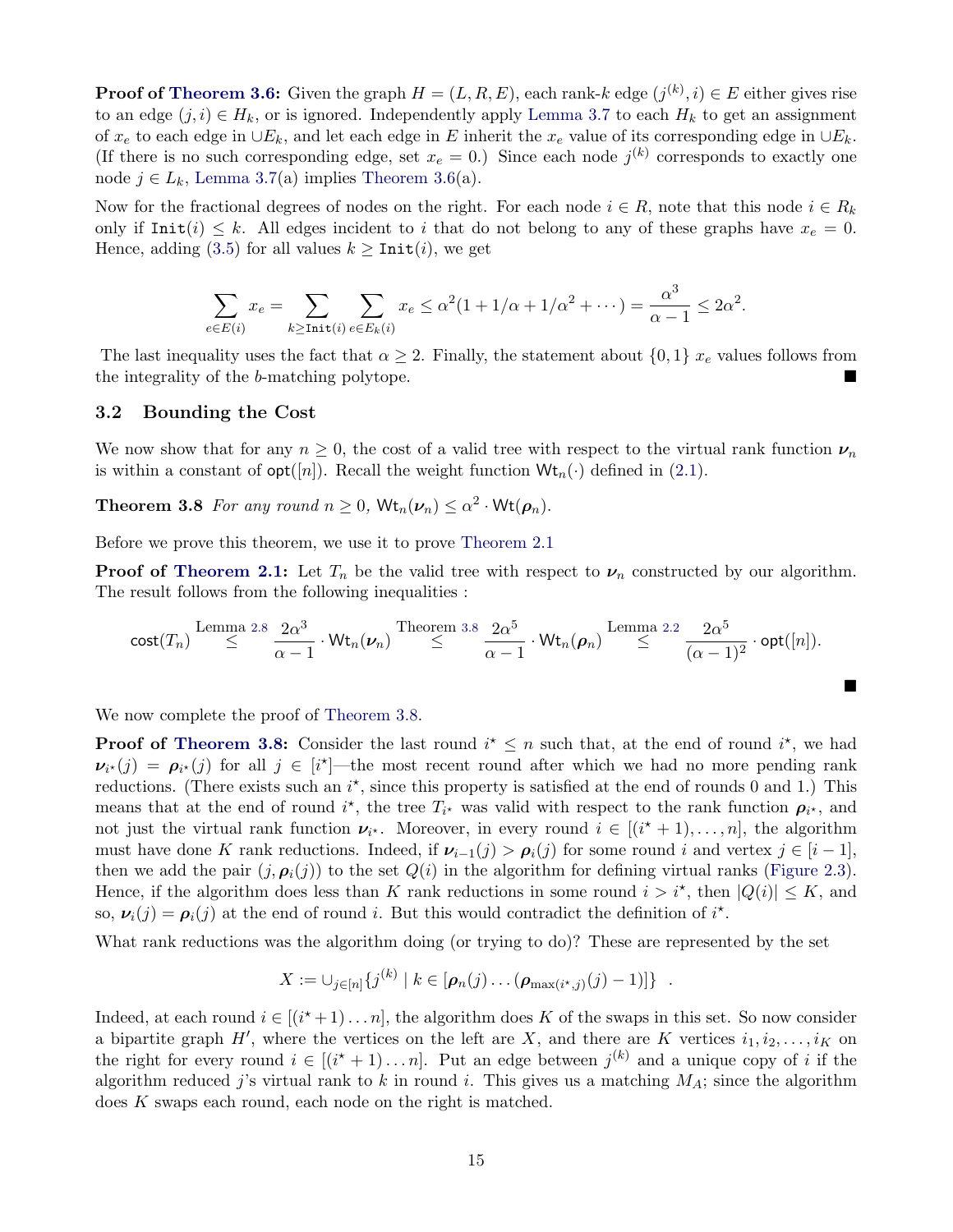Recall [Theorem 3.1,](#page-10-5) and the definitions of set L and the map  $F: L \to [n]$ . Note that  $X \nsubseteq L$  in general, since L does not contain  $j^{(p_n(j))}$  and  $j^{(p_n(j)+1)}$  for each j. However,  $X \subseteq L \cup \{j^{(p_n(j))}, j^{(p_n(j)+1)} \mid j \in [n]\}.$ The map F clearly maps  $X \cap L$  to  $[n]$ ; we claim F maps  $X \cap L$  to  $[(i^* + 1) \dots n]$ . To see this, consider  $j^{(k)} \in X \cap L$ : j achieves rank  $\rho_{i^*}(j) - 1$  only in round  $i^* + 1$  or later, and hence the feasibility property of F says that  $F(j) \geq i^* + 1$ , which proves our claim. Hence, we can think of F as giving another matching  $M_F$  on the bipartite graph H' defined above: if  $F(j^{(k)}) = i$ , then we add an edge between  $j^{(k)}$  and a distinct one of the K copies of i; we need at most K copies due to the "constant budget" property of F. Furthermore,  $M_F$  matches every vertex in  $X \cap L$  to some vertex on the right.

Given these two matchings,  $M_A$  capturing the algorithm's behavior,  $M_F$  encoding the "suggested schedule" given by the mapping F, it is natural to consider their symmetric difference  $M_A \triangle M_F$ , which consists of paths and cycles and argue about these. It will be convenient to introduce one last piece of notation. For an edge  $e = (j^{(k)}, i_s) \in M_F \cup M_A$ , where  $i_s$  is one of the K copies of i, we associate the quantity  $\texttt{deficit}(e) := \alpha^{k+1} - \alpha^k.$  Since we think of  $(j^{(k)}, i_s)$  as reducing the rank of  $j$  from  $k+1$  to  $k$ in round i, and so  $\text{deficit}(e)$  intuitively denotes the reduction in the total cost by this rank reduction in round i. The following easy-to-prove claims make this intuition formal.

**Claim 3.9** For the matching  $M_A$ ,

<span id="page-15-1"></span>
$$
\mathsf{Wt}_n(\boldsymbol{\nu}_n) = \mathsf{Wt}_n(\boldsymbol{\nu}_{i^*}) + \sum_{i=i^*+1}^n \alpha^{\mathtt{Init}(i)} - \sum_{e \in M_A} \mathtt{deficit}(e),
$$

whereas for the matching  $M_F$ ,

$$
\alpha^2 \cdot \mathsf{Wt}_n(\boldsymbol{\rho}_n) \geq \mathsf{Wt}_n(\boldsymbol{\rho}_{i^*}) + \sum_{i=i^*+1}^n \alpha^{\texttt{Init}(i)} - \sum_{e \in M_F} \texttt{deficit}(e).
$$

**Proof.** We argue about  $M_A$  first. Consider a round  $i \geq i^* + 1$ , and let the neighbors of the K copies of *i* (in the matching  $M_A$ ) be  $N(i) = \{j_1^{(r_1)}\}$  $\{1^{(r_1)}, \ldots, j_K^{(r_K)}\}$  (note that several of the  $j_u$  could correspond to the same vertex). If a vertex j happens to be one of  $\{j_1, \ldots, j_K\}$ , then  $\nu_i(j) = \min\{r_u : j = j_u\}$ . Else,  $\nu_i(j) = \nu_{i-1}(j)$ . Also,  $\{(j,r) : r \in {\{\nu_i(j), \ldots, \nu_{i-1}(j) - 1\}}\}$  is a subset of  $N(i)$ . In the matching  $M_A$ , each of the vertices  $j_u$  will be matched to a unique copy of i, say it is  $i_u$ . Furthermore, one new arrival (vertex  $i$ ) happens during round  $i$ . Therefore,

$$
\begin{aligned} \mathsf{Wt}_{i-1}(\nu_{i-1}) - \mathsf{Wt}_{i}(\nu_{i}) &= \sum_{j \in \{j_1, \dots, j_K\}} \left( \alpha^{\nu_{i-1}(j)} - \alpha^{\nu_{i}(j)} \right) - \alpha^{\text{Init}(i)} \\ &= \sum_{j \in \{j_1, \dots, j_K\}} \sum_{u:j = j_u} \left( \alpha^{r_u+1} - \alpha^{r_u} \right) - \alpha^{\text{Init}(i)} \\ &= \sum_{u=1}^K \text{deficit} \left( (j_u^{(r_u)}, i_u) \right) - \alpha^{\text{Init}(i)} \end{aligned}
$$

Summing the above for all  $i = i^*+1, \ldots, n$  gives us the result for  $M_A$ . Now consider  $M_F$ . For any vertex j, let i<sub>0</sub> denote max $(j, i^*)$ . Then matching  $M_F$  matches all the vertices in  $\{j^{(p_{i_0}(j)-1)}, \ldots, j^{(p_n(j)+2)}\}$ (which is empty if  $\rho_{i_0}(j) - 1 < \rho_n(j) + 2$ ). The sum of the deficit of all these edges is exactly  $\alpha^{\rho_{i_0}(j)}$  –  $\alpha^{\rho_n(j)+2}$ . Summing this over all j gives us the second part of the lemma.

<span id="page-15-0"></span> $\textbf{Lemma 3.10 }\sum_{e\in M_A}\texttt{deficit}(e) \geq \sum_{e\in M_F}\texttt{deficit}(e).$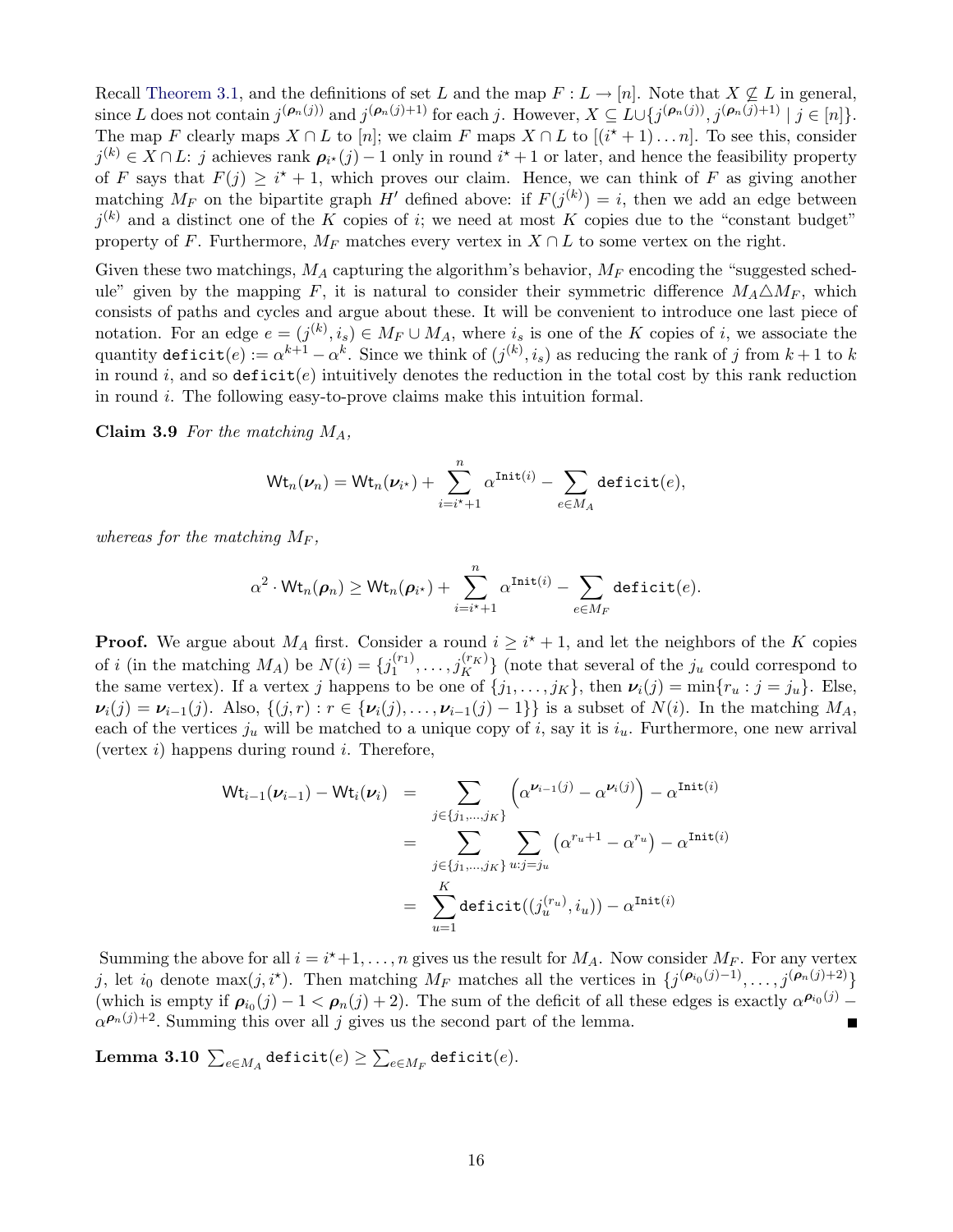**Proof.** Recall that the bipartite graph H' has vertices from X on the left and  $[(i^*+1)...n] \times K$  on the right. Also  $M_A$  completely matches the vertices on the right of H'. The symmetric difference  $M_A \triangle M_F$ of the two matchings consists of paths and cycles. Any cycle means that the total deficit of the edges from  $M_A$  and  $M_F$  in it are equal. What about a path? Since  $M_A$  matches every vertex on the right, we know that any path is either of odd length (ending with  $M_A$ -edges), or of even length with both the end-points being on the left. In the former case, the total deficit of edges from  $M_A$  in this path is at least that of edges from  $M_F$ . So the remaining case is when the path P consists of an equal number of (alternating) edges from  $M_F$  and  $M_A$ , and the end-points of P lie on the left side of  $H'$ .

Let the vertices from the left side of the bipartite graph in this even path P be  $x_0, x_1, x_2, \ldots, x_s$  (in order of their appearance in P). Each  $x_u$  is of the form  $j_u^{(k_u)}$ , and let us define  $\text{val}(x_j) := k_j$ . Assume w.l.o.g. that  $x_0$  is matched by  $M_F$  (and unmatched in  $M_A$ ) and  $x_s$  is matched by  $M_A$  (and unmatched in  $M_F$ ). Since  $x_1, \ldots, x_{s-1}$  are matched in both  $M_A$  and  $M_F$ ,

$$
\sum_{e \in P \cap M_A} \text{deficit}(e) - \sum_{e \in P \cap M_F} \text{deficit}(e) = \left(\alpha^{k_s+1} - \alpha^{k_s}\right) - \left(\alpha^{k_0+1} - \alpha^{k_0}\right). \tag{3.6}
$$

Thus, we will be done if we show that  $k_s \geq k_0$ ; i.e.,  $\text{val}(x_s) \geq \text{val}(x_0)$ . We prove this next.

For any matching M and node u that is matched in  $M$ , let  $M(u)$  be the other endpoint of the matching edge containing u. Let I be the right vertices (arrivals) on the path P, say  $I = \{i_1 \le i_2 \le \ldots \le i_s\}.$ They may appear in any order on the path, this ordering is just based on arrivals. For  $u \in \{0, 1, \ldots, s\}$ , let  $I_u = \{i_1, i_2, \ldots, i_u\}$ ; hence  $I_0 = \emptyset$  and  $I_s = I$ . Define an auxiliary graph  $Q_u$  on the vertex set  ${x_0, x_1, \ldots, x_s}$ , by adding an edge between  $M_F(i)$  and  $M_A(i)$  for each  $i \in I_u$ . Hence  $Q_0$  has no edges, and  $Q_s$  is the path  $\langle x_0, x_1, \ldots, x_s \rangle$ . It is to see that each component of  $Q_u$  is a path with a "head" vertex which is the least indexed one and which is not yet matched to anyone in  $I_u$  by  $M_A$ , and a "tail" which has the highest index and is not matched to anyone in  $I_u$  by  $M_F$ . As a sanity check, in  $Q_0$ , each node is both head and tail of its component. In  $Q_s$ , there is a single path with  $x_0$  as the head and  $x_s$ as the tail. We now prove the following lemma by induction on  $u$ .

**Claim 3.11** For each  $u \in \{0, 1, \ldots, s\}$  and each component of  $Q_u$ , value of the tail of this component is at least that of its head.

**Proof.** The base case is trivially true. Now suppose the claim is true for  $Q_{u-1}$ , and we get  $Q_u$  by adding an edge between  $M_F(i_u) = x_a$  and  $M_A(i_u) = x_{a+1}$ . It must be that  $x_a$  is the tail of its component with, say,  $x_p$  as the head. And  $x_{a+1}$  is the head of its component, say  $x_q$  is the tail. By the I.H.,

<span id="page-16-2"></span><span id="page-16-1"></span><span id="page-16-0"></span>
$$
\operatorname{val}(x_q) \ge \operatorname{val}(x_{a+1}).\tag{3.7}
$$

Moreover, when the algorithm was choosing the rank reductions to perform at round  $i_u$ , both  $x_p$  and  $x_{a+1}$  were candidates to be matched. Since we chose  $x_{a+1}$  greedily to have maximum value, we have  $\text{val}(x_{a+1}) \geq \text{val}(x_p)$ . Combining with [\(3.7\)](#page-16-0), we get  $\text{val}(x_q) \geq \text{val}(x_p)$ . Since the new component has head  $x_p$  and tail  $x_q$ , this proves the inductive step and hence [Claim 3.11.](#page-16-1)

Applying [Claim 3.11](#page-16-1) for  $u = s$ , we get  $val(x_s) \ge val(x_0)$ , and hence the total deficit of edges in  $P \cap M_A$  is at least that of edges in  $P \cap M_F$  by [\(3.6\)](#page-16-2). Summing this over all alternating paths in  $M_A \triangle M_f$  completes the proof of [Lemma 3.10.](#page-15-0)  $\blacksquare$ 

By the definition of  $i^*$ , we know that  $\mathsf{Wt}_n(\nu_{i^*}) = \mathsf{Wt}_n(\rho_{i^*})$ . Moreover, we have  $\sum_{e \in M_A}$  deficit $(e) \geq$ By the definition of  $i$ , we know that  $\mathbf{w}_{n}(\mathbf{p}_{i^{*}}) = \mathbf{w}_{n}(\mathbf{p}_{i^{*}})$ . Moreover, we have  $\sum_{e \in M_{A}} \sum_{e \in M_{A}}$ <br> $\sum_{e \in M_{F}}$  deficit(e) by [Lemma 3.10.](#page-15-0) Plugging these into [Claim 3.9,](#page-15-1) we get that

$$
\mathsf{Wt}_n(\boldsymbol{\nu}_n) \leq \mathsf{Wt}_n(\boldsymbol{\nu}_{i^{\star}}) + \sum_{i=i^{\star}+1}^n \alpha^{\mathtt{Init}(i)} - \sum_{e \in M_A} \mathtt{deficit}(e)
$$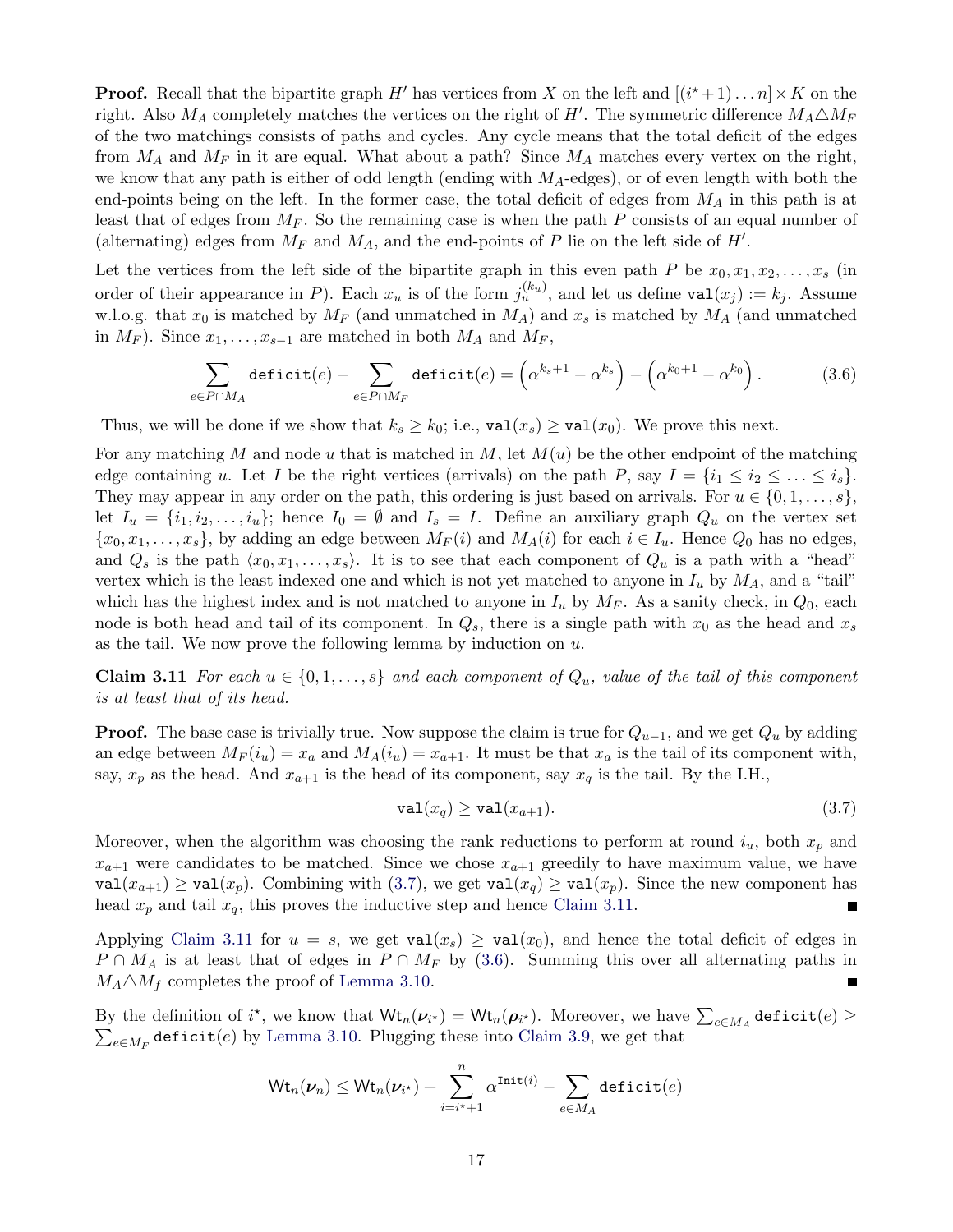$$
\leq \mathsf{Wt}_n(\rho_{i^*}) + \sum_{i=i^*+1}^n \alpha^{\texttt{Init}(i)} - \sum_{e \in M_F} \texttt{deficit}(e)
$$
  

$$
\leq \alpha^2 \cdot \mathsf{Wt}_n(\rho_n).
$$

This completes the proof of [Theorem 3.8](#page-14-1) (and of Theorem [2.1\)](#page-3-1).

# <span id="page-17-0"></span>4 Just One Swap

In the previous section, we proved a weaker version [\(Theorem 2.1\)](#page-3-1) of our main theorem [\(Theorem 1.1\)](#page-1-1): using a constant number  $K = 2\alpha^2$  of swaps per arrival, we could maintain a tree  $T_n$  with cost at most some other constant  $C = \frac{2\alpha^5}{\alpha - 1}$  $\frac{2\alpha^3}{\alpha-1}$  times the optimum tree **opt**([n]). We now show how to trade off the number of swaps for the approximation guarantee, and get a constant-factor approximation while performing at most a single swap per iteration. It is unclear how to convert a generic algorithm that performs K swaps and maintains a C-approximate tree into one that performs a single swap and maintains a  $f(C, K)$ -approximation—this is another place where our dual-based proof strategy comes handy, since it allows us to perform such a conversion.

To understand the new ideas, recall the previous algorithm/analysis used the following conceptual steps:

- 1. We show that all but the two most recent rank decreases for each vertex can be scheduled so that at most K changes are performed at each step. [\(Theorem 3.1.](#page-10-5))
- 2. The algorithm takes the set of all the rank changes that have not yet been performed (i.e., the set  $Q(i) = \{(j,k) | j \in [i-1], k \in [\rho_i(j)...(\nu_{i-1}(j)-1)]\}$  where the virtual rank function  $\nu_{i-1}$ lags behind the real rank function  $\rho_i$ , and greedily chooses K of the most beneficial changes to perform. (This defines  $v_i$ , and is described in [Section 2.3.](#page-8-0))
- 3. Finally, we show (in [Theorem 3.8\)](#page-14-1) that this greedy process ensures the potential function  $Wt(\nu_i) \leq$  $\alpha^2 \mathsf{Wt}(\rho_i)$ , and hence the cost of our tree is not much more than that of the optimal tree.

The main change to get a single-swap algorithm is this: suppose we don't try to schedule all the not-so-recent rank changes (as in Step 1 above), but only some subset of the rank changes, such that two successive rank changes in this set for any vertex differ by approximately  $K$ . Since we are then scheduling approximately  $1/K$  as many rank decreases as in [Theorem 3.1,](#page-10-5) we can get a version of that theorem with at most one rank change being mapped to each time step. Now we can change the algorithm (in Step 2 above) to greedily choose the single most beneficial rank change and perform it. The rest of the argument would follow pretty much unchanged. Since the virtual rank functions lags the real rank functions on average by an additive K, the corresponding tree is now  $\alpha^{O(K)}$ -approximate instead of being  $\alpha^{O(1)}$ -approximate. Since K is a constant, we prove [Theorem 1.1.](#page-1-1)

In the rest of the section, we first prove an analog of [Theorem 3.1,](#page-10-5) give a modified tree-building procedure which works at a "coarser" level, describe the modified algorithm to define the virtual ranks  $\nu_i($ ), and finally describe the changes in the rest of the arguments due to these modifications.

## 4.1 A Modified Charging Theorem

Our new algorithm will be interested in those values of ranks of a particular vertex which are separated by multiples of K. Motivated by this, we define, for a vertex j, the set  $\mathbb{Z}(j, K)$  as  $\{\text{Init}(j) - lK \mid l \in \mathbb{Z}_{\geq 0}\}.$ 

Recall the set  $L$  from [Theorem 3.1,](#page-10-5) and define  $L'$ , the sparsified version of  $L$ , as follows:

$$
L' := \bigcup_{j \in [n]} \{j^{(k)} \mid k \in \mathbb{Z}(j, K) \cap [(\boldsymbol{\rho}_n(j) + K + 1) \dots (\text{Init}(j) - K)]\}
$$
(4.8)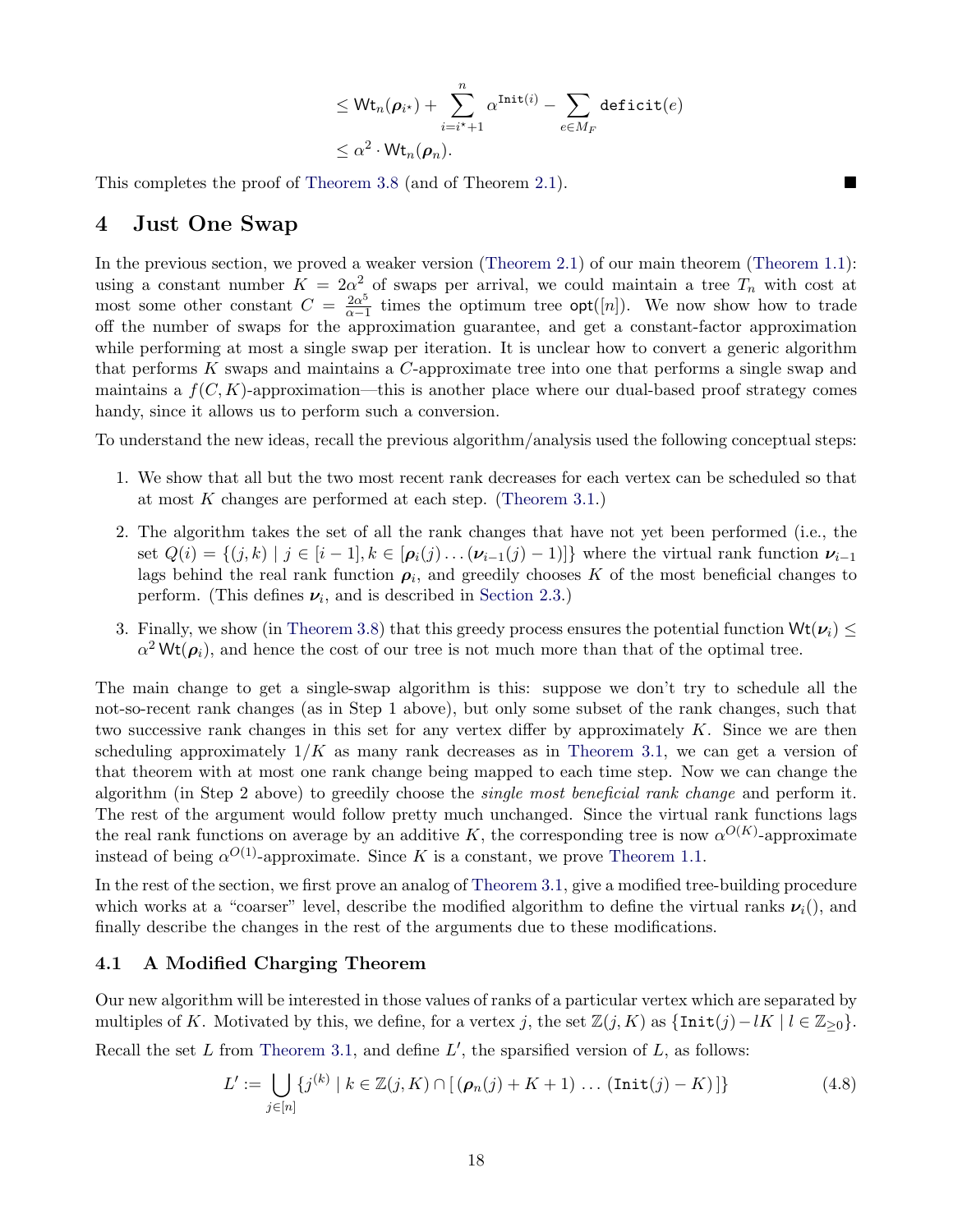(Again, note that  $j^{(k)}$  is a syntactic object, not j raised to the power of k.)

**Theorem 4.1** There is a map  $F': L' \to [n]$  assigning the rank changes to rounds such that

- <span id="page-18-0"></span>(a) (unit budget) at most one rank change from L' maps to any round  $i \in [n]$ ,
- (b) (feasibility) if  $F'(j^{(k)}) = i$ , then j's rank dropped to k at or before round i (i.e.,  $\rho_i(j) \leq k$ ), and
- (c) (monotonicity) if  $j^{(k)}$ ,  $j^{(k-K)}$  both lie in L', then  $F'(j^{(k)}) \leq F'(j^{(k-K)})$ .

**Proof.** For each element  $j^{(k)} \in L'$ , consider the set  $S(j^{(k)}) := \{j^{(k)}, j^{(k-1)}, \ldots, j^{(k-K+1)}\}$  of size K. By the definition of L', these sets for different elements of L' are disjoint; moreover, each set  $S(j^{(k)})$  is a subset of the set L (as defined in [Theorem 3.1\)](#page-10-5). Now consider the map  $F: L \to [n]$  given by [Theorem 3.1:](#page-10-5) this can be viewed as a bipartite graph between L and  $[n]$  where all nodes in L have unit degree and nodes in [n] have degree at most K. We delete the nodes in L not belonging to  $\cup_{j^{(k)}\in L'}S(j^{(k)})$ , and contract nodes in each  $S(j^{(k)})$  for  $j^{(k)} \in L'$  into a single "supernode". The resulting bipartite graph has left-degree exactly K, and the right degree at most  $K$ —and by Hall's theorem, has a matching where every supernode on the left is matched. This immediately gives us the map  $F'$ : if the edge out of the supernode for  $S(j^{(k)})$  goes to  $i \in [n]$ , we set  $F'(j^{(k)}) := i$ .

Property (a) follows from construction. For property (b), observe that the edge from  $S(j^{(k)})$  to i in the contracted graph is inherited from the fact that  $F(j^{(k-c)}) = i$  for some  $c \in [0...K-1]$ ; by [Theorem 3.1\(](#page-10-5)b), this means  $\rho_i(j) \leq k - c$  and hence at most k. Finally, the monotonicity of F' follows from that of F.  $\blacksquare$ 

## 4.2 Modified Tree Building Procedure

In this section, we describe the modified tree building procedure. As in Section [2.2,](#page-6-0) we explain the process of maintaining a tree with respect to a rank function. We say that a function  $\beta : [i] \to \mathbb{Z}_{\geq 0}$ is K-admissible if, for every  $j \in [i], \beta(j) \in \mathbb{Z}(j, K)$  and  $\beta(j) \ge \rho_i(j)$ . As before, for a subset  $S \subseteq [i]$ , the head of S with respect to  $\beta$  is the vertex  $j \in S$  with highest  $\beta(j)$  value (in case of ties, choose an arbitrary but fixed tie-breaking rule).

A tree  $T = ([i], E_T)$  is defined to be K-valid with respect to  $\beta$  if we we can partition the edge set  $E_T$ into sets (which we will call *levels*)  $E_T^1, E_T^2, \ldots, E_T^r$  such that the following two conditions are satisfied for each  $l \in [1 \dots r]$ :

- (i) Let  $E_T^{\leq l}$  $\overline{F}_T^l$  denote  $E_T^1 \cup \cdots \cup E_T^l$ . For any connected component of  $E_T^{\leq l}$  $\sum_{i=1}^{n}$ , let j be the head of this component. Then we require  $\beta(j) \geq lK$ .
- (ii) Each edge in  $E_T^l$  has length at most  $2\alpha^{(lK+1)}$ .

Roughly, a level in a  $K$ -valid tree can be thought of as union of  $K$  consecutive levels of a valid tree (as defined in Section [2.2\)](#page-6-0). We now prove the analogues of Lemma [2.8,](#page-6-4) [2.9,](#page-7-0) [2.10.](#page-8-1) As before  $W_{t_i}(\beta)$  is defined as  $\sum_{j=1}^{i} \alpha^{\beta(j)}$ .

**Lemma 4.2** Let T be any tree which is K-valid with respect to  $\beta$ . Then the total cost of T is at most  $2\frac{\alpha^{2K+1}}{\alpha^{K}}$  $\frac{\alpha^{2n+1}}{\alpha^{K}-1} \cdot \mathsf{Wt}_i(\boldsymbol{\beta}).$ 

**Proof.** The proof goes exactly as the proof of Lemma [2.8.](#page-6-4) The cost of edges in  $E_T^l$  can be charged to the heads of the components of  $E_T^{\leq l}$  $\frac{1}{T}^l$  except for the root vertex. Therefore, a vertex j may get charged for  $E_T^l, l = 1, \ldots, \left| \frac{\beta(j)}{K} \right|$  $\frac{\partial(j)}{K}$  + 1. Hence, condition (ii) above implies that the total charge to j is at most

$$
\sum_{l=1}^{\left\lfloor \frac{\beta(j)}{K} \right\rfloor + 1} 2\alpha^{(IK+1)} \leq 2 \frac{\alpha^{2K+1}}{\alpha^{K} - 1} \cdot \alpha^{\beta(j)}.
$$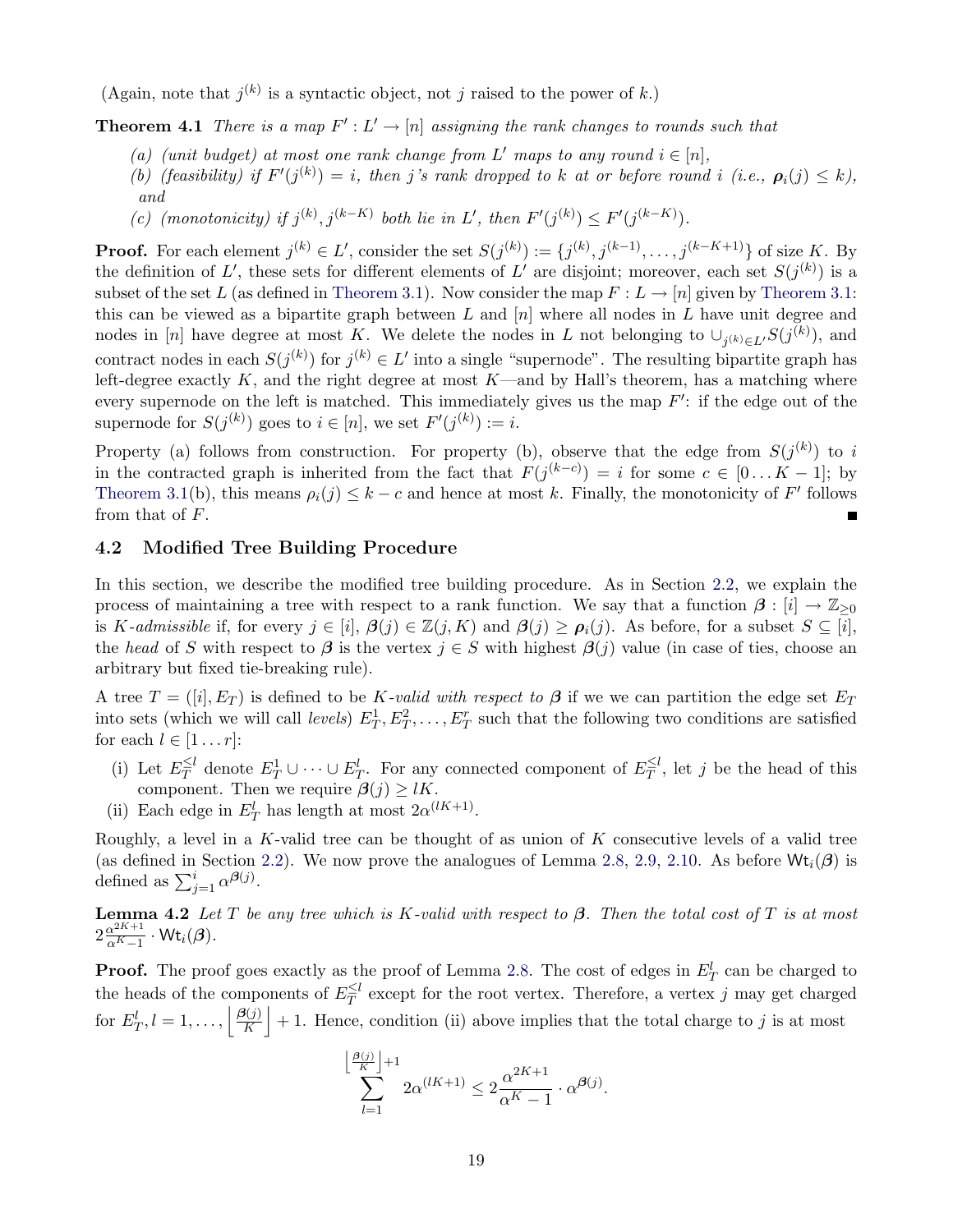This completes the proof of the lemma.

Now, we prove the Lipschitz property of  $\beta$ .

**Lemma 4.3** Let  $\beta$  be a K-admissible function and  $T = ([i], E_T)$  be a K-valid tree with partition  $(E_T^1, \ldots, E_T^r)$ . Let  $j^* \in [i]$ , and suppose  $\beta'$  satisfies  $\beta'(j) = \beta(j)$  if  $j \neq j^*$ , and  $\beta'(j^*) = \beta(j^*) - K$ . Assume that  $\beta'$  is also admissible (i.e.,  $\rho_i(j^*) \leq \beta'(j^*)$ ). Then there is a valid tree  $T' = ([i], E_{T'})$  with respect to  $\beta'$  such that  $|E_{T'} \triangle E_T| \leq 2$ .

Proof. The proof goes along the same lines as Lemma [2.9.](#page-7-0) The only change is when (using the notation of proof of Lemma [2.9\)](#page-7-0)  $j^*$  is the head of a connected component C in  $E_{\overline{T'}}^{\leq l^*}$ . As before, assume this component C now violates condition (i). Hence  $\beta'(j^*) < l^*K$ . Again, we argue that there some vertex j, j  $\notin C$  and  $d(j, C) \leq 2\alpha^{(l^*K+1)}$ . Indeed, if not, then [Lemma 2.3](#page-5-1) implies that there is a vertex  $v \in C$ such that  $\rho_i(v) \geq l^*K$ , and hence  $\beta'(v) \geq \rho_i(v) \geq l^*K$ . But then  $j^*$  cannot be the head of C, a contradiction.

Finally, we prove that the Lipschitz property holds when a new vertex gets added.

**Lemma 4.4** Suppose T is a K-valid tree on [i] with respect to  $\beta$ . Consider a new function  $\beta' : [i+1] \rightarrow$  $\mathbb{Z}_{\geq 0}$  defined thus:  $\beta'(j) := \beta(j)$  if  $j \leq i$ , and  $\beta'(i+1) := \text{Init}(i+1)$ . Then, there is a K-valid tree T' with respect to  $\beta'$  such that  $|T' \triangle T| = 1$ . Moreover, if  $\beta$  was K-admissible, then so is  $\beta'$ .

**Proof.** The proof follows along the lines of the proof of Lemma [2.10.](#page-8-1) Let  $u^*$  denote  $Init(i+1)$ . We know that if  $j^* \in [i]$  is the closest vertex to the new vertex  $i+1$ , then  $2\alpha^{u^*+1} < d(j^*, i) \leq 2\alpha^{u^*+2}$  [\(Claim 2.7\)](#page-6-3). Define  $l^*$  as  $\frac{u^*}{K}$  $\frac{u^*}{K}$ . For  $l \neq l^* + 1$ , we set  $E_{T'}^l := E_T^l$ , and we define  $E_{T'}^{l^*+1} := E_T^{l^*+1} \cup \{(j^*, i+1)\}.$ 

It is easy to verify that T' is K-valid with respect to  $\beta'$ . Note that the vertex  $i+1$  is in a singleton component till level  $l^*$  and is not the head of a component after this level. Since  $\beta'(i+1) = u^* \geq K l^*$ , we see that condition (i) is satisfied for  $T'$ . Now condition (ii) needs to be checked for the new edge  $(j^*, i+1)$  only. The length of this edge is at most

$$
2{\alpha^u}^{\star+2} \leq 2{\alpha^{l^{\star}K+K+1}} = 2{\alpha^{K(l^{\star}+1)+1}}.
$$

Thus condition (ii) is satisfied as well.

Note that if  $\beta$  was admissible, then using the facts that the actual ranks of the vertices can never increase, and that  $\beta'(i+1) = \rho_{i+1}(i+1)$ , we get that  $\beta'$  is admissible.

#### 4.3 Modified Procedure to define Virtual Ranks Function

We now describe the modified algorithm to maintain the virtual ranks. This will be similar to the algorithm in [Figure 2.3,](#page-8-0) except that the virtual ranks, for a vertex j, will take values in  $\mathbb{Z}(j, K)$  only. The modified algorithm is described in [Figure 3.](#page-20-0) It is similar to our earlier algorithm, except that we improve the virtual rank values in multiples of K only. It is easy to check that for any vertex  $j \in [i],$  $\nu_i(j)$  lies in  $\mathbb{Z}(j,K)$ .

#### 4.4 Modified Version of Theorem [3.8](#page-14-1)

We now prove the analogue of [Theorem 3.8.](#page-14-1)

**Theorem 4.5** Using the new definition of  $\nu_n$ , for any round  $n \geq 0$ ,  $\mathsf{Wt}_n(\nu_n) \leq \alpha^{2K+1} \cdot \mathsf{Wt}(\rho_n)$ .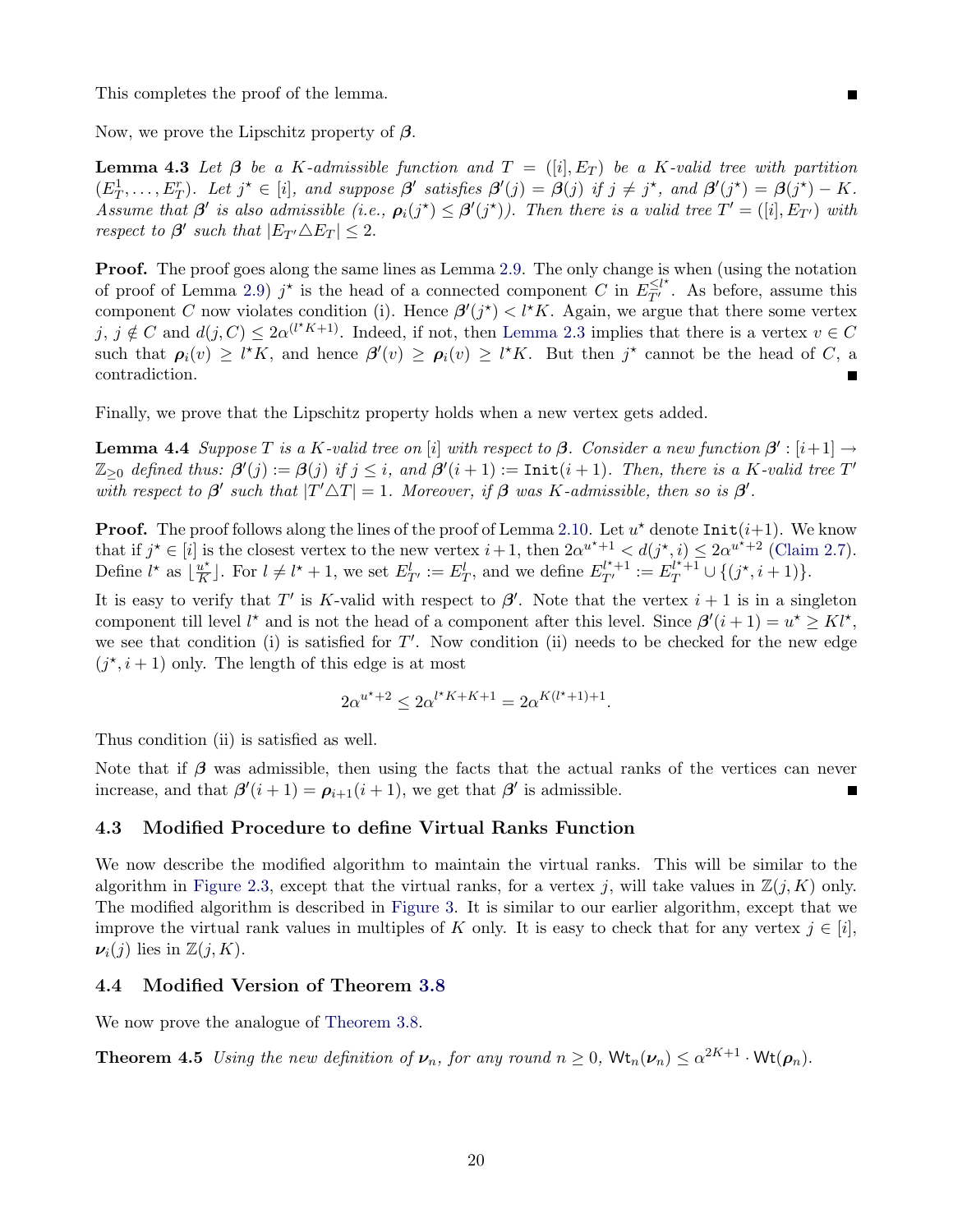#### Virtual Modified-Ranks :

1. Initially, we just have the root vertex 0. Define  $\nu_0(0) = \infty$ .

2. For  $i = 1, 2, \ldots$ 

- (i) Run the clustering algorithm  $\mathcal{R}_i$  to define the rank function  $\rho_i$ .
- (ii) Set  $\nu_i(i)$  as Init(*i*).
- (iii) Define  $Q(i) = \{(j, \nu_{i-1}(j) K) | j \in [i-1], \rho_i(j) \leq \nu_{i-1}(j) K\}.$
- (iv) Let  $(j^*, k^*)$  be the highest pair (w.r.t.  $\prec$ ) from  $Q(i)$ .
- (v) Define the first  $i 1$  coordinates of  $\nu_i$  as follows:

$$
\nu_i(j) := \begin{cases} \nu_{i-1}(j) & \text{if } j \neq j^\star \\ \nu_{i-1}(j^\star) - K & \text{if } j = j^\star \end{cases}
$$

<span id="page-20-0"></span>Figure 3: Modified algo. for virtual ranks;  $K = 2\alpha^2$ .

**Proof.** The proof proceeds along the same lines as that of [Theorem 3.8.](#page-14-1) We point out the main modifications to the proof of [Theorem 3.8.](#page-14-1) For a vertex j and non-negative integer  $k \leq \text{Init}(j)$ , define  $[k]_{j,K}$  as the smallest element of  $\mathbb{Z}(j,K)$  which is at least k. For a round i and rank vector  $\rho_i$ , define the rounded rank vector  $\lceil \rho_i \rceil$  as follows : for each  $j \in [i], \lceil \rho_i \rceil(j) := \lceil \rho_i(j) \rceil_{i,K}$ . Since  $\nu_i(j)$  values lie in  $\mathbb{Z}(j,K)$ , it is easy to check that for any round i,  $\nu_i$  is component-wise at least  $[\rho_i]$ . The round i<sup>\*</sup> is defined as the last round i in which  $\nu_i = [\rho_i]$ . Again, it is easy to check that we will do one rank update in every round after  $i^*$ .

The set  $X$  is now defined as

$$
X := \bigcup_{j \in [n]} \{j^{(k)} \mid k \in \mathbb{Z}(j,k) \cap [\boldsymbol{\rho}_n(j) \dots (\boldsymbol{\rho}_{\max(i^*,j)}(j)-1)]\}.
$$

In the bipartite graph  $H'$ , we need to keep just one copy for each round. In the matching  $M_{A'}$ , we have an edge between  $j^{(k)}$  and i if our algorithm set  $\nu_i(j)$  to k in round i. As before,  $M_{A'}$  matches all vertices on the right of H' (which represent rounds  $i^*, \ldots, n$ ). We can define the matching  $M_{F'}$  using the mapping F' given by [Theorem 4.1.](#page-18-0) One can again check that F' maps  $X \cap L'$  to  $[(i^* + 1)...n]$ . We have an edge  $(j^{(k)}, i)$  in the matching  $M_{F'}$  if  $F'(j^{(k)}) = i$ .

We look at the symmetric difference of the two matchings :  $M_{F} \triangle M_{A'}$ . For an edge  $e = (j^{(k)}, i) \in$  $M_{F'} \cup M_{A'}$ , define deficit $(e)$  as  $\alpha^{k+K} - \alpha^k$ . We can now show the following analogue of [Claim 3.9](#page-15-1) holds. For the matching  $M_{A}$ ,

<span id="page-20-1"></span>
$$
\mathsf{Wt}_n(\nu_n) \leq \mathsf{Wt}_n(\nu_{i^*}) + \sum_{i=i^*+1}^n \alpha^{\text{Init}(i)} - \sum_{e \in M_A} \text{deficit}(e),\tag{4.9}
$$

whereas for the matching  $M_{F}$ ,

<span id="page-20-2"></span>
$$
\alpha^{K+1} \cdot \operatorname{Wt}_n(\lceil \boldsymbol{\rho}_n \rceil) \ge \operatorname{Wt}_n(\lceil \boldsymbol{\rho}_{i^*} \rceil) + \sum_{i=i^*+1}^n \alpha^{\operatorname{Init}(i)} - \sum_{e \in M_F} \operatorname{deficit}(e). \tag{4.10}
$$

The proof of [Lemma 3.10](#page-15-0) carries over without any changes (using the modified definition of  $\texttt{deficit}(e)$ ). So, combining inequalities [\(4.9\)](#page-20-1) and [\(4.10\)](#page-20-2), we get

$$
\mathsf{Wt}_n(\nu_n) \leq \alpha^{K+1} \cdot \mathsf{Wt}_n(\lceil \boldsymbol{\rho}_n \rceil).
$$

But the vectors  $\rho_n$  and  $\lceil \rho_n \rceil$  differ by at most K in each coordinate. Hence,  $\mathsf{Wt}_n(\lceil \rho_n \rceil) \leq \alpha^K \mathsf{Wt}_n(\rho_n)$ . This proves the theorem.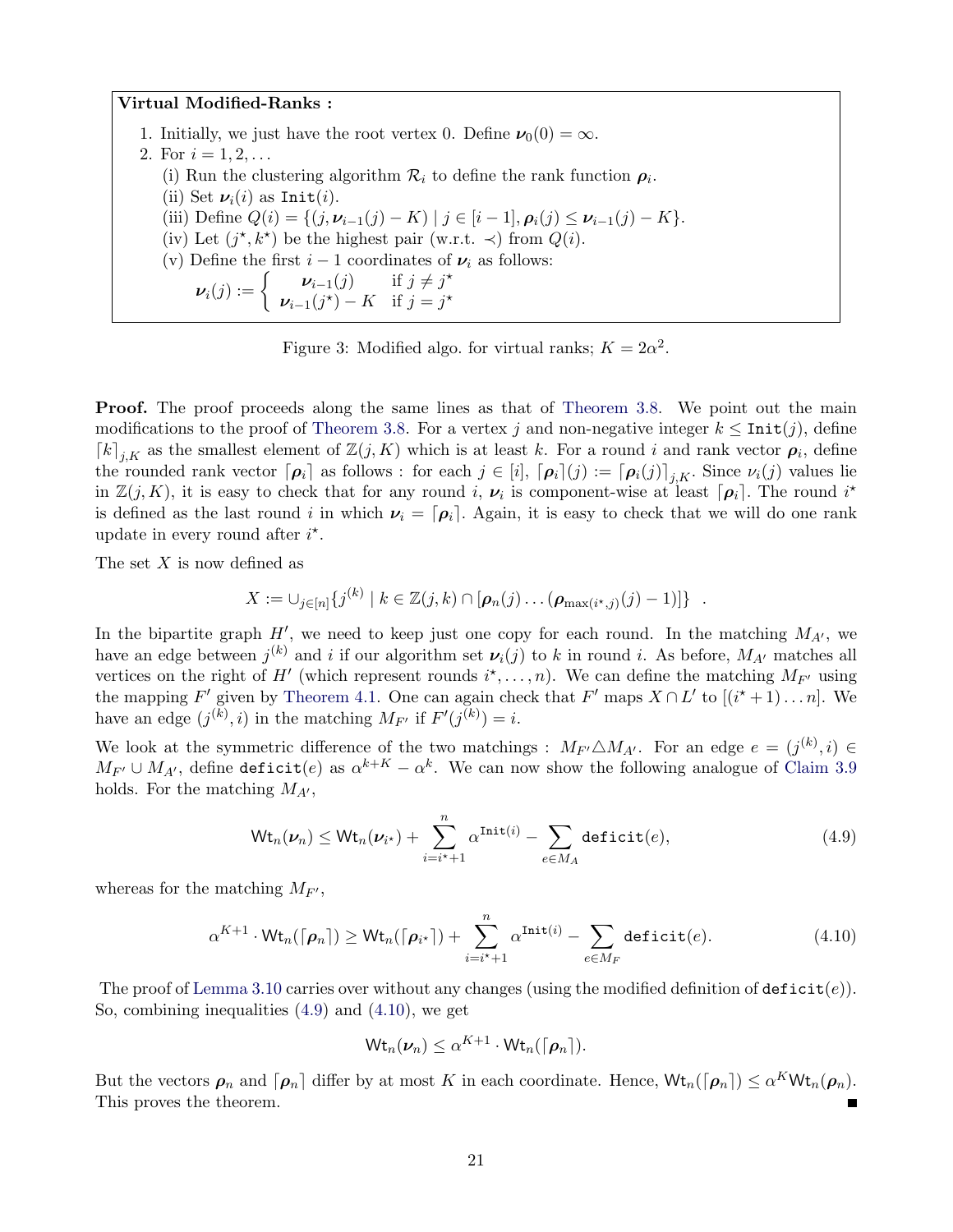Proceeding as in the proof of [Theorem 2.1,](#page-3-1) we get

<span id="page-21-0"></span>
$$
\textnormal{cost}(T_n) \leq \frac{2\alpha^{4K+2}}{(\alpha-1)(\alpha^{K}-1)} \cdot \textnormal{opt}([n]).
$$

This proves [Theorem 1.1.](#page-1-1)

In fact, we can prove a stronger version of [Theorem 1.1.](#page-1-1)

**Theorem 4.6** Given a parameter  $\delta$ ,  $0 < \delta \leq 1$ , there is an online  $2^{O(\frac{1}{\delta})}$ -competitive algorithm for metric Steiner tree which performs at most one swap upon each arrival, and at most δ swaps on each arrival in the amortized sense.

**Proof.** We give a sketch of the proof. Assume without loss of generality that  $\frac{1}{\delta}$  is an integer. The main idea is again to strengthen [Theorem 3.1.](#page-10-5) We were able to get a stronger version of this theorem, i.e., [Theorem 4.1,](#page-18-0) by grouping vertices of  $L$  into groups of  $K$ .

Let  $K'$  denote  $\frac{K}{\delta}$ . Define

$$
L'':=\bigcup_{j\in [n]}\{j^{(k)}\mid k\in \mathbb{Z}(j,K')\cap [\,(\boldsymbol{\rho}_n(j)+K'+1)\,\ldots\,(\texttt{Init}(j)-K')\,]\}.
$$

Let  $[n]_{\delta}$  denote those elements of  $[n]$  which are multiples of  $\frac{1}{\delta}$ . We can now generalize [Theorem 4.1](#page-18-0) even further to show that there exists a map  $F'' : L'' \to [n]_{\delta}$  such that

- (a) (unit budget) at most one rank change from  $L''$  maps to any round  $i \in [n]_\delta$ ,
- (b) (feasibility) if  $F''(j^{(k)}) = i$ , then j's rank dropped to k at or before round i (i.e.,  $\rho_i(j) \leq k$ ),
- (c) (monotonicity) if  $j^{(k)}$ ,  $j^{(k-K')}$  both lie in L', then  $F''(j^{(k)}) \leq F''(j^{(k-K')})$ .

The proof again follows that of [Theorem 4.1,](#page-18-0) where we now group vertices of L into groups of size  $K'$ and those of  $[n]$  into groups of size  $\frac{1}{\delta}$ . Our online algorithm is same as that in [Figure 3,](#page-20-0) with K replaced by  $K'$ . Moreover, we perform the steps of this algorithm only for those rounds i which are multiples of 1  $\frac{1}{\delta}$  (i.e., in Step 2, if i is not a multiple of  $\frac{1}{\delta}$ , then we just perform steps 2(i) and 2(ii)). The proof now proceeds as in that of [Theorem 1.1.](#page-1-1)  $\blacksquare$ 

# <span id="page-21-1"></span>5 A Tight Amortized Analysis

In this section, we analyze the following greedy algorithm of Imase and Waxman [\[IW91\]](#page-27-0). Given a parameter  $\varepsilon > 0$ , their algorithm, which we call  $\mathcal{B}_{1+\varepsilon}$ , works as follows. It maintains a tree connecting all the demands which have arrived so far. Let  $T_i$  be the constructed by the algorithm for vertices in [i]. When the vertex  $i+1$  arrives, it first connects  $i+1$  to the closest vertex in [i]. Moreover, whenever there is an edge e in the current tree and a non-tree edge f such that  $\text{len}(e) > (1+\varepsilon)\text{len}(f)$  and  $T+f-e$ is also a (spanning) tree, we swap the edges  $e$  and  $f$ , i.e., we add  $f$  and remove  $e$  from the current tree. We get the tree  $T_{i+1}$  when this swapping process ends. It is immediate from the construction that the spanning tree maintained has weight within a factor  $(1 + \varepsilon)$  of the best spanning tree. The goal is to show that for any n and constant  $\varepsilon$ , the number of swaps made in the first n steps is  $O(n)$ . Clearly, we cannot hope for a better result, because there are simple examples showing that the arrival of a single vertex might cause  $\Omega(n)$  swaps.

Recently, Megow et al. [\[MSVW12\]](#page-27-1) showed that a close variant of this algorithm (which "froze" edges when they had a very small length and did not perform any swaps with them) performed at most  $O(n/\varepsilon \log 1/\varepsilon)$  swaps. In this section, we prove [Theorem 1.2](#page-1-2) and show that the algorithm  $\mathcal{B}_{1+\varepsilon}$  (without additional freezing operations) performs only  $O(n/\varepsilon)$  swaps (and at most 2n swaps for  $\varepsilon = 1$ ).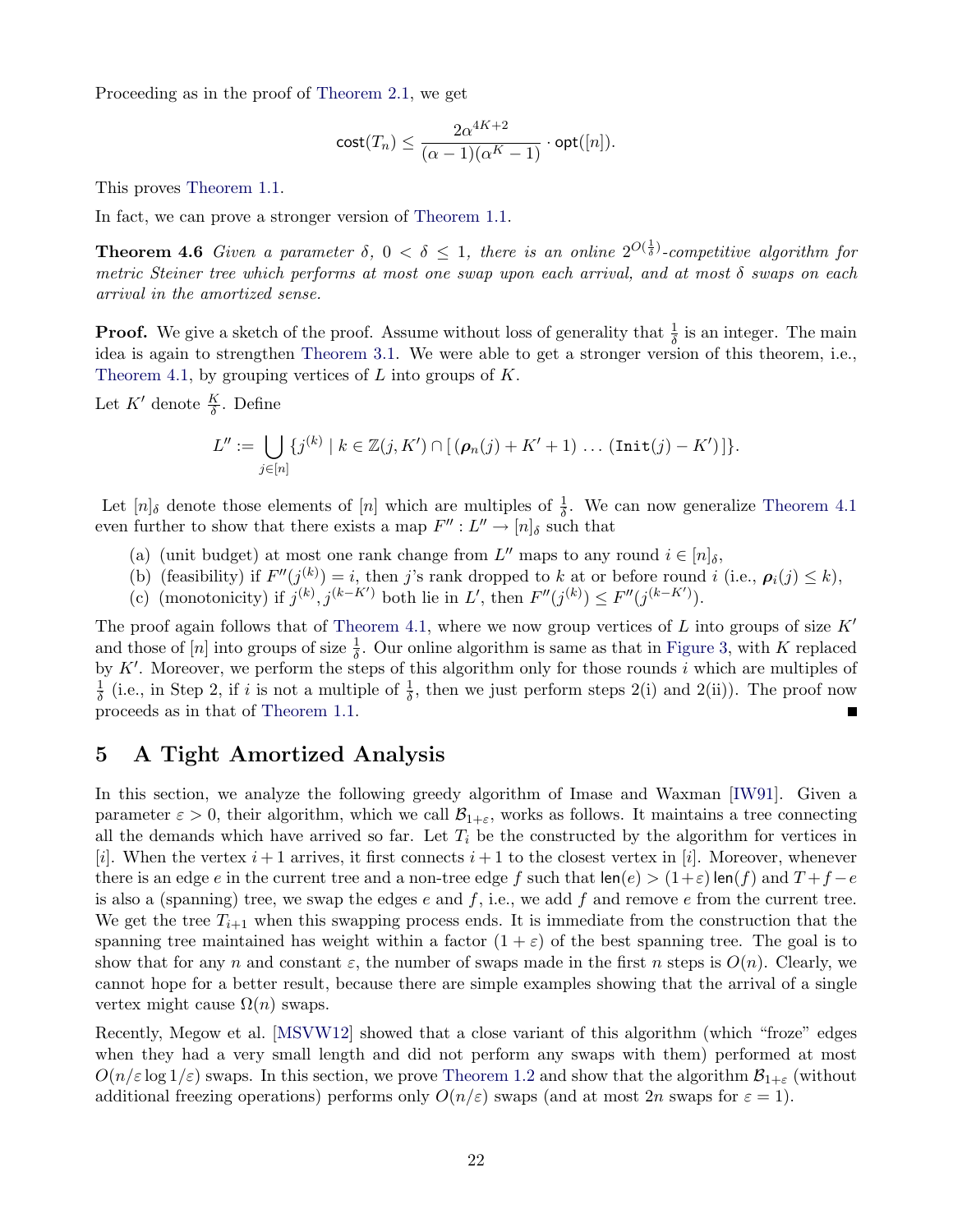## 5.1 An Improved Bound for All-Swaps

Let  $T^* = \{e_1, \ldots, e_n\}$  be a minimal spanning tree on [n]. Suppose the greedy edges that we add for vertices  $1, \ldots, n$  are respectively  $g_1^{\circ}, \ldots, g_n^{\circ}$ . An edge in the final tree  $T_n$  is obtained by a sequence of swaps starting from one of the greedy edges  $g_r^{\circ}$ , for some unique r. Thus, we can define a bijection between the edges in the final tree  $T_n$ , denoted by  $g_1^f$  $j_1^f, \ldots, g_n^f$ , such that for any  $r, g_r^f$  is obtained by a sequence of swaps starting from  $g_r^{\circ}$ . In this section, we denote the length of an edge e by  $c(e)$ . Since each swap replaces an edge by another that is a factor  $(1 + \varepsilon)$  shorter, an upper bound on the total number of swaps performed is

$$
\log_{1+\varepsilon} \frac{c(g_1^{\circ})}{c(g_1^f)} + \dots + \log_{1+\varepsilon} \frac{c(g_n^{\circ})}{c(g_n^f)} = \log_{1+\varepsilon} \frac{\prod_{i=1}^n c(g_i^{\circ})}{\prod_{i=1}^n c(g_i^f)}
$$
(5.11)

<span id="page-22-0"></span>**Theorem 5.1** The quantity  $\prod_{i=1}^{n} c(g_i^{\circ}) / \prod_{i=1}^{n} c(g_i^f)$  $\mathbf{E}_i^f$ ) is bounded by  $4^n$ . Hence the algorithm  $\mathcal{B}_{1+\varepsilon}$  performs at most  $n(\log_{1+\varepsilon} 4) \in O(n/\varepsilon)$ , and  $\mathcal{B}_2$  performs at most  $2n$  swaps.

This result improves on the result of [\[MSVW12\]](#page-27-1) who gave a bound of  $O(\frac{n}{\epsilon})$  $\frac{n}{\varepsilon} \log \frac{1}{\varepsilon}$ ) on the number of swaps for their freezing-based variant of  $\mathcal{B}_{1+\varepsilon}$ . In [Section 5.2,](#page-25-0) we will show an example for which one needs at least 1.25*n* swaps. Now, to prove [Theorem 5.1,](#page-22-0) let us give a lower bound on  $\prod_{i=1}^{n} c(g_i^f)$  $\binom{J}{i}$ .

Lemma 5.2  $\prod_{i=1}^n c(g_i^f)$  $i^{(f)} \geq \prod_{i=1}^{n} c(e_i).$ 

**Proof.** By well-known properties of spanning trees (and matroids), there exists a bijection  $\psi$  between the edges of  $T^*$  and  $T_n$  such that for all edges  $e \in T^*$ , the graph  $\{T^* \cup \psi(e)\} \setminus e$  is a tree [\[Sch03,](#page-27-13) Corollary 39.12a]. Since  $T^*$  was chosen to have minimal total cost,  $c(e) \leq c(\psi(e))$ . Therefore  $\prod_{i=1}^n c(e_i) \leq$  $\prod_{i=1}^{n} c(\psi(e_i)) = \prod_{i=1}^{n} c(g_i^f)$  $\binom{J}{i}$ .

In light of this claim, proving [Theorem 5.1](#page-22-0) reduces to showing the following lemma.

Lemma 5.3  $\prod_{i=1}^{n} c(g_i^{\circ}) \leq 4^n \cdot \prod_{i=1}^{n} c(e_i)$ .

The proof of this lemma will occupy most of the rest of this section. It is based on a few useful but simple facts, which we prove next.

<span id="page-22-1"></span>**Lemma 5.4** There exists a function  $f : \mathbb{N} \to \mathbb{R}$  such that

- (i)  $f(1) = 1$ , and for all  $\ell \in \mathbb{N}$ ,  $f(\ell) \geq 1$
- (ii) For all  $\ell \in \mathbb{N}$ ,

<span id="page-22-5"></span><span id="page-22-2"></span>
$$
\sum_{i=1}^{\ell-1} \frac{f(\ell)}{f(i) \cdot f(\ell-i)} \leq 4.
$$

The proof of this lemma is based on an unedifying calculation, and is deferred to [Section 5.1.1.](#page-23-0) Note that the constant 4 in [Lemma 5.4](#page-22-1) is the same constant 4 that appears in [Lemma 5.3;](#page-22-2) if one is satisfied with a worse constant, one could use  $f(\ell) = \ell^2$ , for which a bound of  $\frac{4}{3}\pi^2$  is easy to prove.

<span id="page-22-4"></span>**Lemma 5.5** Consider a tree T with  $\ell$  nodes, and a path P on this tree consisting of edges  $h_1, \ldots, h_k$ in order. For any edge  $e \in T$ , let  $\ell_e$  and  $\ell'_e$  denote the number of vertices in the two trees formed by deleting e. Then there exists some edge  $h \in P$  such that

<span id="page-22-3"></span>
$$
\frac{c(P)}{c(h)} \le 4 \frac{f(\ell_h) \cdot f(\ell'_h)}{f(\ell)},\tag{5.12}
$$

where  $f(\cdot)$  is the function from [Lemma 5.4.](#page-22-1)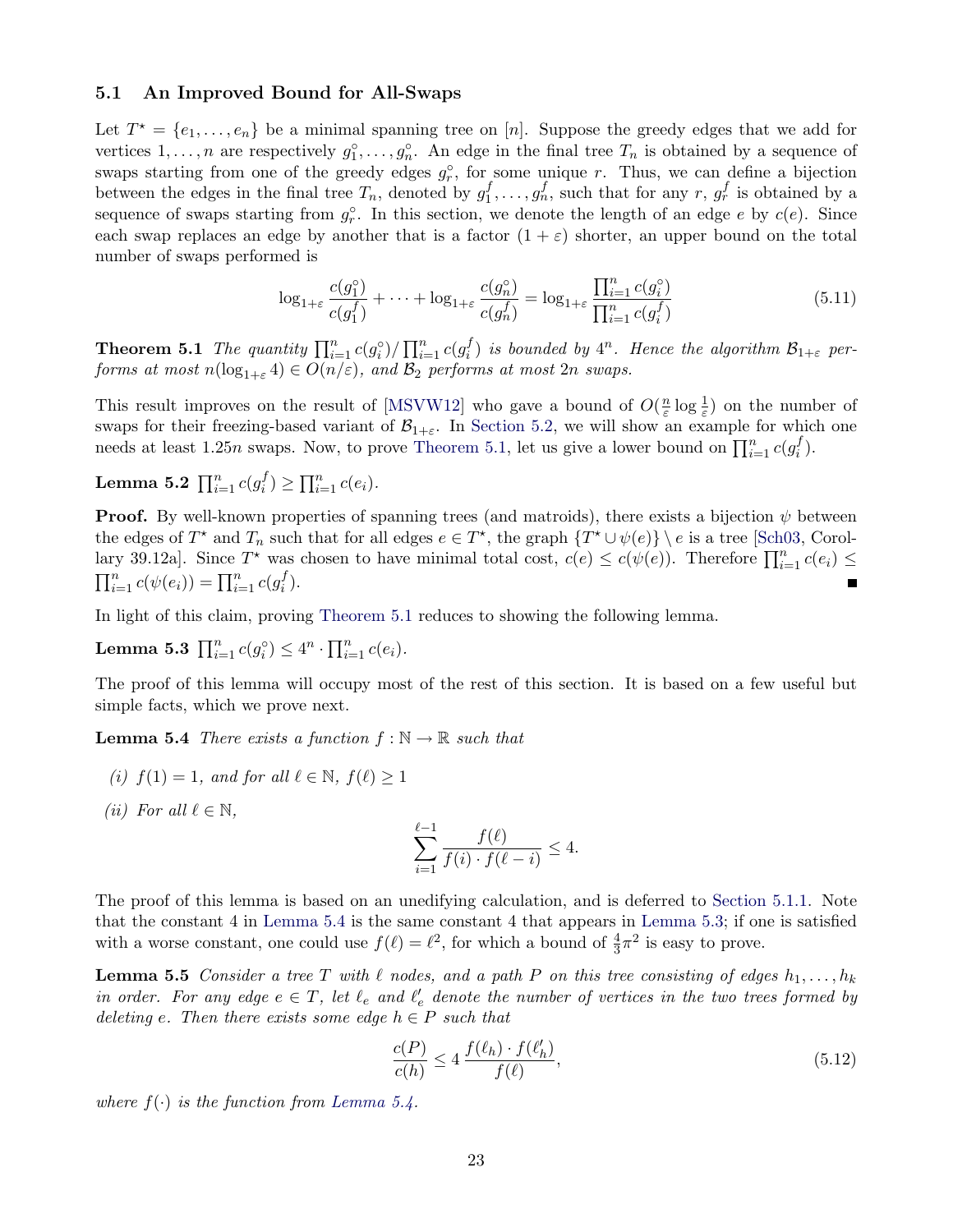**Proof.** Suppose otherwise; then for all  $i$ ,

$$
c(h_i) < \frac{c(P)}{4} \frac{f(\ell)}{f(\ell_{h_i}) f(\ell'_{h_i})}.
$$

Hence,

$$
c(P) = \sum_{i=1}^{k} c(h_i) < \sum_{i=1}^{k} \frac{c(P)}{4} \cdot \frac{f(\ell)}{f(\ell_{h_i}) \cdot f(\ell'_{h_i})} \le \frac{c(P)}{4} \sum_{j=1}^{\ell-1} \frac{f(\ell)}{f(j) \cdot f(\ell-j)} \le c(P),
$$

which is a contradiction. (The third inequality just contains more non-negative terms than the second one, and the last inequality used [Lemma 5.4.](#page-22-1))

<span id="page-23-1"></span>**Definition 5.6** For  $1 \leq i \leq n$ , let  $\Delta_i$  be the smallest number such that there exists a partition of  $[n]$ into i parts, such that the induced subgraph for each part has diameter at most  $\Delta_i$ .

<span id="page-23-2"></span>**Lemma 5.7** For  $1 \leq i \leq n$ , suppose that  $h_i$  is the *i*-th largest greedy edge, so that  $h_1, \ldots, h_n$  is a permutation of  $g_1^{\circ}, \ldots, g_n^{\circ}$  and  $h_1 \geq \cdots \geq h_n$ . Then  $c(h_i) \leq \Delta_i$ .

**Proof.** For all  $1 \leq i \leq n$ , let  $x_i$  be the vertex associated with  $h_i$ 's arrival, and define  $x_0 = 0$ . Then any edge in the subgraph induced by  $\{x_0, x_1, \ldots, x_i\}$  has cost at least  $h_i$ . By definition, there exists a partition of V into i components all of diameter at most  $\Delta_i$ . But two of the  $i+1$  vertices  $\{x_0, \ldots, x_i\}$ must lie in the same component of the partition, so that their distance is at most  $\Delta_i$ , implying that  $h_i \leq \Delta_i$ . Г

Moreover, note that  $\prod_{i=1}^{n} c(g_i^{\circ}) = \prod_{i=1}^{n} c(h_i)$ , so it suffices to bound the latter.

**Proof of [Lemma 5.3:](#page-22-2)** Consider a permutation  $e_1, \ldots, e_n$  such that for all k,  $e_k$  lies on the longest path  $P_k$  of the forest of k trees formed by deleting  $e_1, \ldots, e_{k-1}$  from T, and such that  $e_k, P_k$  satisfy the condition [\(5.12\)](#page-22-3) in [Lemma 5.5.](#page-22-4) Note that since  $P_k$  is the longest path in the forest, hence the diameter of every component is at most  $P_k$ . By Definition [5.6](#page-23-1) and the fact that the forest is a partition of  $[n]$ into k parts, we get that  $\Delta_k \leq P_k$ . Consequently,

$$
\frac{\Delta_k}{e_k} \le \frac{P_k}{e_k} \le 4 \frac{f(\ell_e) \cdot f(\ell'_e)}{f(\ell)},
$$

where  $\ell$  is the size of the component that contains  $e_k$ , etc. Multiplying over all k, the right side telescopes to  $\frac{4^n \cdot f(1)^{n+1}}{f(n+1)} \leq 4^n$ . Here we used that  $f(n+1) \geq 1$  and  $f(1) = 1$ . Finally, putting everything together, we get

$$
\frac{\prod_{i=1}^n c(g_i^{\circ})}{\prod_{i=1}^n c(g_i^f)} \le \frac{\prod_{i=1}^n c(g_i^{\circ})}{\prod_{i=1}^n c(\ell_i)} = \frac{\prod_{i=1}^n c(h_i)}{\prod_{i=1}^n c(\ell_i)} \le \frac{\prod_{i=1}^n \Delta_i}{\prod_{i=1}^n c(\ell_i)} \le \frac{4^n \cdot f(1)^{n+1}}{f(n+1)} \le 4^n,
$$

where the first two inequalities above follow from [Lemmas 5.2,](#page-22-5) [5.7,](#page-23-2) and the remaining two from the preceding discussion.

#### <span id="page-23-0"></span>5.1.1 Proof of Lemma [5.4,](#page-22-1) and its Tightness

Proof of [Lemma 5.4:](#page-22-1) We claim the function

$$
f(\ell) = \frac{(-1)^{\ell+1}}{2\left(\frac{1}{\ell}\right)} = \frac{2^{2\ell-1} (2\ell-1)}{\binom{2\ell}{\ell}}
$$

satisfies the desired properties.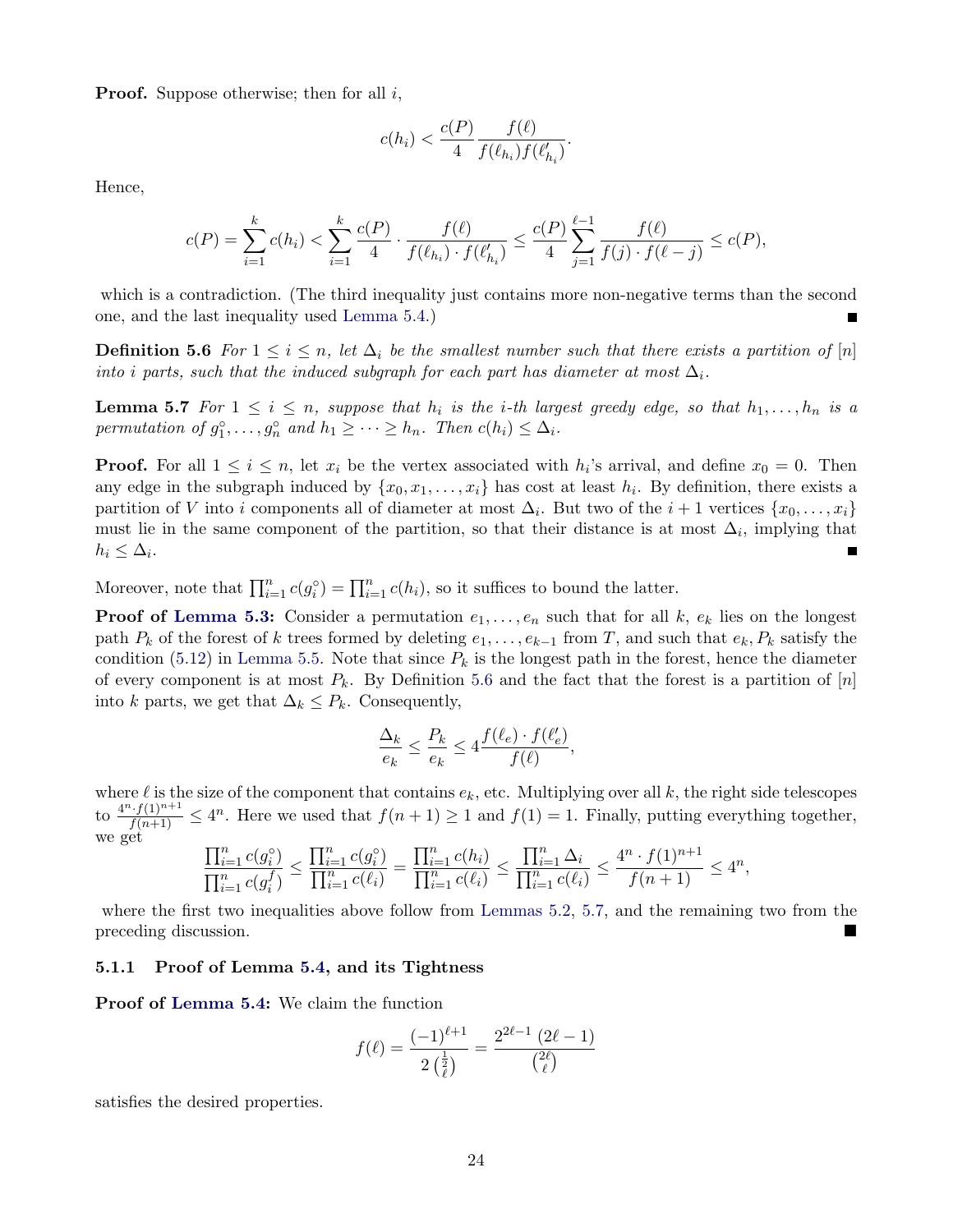(i) Expanding the second formula out gives

$$
\frac{(2^{\ell}\ell!)(2^{\ell-1}\ell!)(2\ell-1)}{(2\ell)!} = \frac{(2 \cdot 4 \cdot \dots \cdot 2\ell)(2 \cdot 4 \cdot \dots \cdot (2\ell-2) \cdot \ell)(2\ell-1)}{2\ell!}
$$

$$
= \frac{2 \cdot 4 \cdot \dots \cdot (2\ell-2) \cdot \ell}{1 \cdot 3 \cdot \dots \cdot (2\ell-3)}
$$

which is greater than  $\ell \geq 1.$ 

 $_{\ell=1}$ 

(ii) We give two proofs of this fact. The first is via generating functions. Consider the formal power series  $A(x) = \sum_{n=0}^{\infty}$  $x^{\ell}$  $\frac{x}{f(\ell)}$ .

Then

<span id="page-24-0"></span>
$$
A(x)^{2} = \sum_{\ell=2}^{\infty} x^{\ell} \sum_{i=1}^{\ell-1} \frac{1}{f(i)f(\ell-i)}
$$
(5.13)

But  $A(x) = \sum_{n=0}^{\infty}$  $_{\ell=1}$  $-2\left(\frac{1}{2}\right)$  $\ell$  $(-x)^{\ell} = 2 - 2(1 - x)^{\frac{1}{2}}$  by the binomial theorem, so

<span id="page-24-1"></span>
$$
A(x)^{2} = 4(A(x) - x) = \sum_{\ell=2}^{\infty} \frac{4x^{\ell}}{f(\ell)}
$$
(5.14)

Equating coefficients of [5.13](#page-24-0) and [5.14,](#page-24-1) we see that

$$
\sum_{i=1}^{\ell-1} \frac{f(\ell)}{f(i) \cdot f(\ell - i)} = 4.
$$

**Proof II:** Here is a purely algebraic proof. Fix an  $\ell$ . First note that

$$
\sum_{0}^{n} \binom{x}{i} \binom{x}{\ell-i} = \binom{2x}{\ell}
$$

for all real x; this identity is a polynomial in x and it holds for all integral  $x \ge \ell$ , since both sides count the number of ways to choose a subset of  $\ell$  people from a room of x boys and x girls. It follows that

$$
\sum_{1}^{\ell-1} \frac{f(\ell)}{f(i)f(\ell-i)} = \sum_{1}^{\ell-1} -2 \frac{\left(\frac{1}{2}\right)\left(\frac{1}{\ell-i}\right)}{\left(\frac{1}{\ell}\right)}
$$
  

$$
= \frac{-2}{\left(\frac{1}{2}\right)} \left[\sum_{0}^{\ell} \left(\frac{1}{2}\right) \left(\frac{1}{\ell-i}\right) - \left(\frac{1}{2}\right) \left(\frac{1}{\ell}\right) - \left(\frac{1}{2}\right) \left(\frac{1}{2}\right) \right]
$$
  

$$
= \frac{-2}{\left(\frac{1}{2}\right)} \left[\binom{1}{\ell} - 2\binom{1}{\ell}\right]
$$
  

$$
= \frac{-2}{\left(\frac{1}{2}\right)} \left[-2\binom{1}{\ell}\right] = 4
$$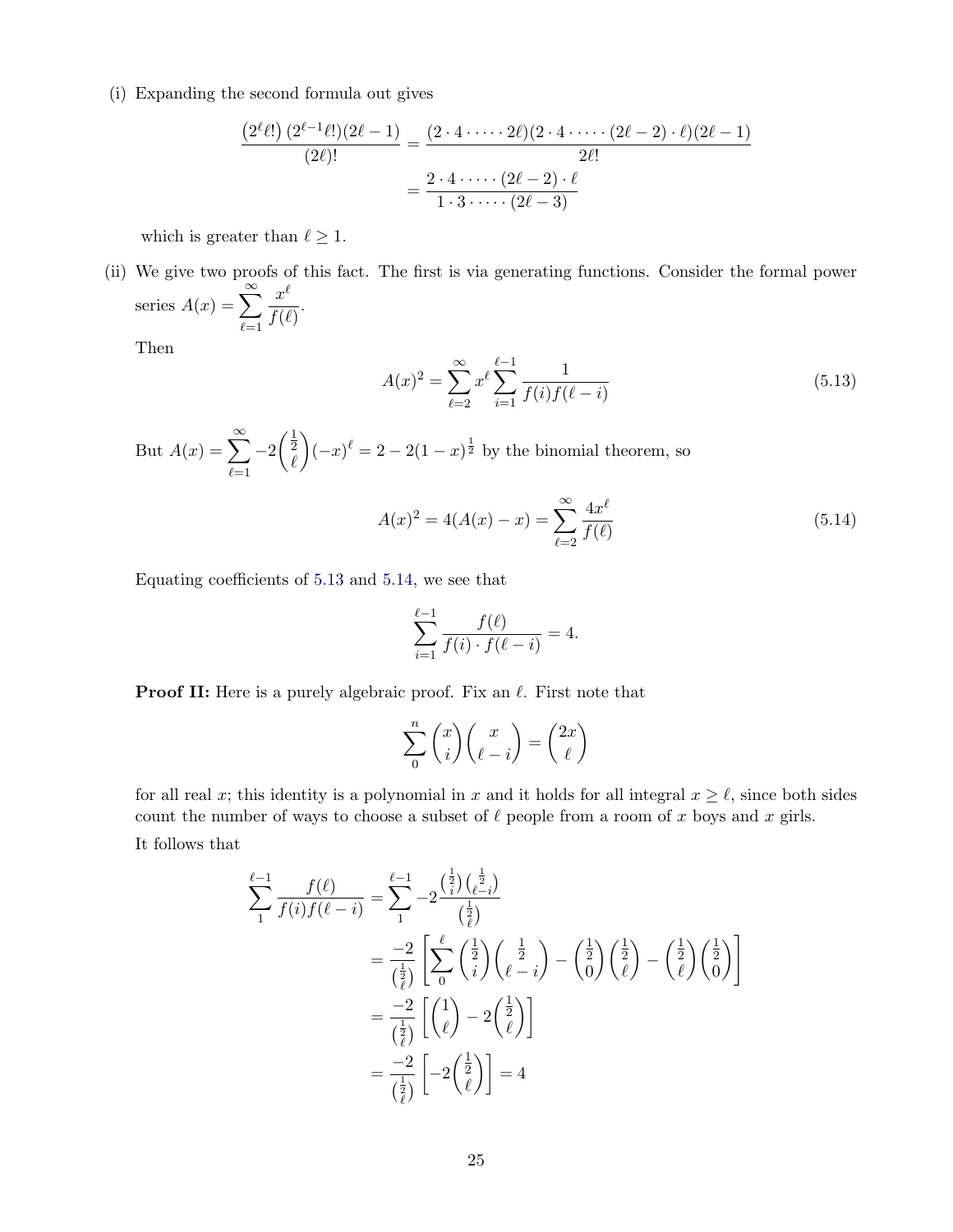We can also show tightness of our technique: there is no function which can be used to get a constant better than 4.

 $\blacksquare$ 

**Lemma 5.8** There does not exist a function  $g : \mathbb{N} \to \mathbb{R}$  and a constant  $0 < C < 4$  such that  $g(1) = 1$ and for all  $\ell \in \mathbb{N}$ ,

(i) 
$$
g(\ell) \ge 1
$$
  
\n(ii) 
$$
\sum_{i=1}^{\ell-1} \frac{g(\ell)}{g(i)g(\ell-i)} \le C
$$

**Proof.** Suppose there existed such a function. Let  $A(x) = \sum_{n=0}^{\infty}$ 1  $x^i$  $\frac{x}{g(i)}$ . Choose  $a \in (\frac{C}{4})$  $(\frac{C}{4}, 1)$ . By condition

(i),  $A(a) \leq \sum_{n=1}^{\infty}$ 1  $a^i = \frac{a}{1}$  $\frac{a}{1-a}$  is a positive real number. By condition (ii),

$$
A(a)^2 = \left(\sum_{1}^{\infty} \frac{a^i}{g(i)}\right)^2
$$
  
= 
$$
\sum_{\ell=2}^{\infty} a^{\ell} \sum_{i=1}^{\ell-1} \frac{1}{g(i)g(\ell-i)}
$$
  

$$
\leq \sum_{\ell=2}^{\infty} C \frac{a^{\ell}}{g(\ell)}
$$

Therefore  $A(a)^2 + C \frac{a}{g(1)} \leq CA(a)$ , or  $A(a)^2 - CA(a) + Ca \leq 0$ . But the quadratic  $y^2 - Cy + Ca$  has discriminant  $C^2 - 4Ca < 0$  and hence no real solutions in y. This is a contradiction, therefore no such function  $q$  exists. Г

## <span id="page-25-0"></span>5.2 A Lower Bound on the Potential Function, and on All-Swaps

In this section, we show that algorithm  $\mathcal{B}_2$  performs asymptotically more than n swaps. Previously known examples only showed that  $\mathcal{B}_2$  might need to perform at least  $n-1$  swaps; the following example shows that the correct (worst-case) number lies between  $1.25n$  and  $2n$ .



Consider the tree on the left where the edges have length 1, except cd has length 2. We take  $k = m/4$ copies of it and identify the vertex a in all k copies to get the tree T on the right. (The figure shows an example  $k = 6$ .) There are  $4k = m$  edges and  $m + 1$  nodes in this tree, and the final metric will be the metric closure of this tree.

Suppose we give the vertices in the following order: we give all the copies of  $d$ , then copies of  $e$ , then of c, then the vertex a, and finally the copies of b. Each copy of d (aside from the first) adds a greedy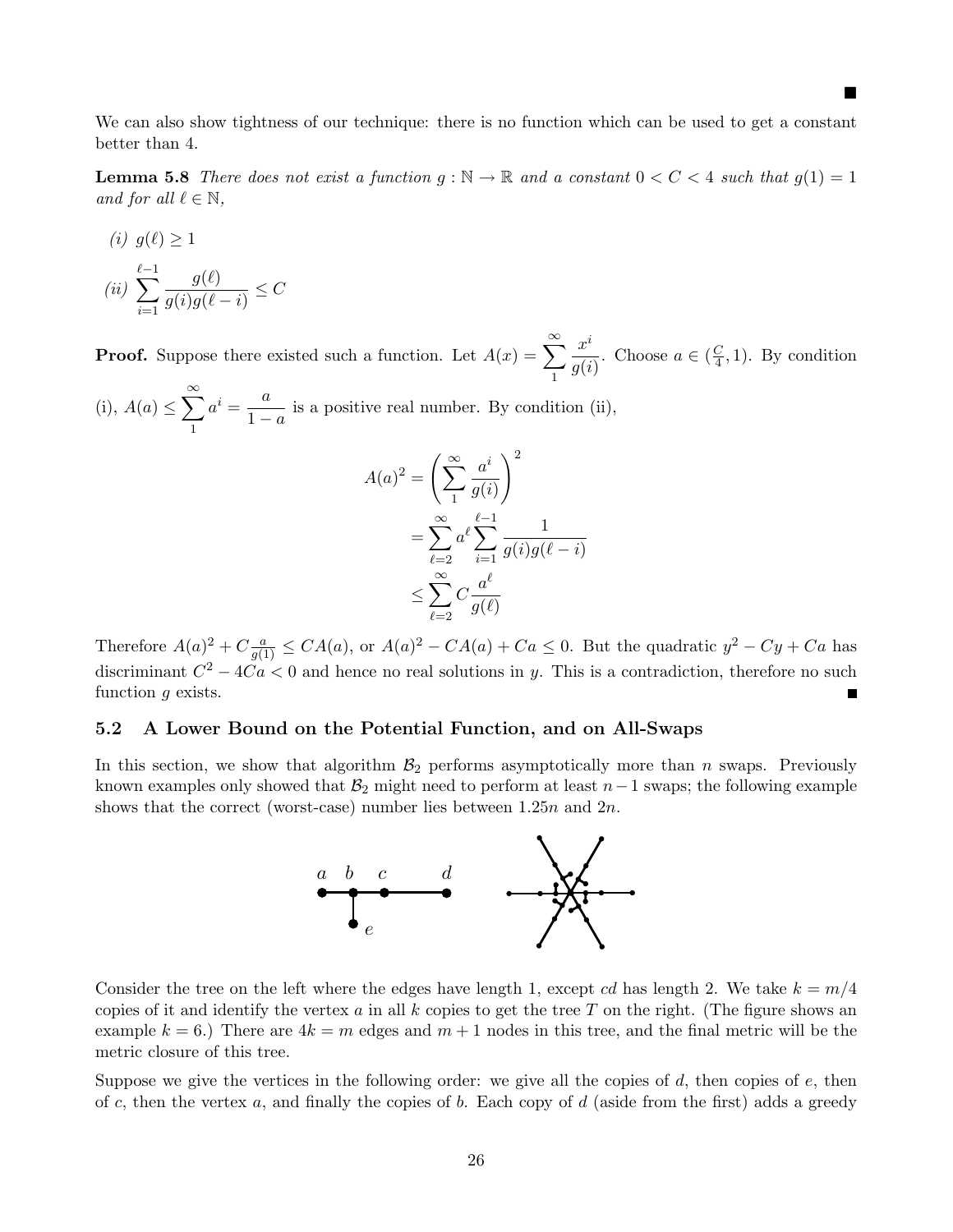edge of length 8. Each copy of  $e$  adds a greedy edge of length 4. The vertex  $a$  and each copy of  $c$ adds a greedy edge of length 2. Finally, each copy of  $B$  adds a greedy edge of length 1. This means  $\prod_i$ greedy<sub>i</sub> = 8<sup>k-1</sup>4<sup>k</sup>2<sup>k+1</sup>1<sup>k</sup> = 2<sup>6k-2</sup>. Moreover, after our algorithm finishes, the final tree is just the tree T, the product of whose edge lengths is  $2^k1^{3k} = 2^k$ . This gives us a ratio of  $2^{5k-2} = 2^{1.25m-2}$ . Hence we get that  $\prod_i c(g_i) \geq 2^{1.25 m - 2} \prod_i c(\ell_i)$  for this instance. Moreover, it is easy to check that the number of swaps performed by our algorithm is also  $1.25m - O(1)$ , which proves the claim.

# 6 Conclusions

This paper considers maintaining an  $O(1)$ -competitive Steiner tree in an online environment. In this model, when a new vertex arrives the distances to previous vertices is revealed, and must form a metric space. The algorithm is allowed to add an edge connecting this new vertex to previous vertices, and also to add/delete a constant number of existing edges. It was previously known that a natural greedy algorithm makes a total of  $O(n)$  additions/deletions and maintains a constant-competitive tree, which implies that the number of changes per arrival is constant on average. In this paper we give an algorithm that makes a single change per arrival in the worst case. Our idea is to use a new constant-amortizedswaps algorithm, which is then de-amortized by carefully delaying some of the swaps, and showing that these delays do not result in a significant blowup in cost. We also give a tight bound and a simpler proof of the natural greedy constant-average-swaps algorithm.

Several problems remain open: can we show that a primal-only greedy-like algorithm swap upon each arrival suffices to give  $O(1)$ -competitiveness? (See [\[Ver12\]](#page-27-2) for a related conjecture.) We have not optimized the constants in our result, aiming for simplicity of exposition, but it would be useful to get a smaller constant factor that would put it in the realm of practicality. Moreover, can we extend our algorithm to the case where vertices are allowed to arrive and depart—the "fully-dynamic" case—and get even a constant amortized bound? Finally, for which other problems can we improve results by allowing a small number of changes in hindsight? And in what situations can we use similar de-amortization techniques?

# Acknowledgments

We would like to thank Chaoxu Tong for pointing out an error in the previous version of Lemma [2.9.](#page-7-0)

# References

- <span id="page-26-0"></span>[AA93] Noga Alon and Yossi Azar. On-line Steiner trees in the Euclidean plane. Discrete Comput. Geom., 10(2):113–121, 1993.
- <span id="page-26-2"></span>[AAB04] Baruch Awerbuch, Yossi Azar, and Yair Bartal. On-line generalized Steiner problem. Theoret. Comput. Sci., 324(2-3):313–324, 2004.
- <span id="page-26-5"></span>[AAPW01] Baruch Awerbuch, Yossi Azar, Serge A. Plotkin, and Orli Waarts. Competitive routing of virtual circuits with unknown duration. J. Comput. Syst. Sci.,  $62(3)$ : 385–397, 2001.
- <span id="page-26-4"></span>[AGZ99] M. Andrews, M. X. Goemans, and L. Zhang. Improved bounds for on-line load balancing. Algorithmica, 23(4):278–301, 1999.
- <span id="page-26-1"></span>[AKR95] Ajit Agrawal, Philip Klein, and R. Ravi. When trees collide: an approximation algorithm for the generalized Steiner problem on networks. SIAM J. Comput., 24(3):440–456, 1995.
- <span id="page-26-6"></span>[ANS09] Yuriy Arbitman, Moni Naor, and Gil Segev. De-amortized cuckoo hashing: provable worst-case performance and experimental results. In ICALP (I), volume 5555 of LNCS, pages 107–118. 2009.
- <span id="page-26-3"></span>[BC97] Piotr Berman and Chris Coulston. On-line algorithms for Steiner tree problems. In STOC, pages 344–353, 1997.